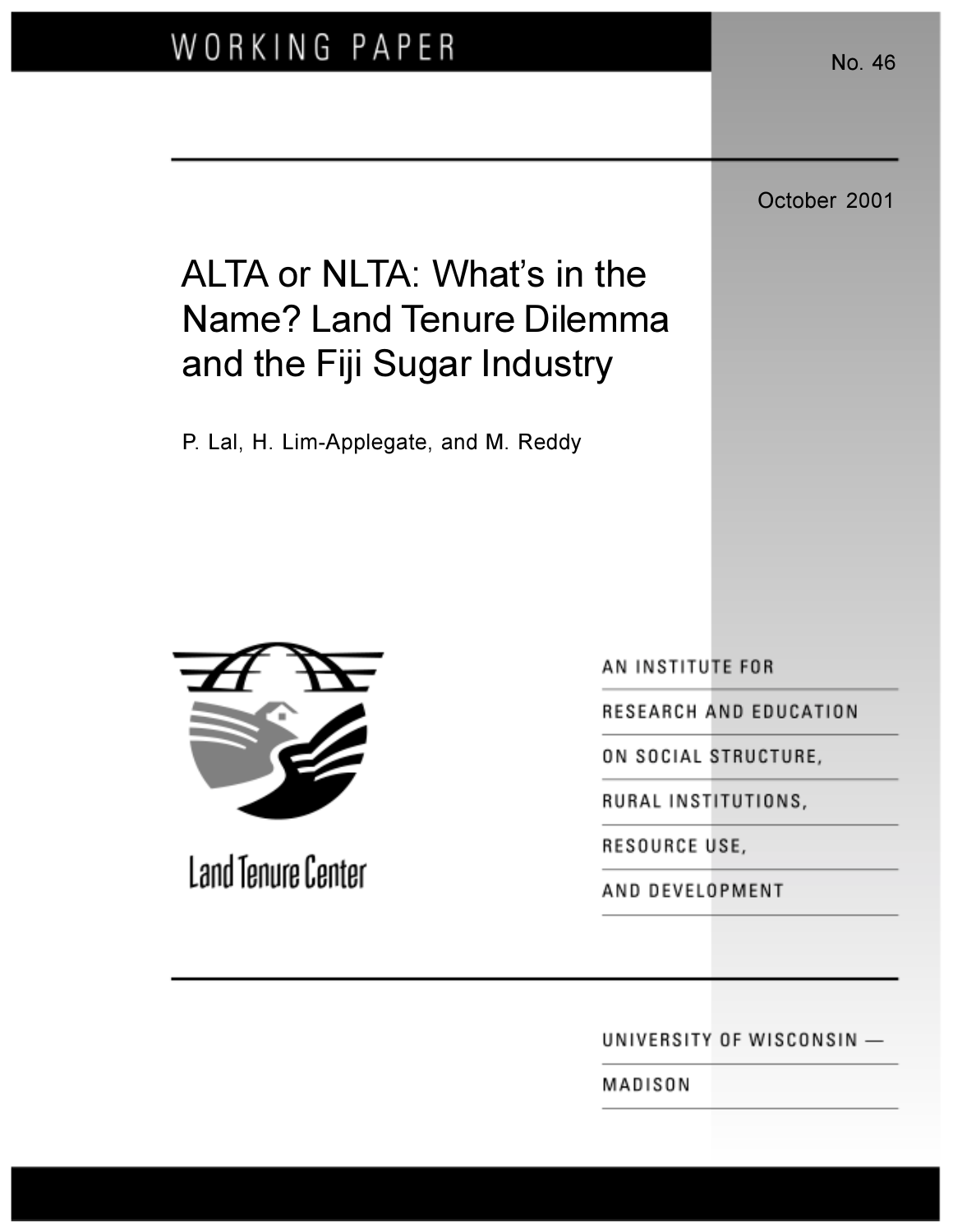# **ALTA OR NLTA: WHAT'S IN THE NAME?**

# **LAND TENURE DILEMMA AND THE FIJI SUGAR INDUSTRY**

by

**P. Lal, H. Lim-Applegate, M. Reddy**

**WORKING PAPER, NO. 46**

**Land Tenure Center University of Wisconsin–Madison**

**September 2001**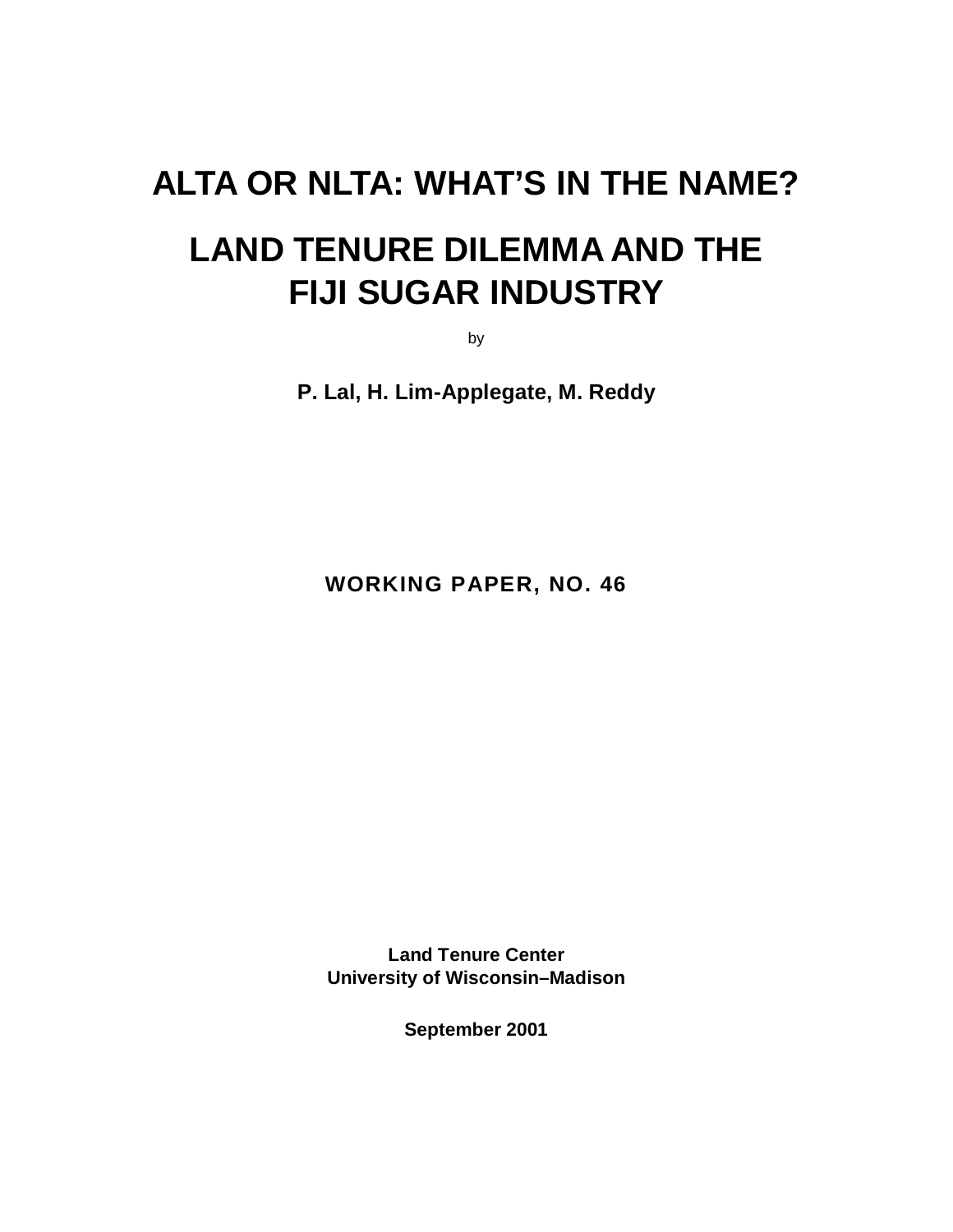#### **P. Lal** and **H. Lim-Applegate**

National Centre for Development Studies, ANU

(Padma.Lal@anu.edu.au)

#### **M. Reddy**

University of the South Pacific, Fiji

The authors acknowledge the assistance provided by a number of organizations and individuals. Mr. Kalio Tavola and Mr. Gerald Barracks of the Sugar Commission of Fiji facilitated access to the Fiji Sugar Corporation's grower database. Mr. Jagannath Sami, Chief Executive of the Sugar Cane Growers' Council, shared not only his extensive experience and knowledge about the sugar industry in Fiji but also gave access to many unpublished reports and information in the Council's possession. Their assistance and the useful review comments provided by Ron Duncan are gratefully acknowledged.

This paper is based on a research project supported by the Australian Centre for International Agricultural Research. This is an expanded version of an earlier paper by the authors presented at the Australian Agricultural and Resource Economics Society Conference 22-25 January 2001 in Adelaide, Australia.

LTC *Working Papers* are published with the intention of provoking discussion and helping drive future work. The papers are formatted to conform with other working papers but are not formally edited.

All views, interpretations, recommendations, and conclusions expressed in this paper are those of the authors and not necessarily those of the supporting or cooperating institutions.

Copyright © by the authors. All rights reserved.

Readers may make verbatim copies of this document for noncommercial purposes by any means, provided that this copyright notice appears on all such copies.

ii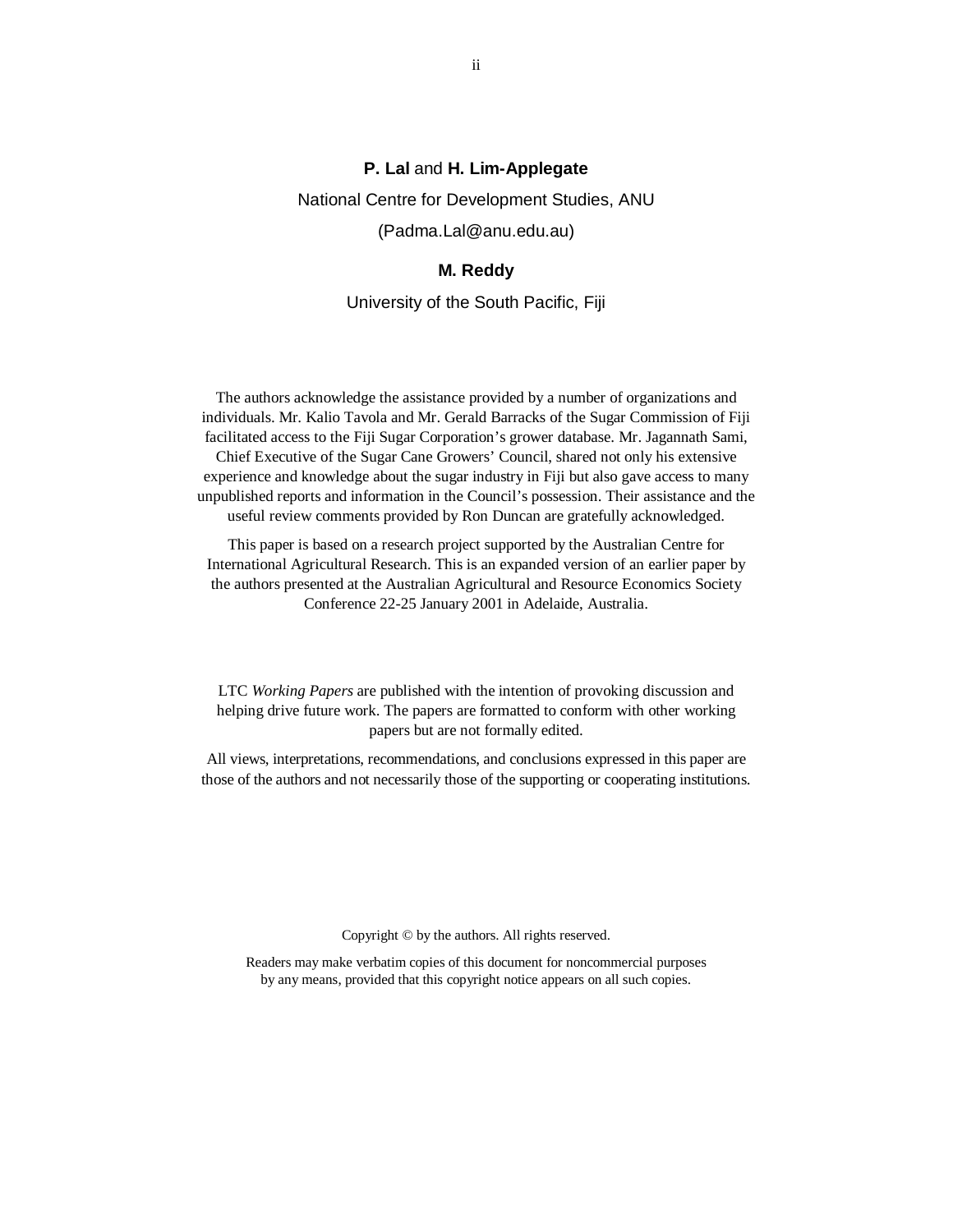# **Contents**

|                                                                                                               | Page                    |
|---------------------------------------------------------------------------------------------------------------|-------------------------|
| <b>Acronyms</b>                                                                                               | iv                      |
| ALTA OR NLTA: WHAT'S IN THE NAME? LAND TENURE DILEMMA AND THE FIJI SUGAR                                      |                         |
| <b>INDUSTRY</b>                                                                                               | 1                       |
| <b>Introduction</b>                                                                                           | $\mathbf{1}$            |
| Sugar cane land tenure—background                                                                             | $\boldsymbol{2}$        |
| Land tenure dilemma                                                                                           | 16                      |
| Appropriate level of land rent                                                                                | 25                      |
| <b>Conclusion</b>                                                                                             | 30                      |
| <b>References</b>                                                                                             | 33                      |
| Table 1: Sugar Exports 1993-96                                                                                | 3                       |
| Table 2: Ethnic breakdown of sugar cane growers in Fiji, 1998                                                 | $\overline{\mathbf{4}}$ |
| Table 3: Average net returns per hectare of land and management for ratoon and plant cane                     | 5                       |
| Table 4: Sugar cane area by tenure type, 1996                                                                 | 6                       |
| Table 5: Land classification and most recent UCV estimates                                                    | 8                       |
| Table 6: Unimproved capital value estimation system used in Fiji—actual case study of 7.7ha of marginal       |                         |
| land in Korokula, Momi Back Road, Nadi, 1998                                                                  | 9                       |
| Table 7: Rent payable under ALTA by land class and rent as a percentage of GVP                                | 10                      |
| Table 8: Nominal UCV/ha for sugar cane growing areas in Fiji: 1977, 1987, 1992 and 1997                       | 11                      |
| Table 9: Sharing of Native land rent                                                                          | 12                      |
| Table 10: Cane yield, t/ha, by ethnicity and lease type, 1984-96                                              | 14                      |
| Table: 11: Proportion of Native leases due to expire between 1997-2014                                        | 15                      |
| Table 12: Differences in institutional arrangements under ALTA and NLTA                                       | 16                      |
| Table 13: Expected cane lease revenue-2001                                                                    | 18                      |
| Table 14: Loss in output due to productivity differential, 1999-2024                                          | 19                      |
| Table 15: Performance comparisons between Fijian and IndoFijian cane farmers in Seaqaqa                       | 20                      |
| Table 16: Effect of a fixed goodwill of \$15,000 on annualized rent as a proportion of GVP of different class |                         |
| land                                                                                                          | 23                      |
| Table 17: Income transfer to NLTB and landowners from goodwill payments, 2001-2005                            | 24                      |
| Table 18: Risk sharing and incentives for soil conservation practices under alternative rental system         | 31                      |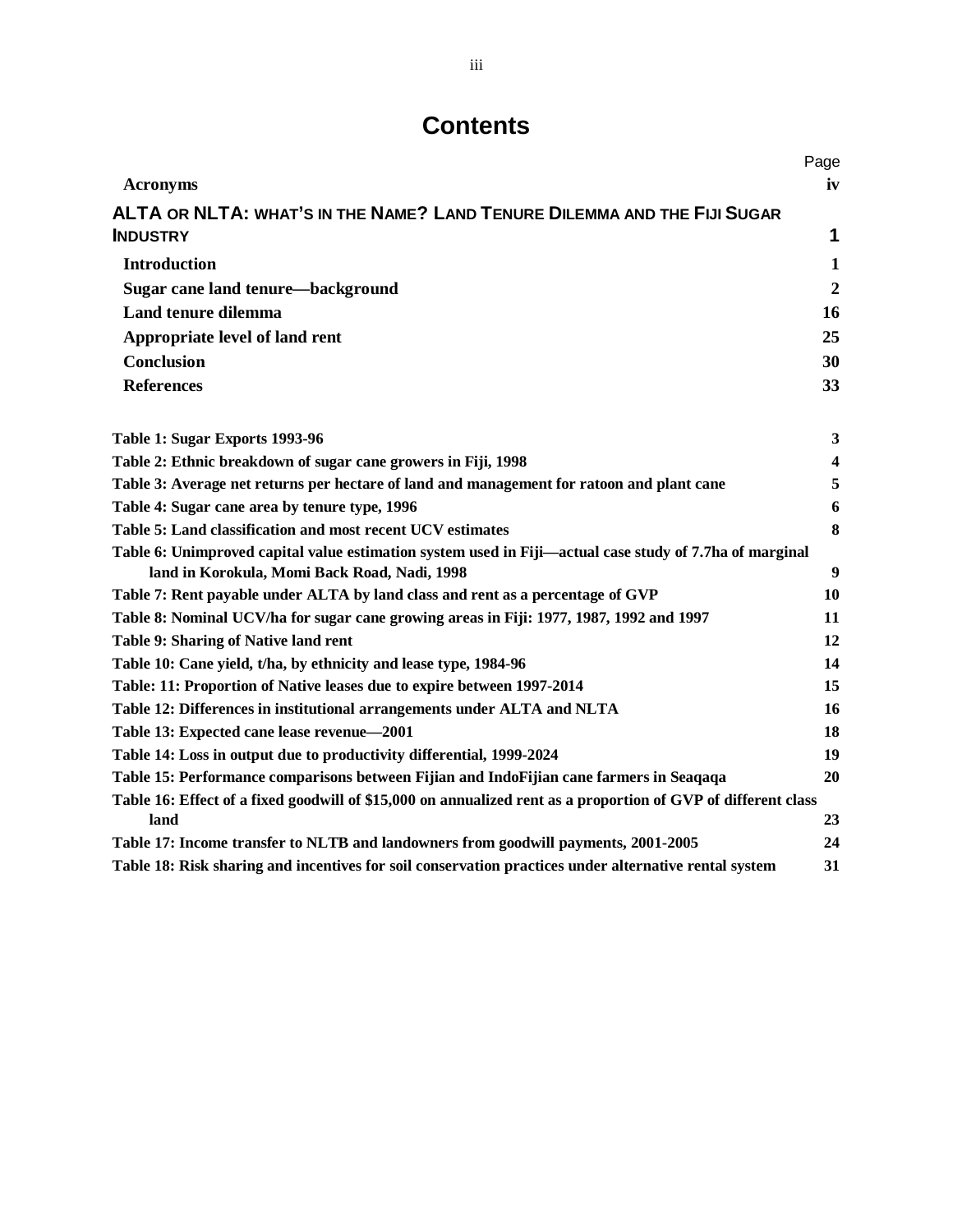# **ACRONYMS**

| African, Caribbean and Pacific countries     |
|----------------------------------------------|
| <b>Agricultural and Landlord Tenants Act</b> |
| Agricultural Landlord and Tenant's Ordinance |
| <b>Colonial Sugar Refining Company</b>       |
| European Union                               |
| Fiji Sugar Corporation                       |
| gross value of production                    |
| <b>New Lease Consideration</b>               |
| <b>Native Lands Trust Act</b>                |
| <b>Native Land Trust Board</b>               |
| Sugar Cane Growers' Council                  |
| Sugar Commission of Fiji                     |
| unimproved capital value                     |
|                                              |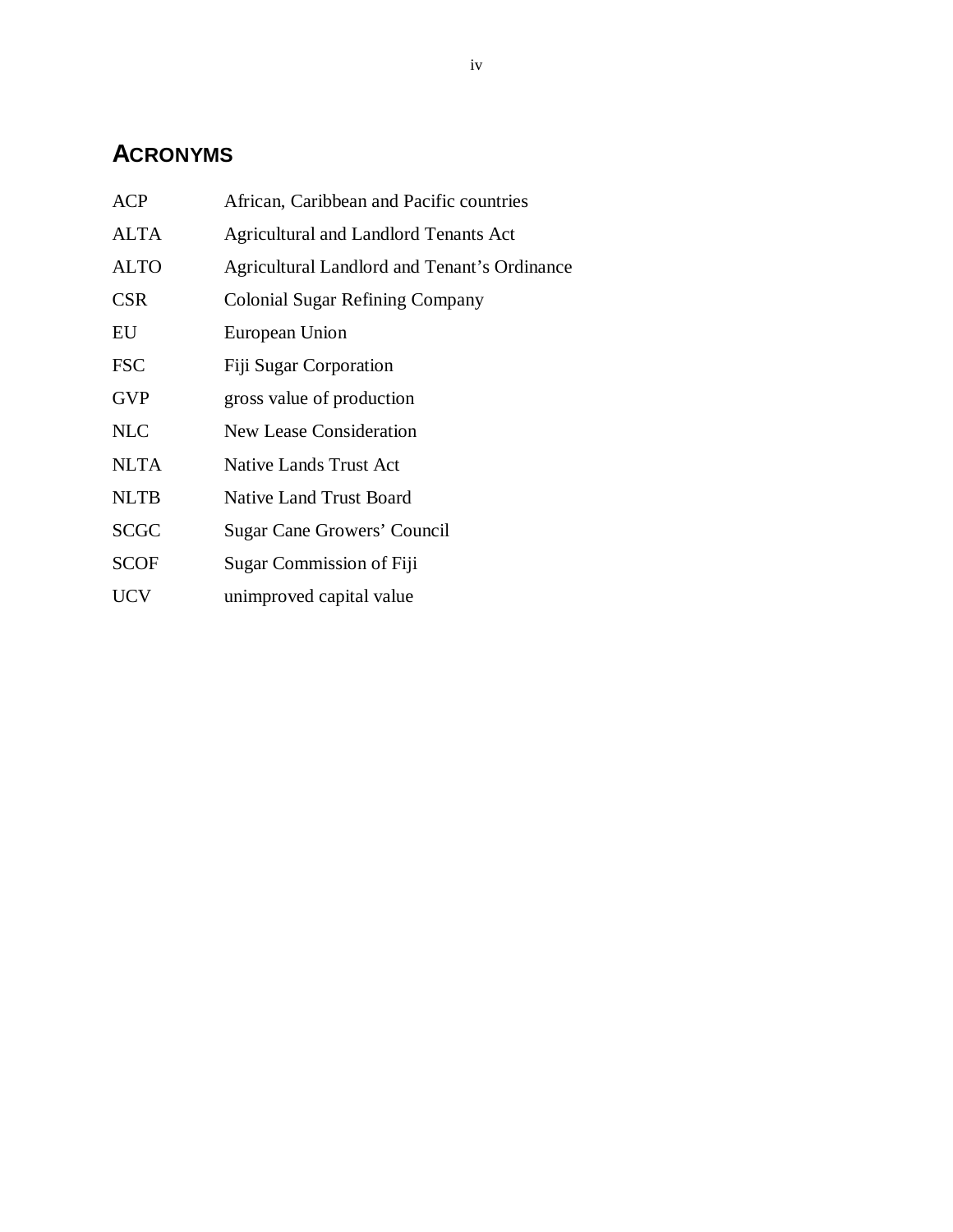# **ALTA OR NLTA: WHAT'S IN THE NAME? LAND TENURE DILEMMA AND THE FIJI SUGAR INDUSTRY**

by

# **P. Lal, H. Lim-Applegate, and M. Reddy**

## **INTRODUCTION**

Land has always been a sensitive issue in Fiji, but it has taken on a new dimension since the 1987 military coups and more recently since 1997, when the agricultural leases on Native land, issued under the 1976 Agricultural and Landlord Tenants Act (ALTA), began to expire. The difficulties raised are of particular concern as a large proportion of agricultural leases is used for sugar cane production. The sugar industry is the main commodity export earner for Fiji, directly contributing about 22% of the national GDP and supporting over 25% of the country's active labor force. Fiji's sugar exports rely heavily on preferential access to the European Union (EU) and the USA, and bilateral contractual arrangements with countries such as Malaysia and Japan. Fiji exports 80% of its sugar production, earning on average of \$250-300 million in foreign exchange annually.

Of the 97,046 hectares of land under cane, 63% is leased from indigenous Fijians who own about 83% of some 1.8 million hectares of land in Fiji. In 1996, there were over 12,500 sugar cane growers farming over 60,000ha of Native land.

By law, such land cannot be bought or sold. When the majority of leases began to expire in 1997, indigenous landowners wanted ALTA abolished and for land to revert to the landowners for their own use or to be placed in reserve, or for leases to be reissued under the Native Lands Trust Act (NLTA), which was in force before leasing of agricultural lands began under ALTA and its predecessor the Agricultural Landlord and Tenant's Ordinance (ALTO).

Under ALTA, tenants held 30-year, fixed leases with the Native Land Trust Board (NLTB), the communal land management organization established in 1940 as the custodian of the land interests of indigenous Fijians. Lease rent is fixed at 6% of the unimproved capital value (UCV) determined administratively under ALTA, which also includes administrative mechanisms for resolving disputes by the Sugar Industry Tribunal.

As recently as January 2001, the post-coup interim administration decreed that ALTA be abolished and that agricultural leases on indigenous or Native land be offered under NLTA. Under the pre-1976 NLTA, when lease arrangements were subject to greater degree of discretion, rents depended on the negotiating power of the respective parties. However, since tenants did not have many options, they were in a weak position. Moreover, although disputes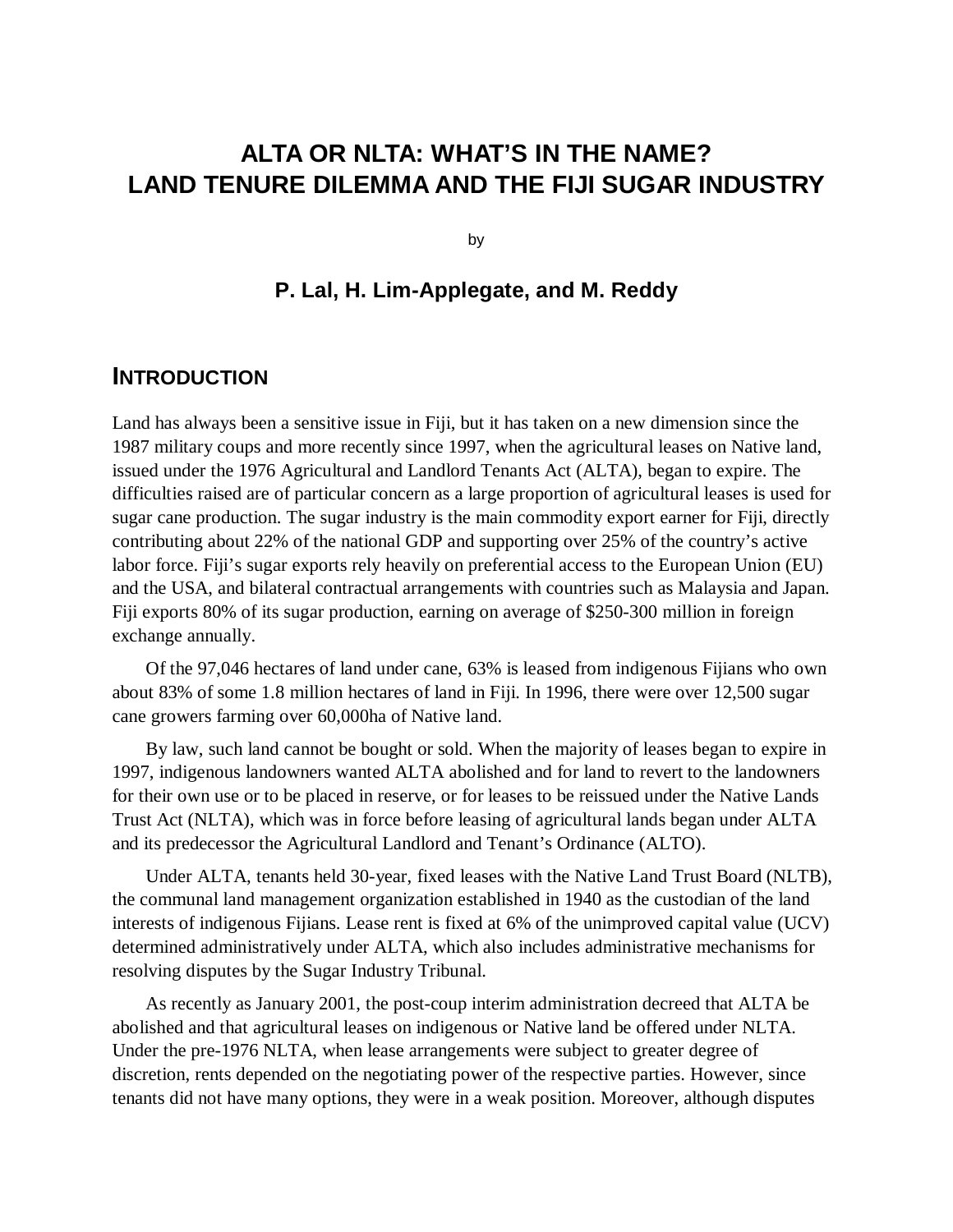could be taken to an independent arbitrator, this did not often occur because the process was rather complicated and often costly.

Since leases held under ALTA begun to expire in 1997, several options have been suggested. These include: non-renewal of leases, with the land reverting to Fijian owners; renewal of ALTA but with land rents pegged to the gross value of production (GVP) instead of the UCV; sharecropping and contract wage arrangements; and abolishment of lease arrangement under ALTA with leases to be issued under an institutional arrangement guided by NLTA.

If leases were to be renewed under NLTA, they could be offered on a sharecropping basis, with tenure based on rolling 5-10 year terms and with the rental negotiated at each renewal, or tenure could be based on terms and conditions negotiated on an individual basis. Predictably, the abolition of ALTA is unacceptable to the present tenants, the majority of whom are IndoFijians. Seventy eight percent of sugar cane growers are descendants of Indian indentured laborers who were recruited in the late  $19<sup>th</sup>$  century to work on the sugar plantations controlled by the Colonial Sugar Refining Company (CSR).

The land tenure system adopted will have a significant impact not only on the efficiency of the sugar cane sector but also on Fiji's ability to meet its international obligations of sugar exports. This paper explores the land tenure dilemma facing Fiji today. It assesses the economic implications of the various forms of land lease system proposed. This analysis is carried out in terms of efficiency, equity, and risk sharing in the current preferential market access environment and under possible future world market conditions. Fiji's ability to meet its international sugar market obligations (and sustainable use of land under ALTA and NLTA) is also assessed. Suggestions are made on institutional arrangements that could enhance efficiency in resource use and encourage sharing of production risks that arise due to variability in factor prices and climatic conditions as well as sugar prices.

# **SUGAR CANE LAND TENURE—BACKGROUND**

The sugar industry has been the backbone of the Fijian economy for over a century. Since 1975, the industry has expanded to its current level with the support of preferential access to the EU, which has been the main importer of Fiji sugar. Around 80-90% of sugar produced is exported, with the EU accounting for 44% on average (within a range of 36-56% of total sugar exports during the period 1984-96—see table 1), under the Sugar Protocol of the Lome Convention. Under this agreement, Fiji presently has a quota of 197,000 tons, and prices received are usually two to three times the world market price.

Until the mid-1970s, the UK was the main buyer of Fiji sugar. Following the UK's entry into the European Community in 1973, Fiji gained access to the wider sugar market of other European Community countries under the Lome Convention, the trade pact between the EU and the African, Caribbean and Pacific (ACP) countries signed in 1975. In 1995, the Special Preferential Sugar agreement signed between the ACP countries and Portugal, Finland and France came into force, providing Fiji an additional quota of 25,000 tons. Special Preferential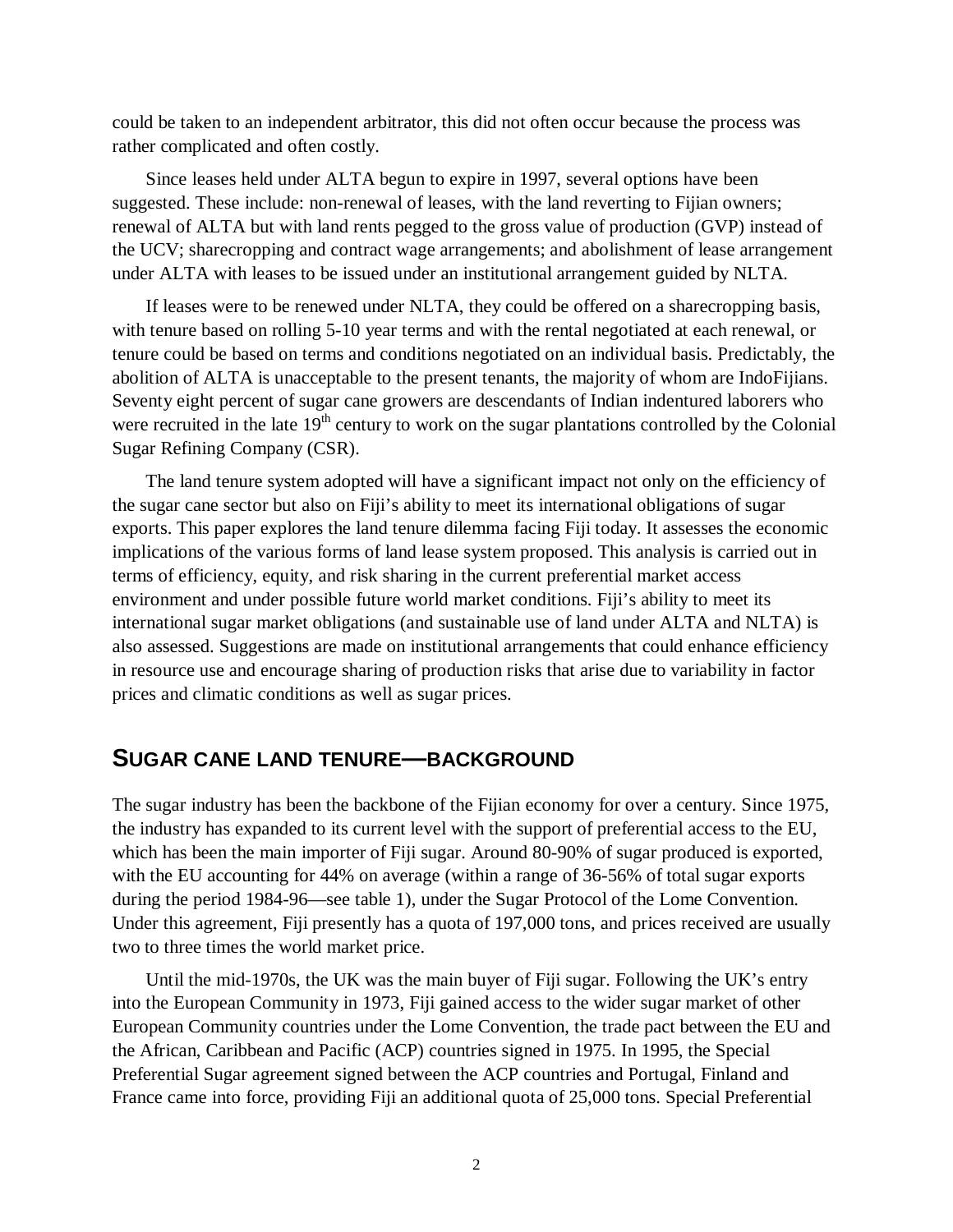Sugar prices are linked to the prices received under the Lome Convention, which in turn are linked to EU domestic prices. Fiji currently has a quota equivalent to 0.9% of the total US sugar import quota. (Over the period 1994-96, exports to the US averaged 14,000 tons.) The bilateral agreement with Malaysia allows for the export of 90,000 tons of sugar per year.

|      | Table 1: Sugar Exports 1993-96 |            |          |      |       |                |                              |                                       |            |  |
|------|--------------------------------|------------|----------|------|-------|----------------|------------------------------|---------------------------------------|------------|--|
|      | EU                             | <b>ACP</b> | Malaysia | UK   |       | Japan   Others | <b>Total exports</b><br>(Kt) | <b>Total sugar</b><br>production (Kt) | % Exported |  |
| 1994 | 169.0                          | 0          | 113.4    | 11.2 | 143.1 | 36.0           | 472.7                        | 516.6                                 | 92         |  |
| 1995 | 193.0                          | 55.4       | 90.0     | 10.2 | 31.5  | 33.8           | 358.4                        | 454.4                                 | 79         |  |
| 1996 | 137.6                          | 30.2       | 90.0     | 20.0 | 77.3  | 55.0           | 379.8                        | 454.0                                 | 84         |  |

**Table 1: Sugar Exports 1993-96**

Source: FSC Annual Report, 1999

### **Production sector**

The CSR, a subsidiary of the Australian CSR, developed the sugar industry using indentured labor and as the monopoly milling company processing sugar cane into raw sugar and exporting to Australia. At the time, sugar cane was grown on CSR estates on land bought or leased from the indigenous Fijians or the Crown. Because of the unsuitability or unwillingness of the indigenous Fijians (and other Pacific Islanders) to work as paid laborers, people of Indian origin were recruited under the indenture system. From the time the first shipload of laborers on board *Leonidas* arrived in Fiji on 14 May 1879 to the abolition of the indenture system in 1920, some 60,000 men women and children arrived from different parts of India to work on sugar cane plantations managed by CSR (see Lal 1992).

After indenture was abolished, CSR offered the "freed" Indians 10 acre (4ha) parcels for sugar cane farming. CSR also encouraged indigenous Fijians to lease their land in similar parcels (Moynagh 1981). Today, virtually all sugar cane farms are on average 7 hectare plots tilled mainly by descendents of Indian indentured laborers and processed by the monopoly Fiji Sugar Corporation (FSC), in which the government has 68% equity. FSC, which took over from CSR in 1973, owns and operates four mills. Three of the mills are in the northwest of the island of Viti Levu—Lautoka, Rarawai, and Penang—and the fourth is in Labasa on the island of Vanua Levu.

In support of these mills, FSC also owns and operates the industrial infrastructure, including railway tracks and locomotives, many of which are considered to be highly inefficient (Davies 1997). Altogether these mills employ around 4,500 workers. In addition, there are 14,300-15,000 cane cutters and about 2,000 lorry operators whose livelihood depends on the industry. Many towns in the sugar belt area are thus totally dependent on the sugar industry.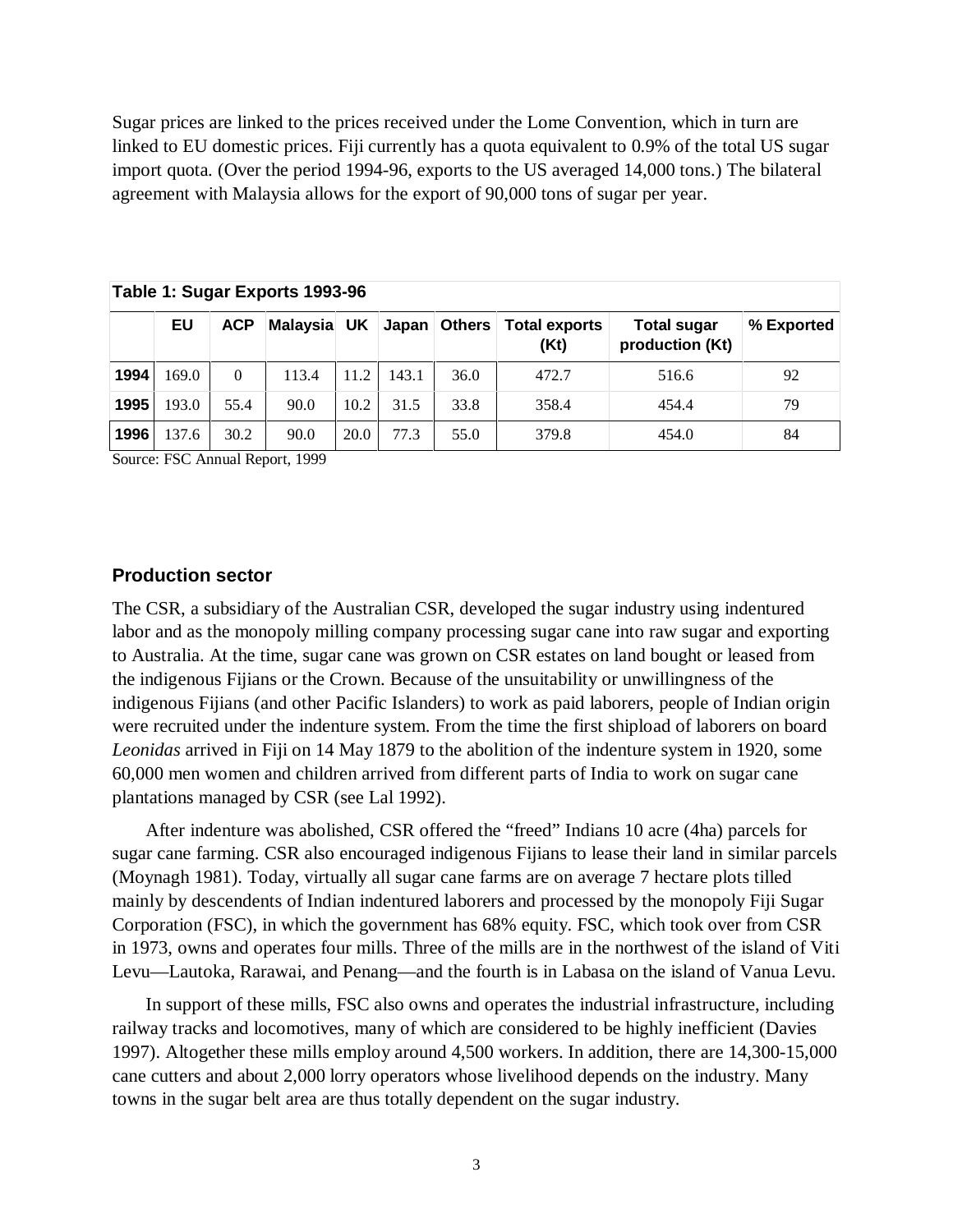Many issues relating to the sugar industry take on an ethnic dimension since IndoFijians comprise approximately 78% of all sugar cane growers (see table 2). Of all the mill areas, only Penang has proportionately more indigenous Fijians operating cane farms—approximately 48% compared to the 21% average for the other mills. In 2000, of the 23,420 cane growers, about 18,270 are of Indian origin.

Small farms are a characteristic feature of the Fiji sugar industry, with each grower holding on average, during the 1984-96 period, about 7.1ha of land, 59% (4.2ha) of which was used for cane cultivation. The remaining 3ha or so is used as homesite and growing other crops for subsistence.

| Table 2: Ethnic breakdown of sugar cane growers in Fiji, 1998 |        |      |  |  |  |  |
|---------------------------------------------------------------|--------|------|--|--|--|--|
|                                                               | #      | %    |  |  |  |  |
| <b>IndoFijians</b>                                            | 16,710 | 78.1 |  |  |  |  |
| <b>Fijians</b>                                                | 4,579  | 21.4 |  |  |  |  |
| <b>Others</b>                                                 | 107    | 0.5  |  |  |  |  |
| TOTAL                                                         | 21,396 | 100  |  |  |  |  |

Source: FSC grower database.

Between 1973 and 1984, the total sugar growing area has increased by over 40%, following the government's acquisition of the milling company from CSR (Landell Mills 1991) and Fiji's access to the EU sugar market under the Lome Convention. There has not been much change in the area under cane between 1984 and today, with the total area harvested remaining around 100,000ha.

Over the 1993-96 period, of 100,000ha cultivated, only 74,000ha were harvested. On average, only 25% of the area cultivated was planted cane, with the rest being under first, second, third or more ratoon crop. Ratoon crops have lower yield than planted cane, but require less labor. Plant cane yields about 70t/ha as compared with the ratoon crop average of 53t/ha.

Production, harvesting and transportation costs of a ratoon crop are almost 54% that of plant cane, which amount to about \$3,233/ha; but with net revenues being almost double that of the plant cane (table 3). For an average farm, with 24% of the area under plant cane producing 70t/ha, and 76% of the area producing ratoon crop yielding 53t/ha, the net return per hectare of cane land is \$842, assuming an average price of \$53/ton received during 1991-98. Net returns per farm vary with land productivity.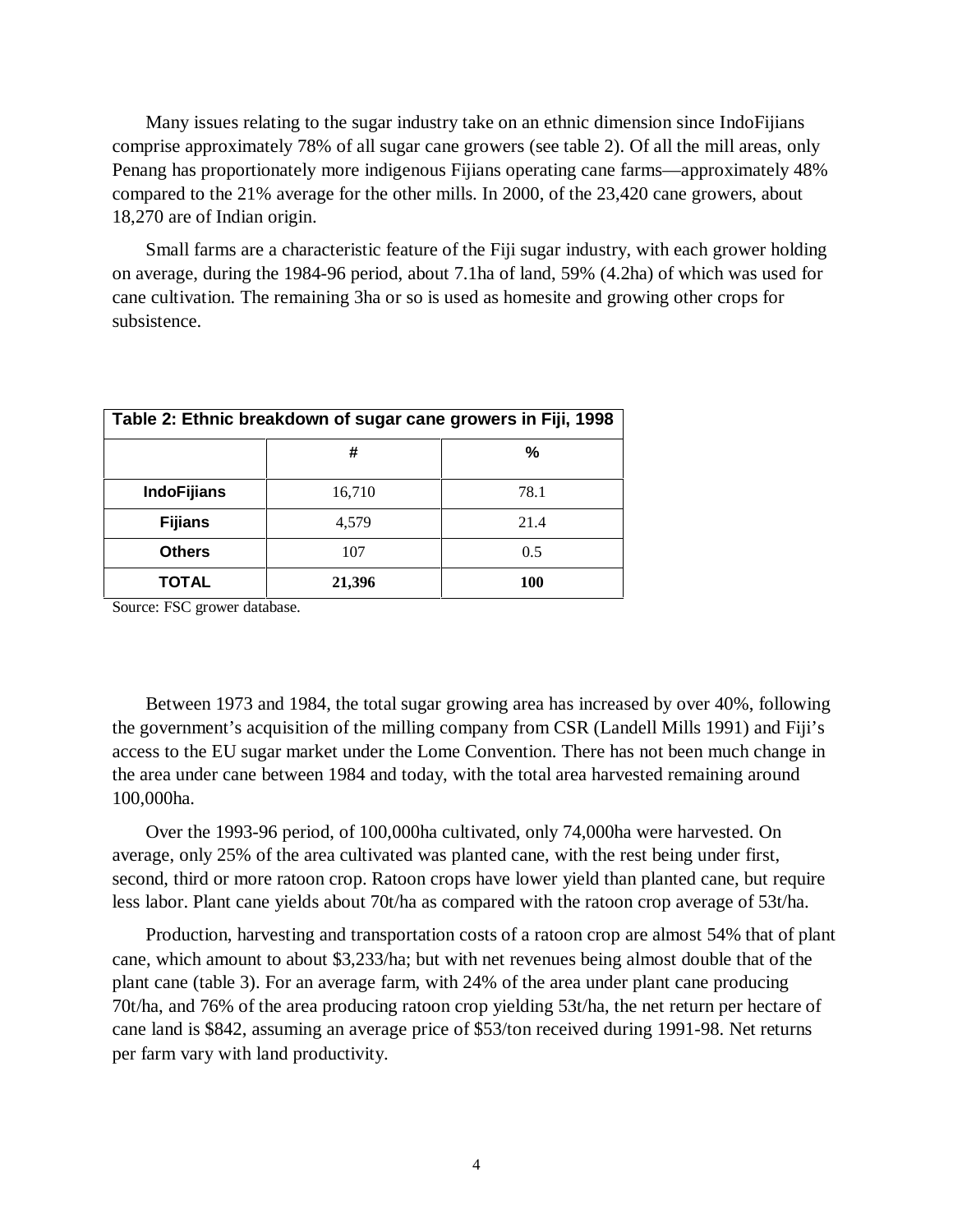| cane             |               |                        |                                    |                                                  |                         |                             |                      |  |  |
|------------------|---------------|------------------------|------------------------------------|--------------------------------------------------|-------------------------|-----------------------------|----------------------|--|--|
|                  | Yield<br>t/ha | <b>Price</b><br>$$$ /t | <b>Cultivation</b><br>cost<br>\$/t | Harvest,<br>delivery +<br>drainage costs<br>\$/t | <b>Gross</b><br>revenue | <b>Total costs</b><br>\$/ha | Net revenue<br>\$/ha |  |  |
| <b>Plant</b>     | 70            | 53.08                  | 26.7                               | 19.5                                             | 3716                    | 3233                        | 482                  |  |  |
| Ratoon           | 53            | 53.08                  | 15.6                               | 19.5                                             | 2813                    | 1858                        | 956                  |  |  |
| Average<br>farm* | 57            | 53.08                  |                                    |                                                  | 3030                    | 2188                        | 842                  |  |  |

**Table 3: Average net returns per hectare of land and management for ratoon and plant**

\*assuming each grower has 24% under plant cane and 76% under ratoon, as recorded in the FSC database. This varies slightly from what is usually assumed by FSC/SCGC of 20% plant and 80% ratoon.

Source: Costs figures are as of March 2001 (FSC personal communication); yield data are based on average yield data, 1991-96 (FSC grower census database); the price is the average between 1993 and 1999.

Since payment is on the basis of weight of cane supplied, rather than the sugar content, farmers optimize their production choosing varieties and farm management practices that favor higher cane yields. The cane payment system is expected to change as the industry adopts a system based on cane quality, using the newly-tested infrared technique introduced from Australia.

### **Land tenure system—ALTA and NLTA**

Sugar cane farming, similar to any other form of economic activity in Fiji, including tourism, is largely reliant on land leased from indigenous Fijians, who as mentioned before "own" 83% of the land. Only 8.2% of the total land area is freehold, of which only a small proportion is agricultural land. The remaining 9.3% are classed as state land (Crown land before Fiji became a republic following the 1987 coups), which is land obtained legally by the Crown or land for which no rightful owners could be found at the time land was registered during the colonial period. The latter classified as Schedule A and B totals about 95,000ha or 5.4% of all land. These Schedule A and B lands have been transferred to the NLTB, following a decree issued by the interim government in August 2000. Thus, indigenous Fijians now control over 88% of all land.

With leases accounting for 82% of all land under sugar cane (see table 4), and with the majority of cane growers of Indian origin, the threat of non-renewal of leases is a major issue.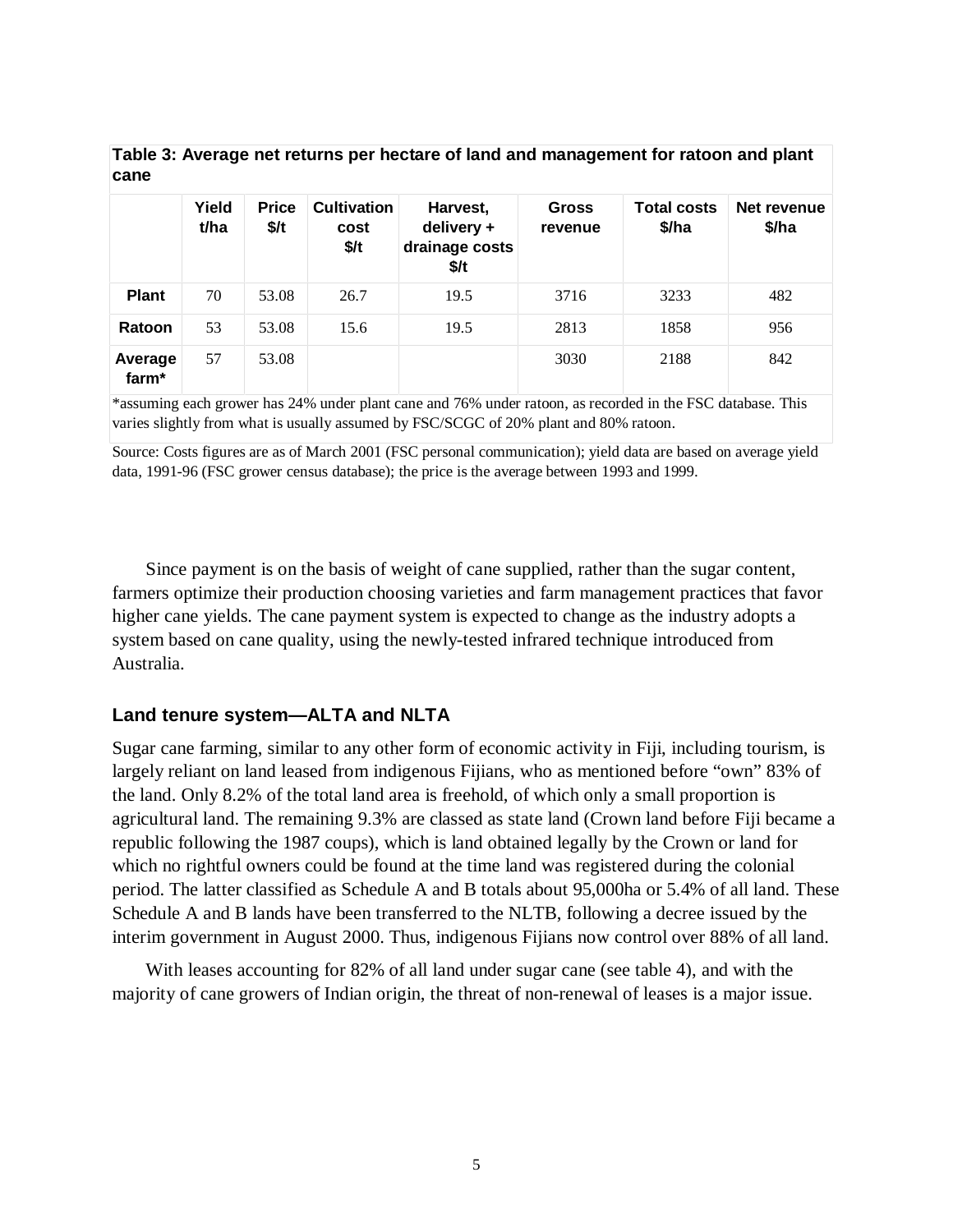| <b>Tenure Type</b> | <b>Number of growers</b><br>(=90% of total cane<br>farmers) | Total area (ha) cultivated<br>by 90% of growers* | % area cultivated,<br>by tenure |
|--------------------|-------------------------------------------------------------|--------------------------------------------------|---------------------------------|
| Freehold           | 2,532                                                       | 10,381                                           | 12                              |
| <b>Crown land</b>  | 3,922                                                       | 16.080                                           | 19                              |
| <b>Native land</b> | 11.350                                                      | 53.345                                           | 63                              |
| Vakavanua          | 1.480                                                       | 4.292                                            | 5                               |
| <b>ALL</b>         | 19.284                                                      | 84.850                                           | 100                             |

Source: FSC grower census, 1999.

#### **Native land**

Native land is owned by communal landowning units, mainly *mataqali*,<sup>1</sup> but is "managed" by the NLTB. The NLTB, a statutory body, has complete control over all Native land and the Board is expected to manage the land for the benefit of the Fijian owners under a landownership and use rights system instituted by the colonial government which supposedly reflects the land tenure system that existed in pre-colonial time. It has been argued, however, that the land system was more complex than interpreted by the colonial government and that many Fijians at the turn of the century had argued for an individual landownership arrangement (Ward and Kingdon 1995; France 1969).

A statutory monopolistic body, the NLTB was created by the colonial government in 1940 following increasing pressure in the 1920s and 1930s for increased land to be made available for agriculture. During this time the sugar industry was expanding and needed additional supplies of cane from non-CSR farms. Based on their experience of contract farming under the company managed estate, CSR encouraged the formation of small farms, thus requiring division of Native lease land into small units (Moynagh 1981). But dealing with an undefined number of

<sup>1</sup> In Fiji's pre-colonial period, resources were owned by different units of Fijian society: *vanua*, *mataqali* or *itokatokas*. Vanua, the largest unit, consisted of "agnatic descendents of common ancestors or ancestral gods living in the same area." Each vanua would have one or more *yavusa*, the members agnatically related. A yavusa comprised several mataqalis whose members were in turn related to the descendent of their yavusa's founder. One or more extended families, itokatoka, form a mataqali (Ward and Kingdon 1995). The British colonial government that formalized landownership in Fiji recognized communal ownership at the mataqali level.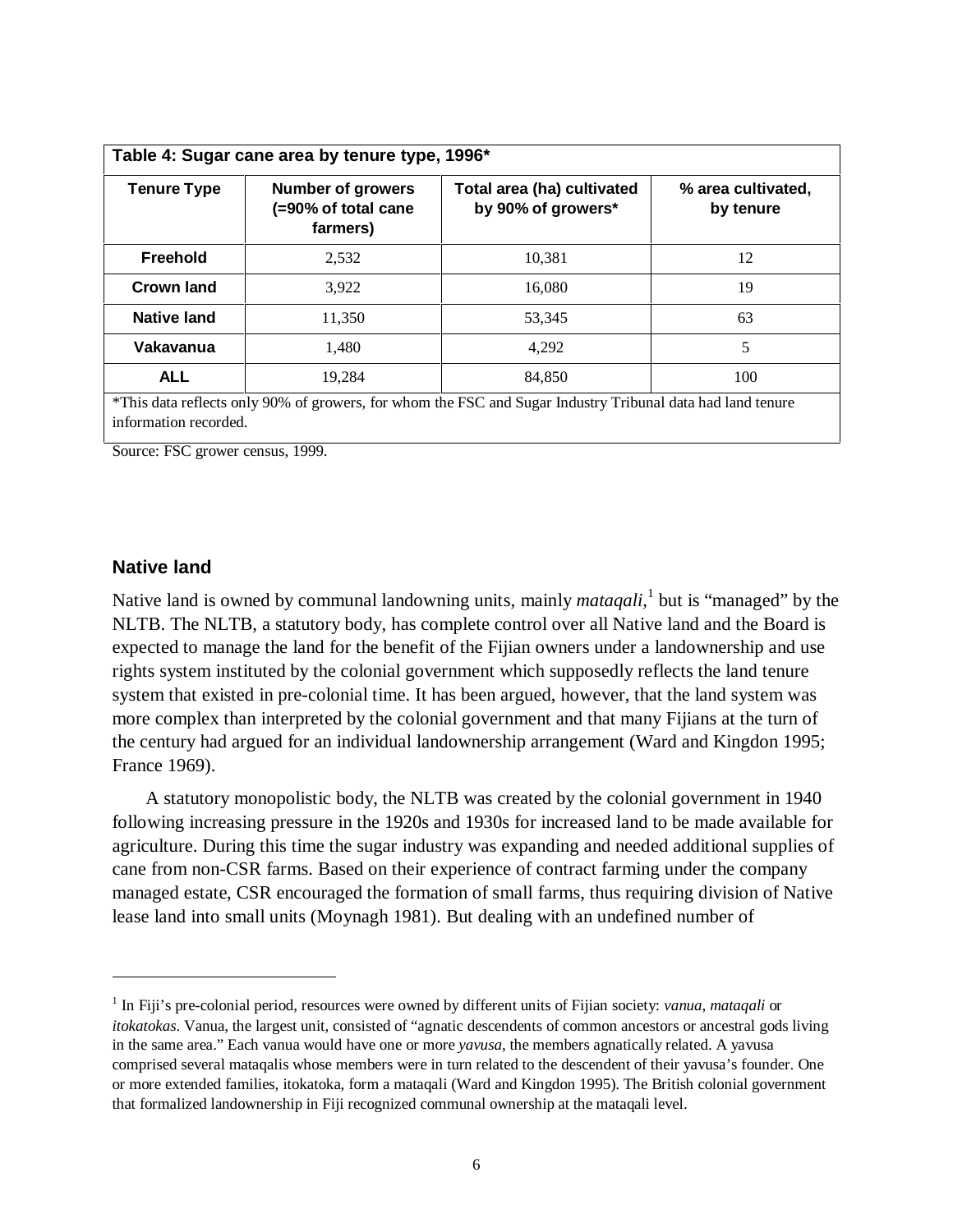indigenous Fijian landowning units proved difficult. The creation of the NLTB resolved that difficulty. All Native land transactions are now administered by the NLTB under the NLTA.

### **ALTA**

Since the mid 1960s, agricultural land has been managed by the NLTB but under the terms and conditions of ALTO and its successor ALTA. ALTA was introduced to rationalize the leasing of all land for agricultural purposes. Under the ALTA, the primary role of the NLTB as the trustee of Fijian land was recognized while also protecting landowners' and tenants' interests. ALTA covers all agricultural land in Fiji except where the landholding is less than one hectare, or where tenancies are held by members of a registered co-operative society, where the society is the landlord (often indigenous Fijians), or where land is situated within a Native reserve. Reserved Native land is not available for non-Fijian use. Leasing of reserve land to Fijians, called "J" class, may only be allowed under the provision of ALTA and then only under exceptional circumstances as determined by the Minister of Fijian Affairs. Although leasing of land classified as reserved for Fijian use is subject to the provisions the NLTA, in practice much of the reserve land is, for reasons discussed below, leased outside of the NLTA or ALTA.

Following revisions to the ALTA, all leases granted since 1 September 1977 had to be for a minimum duration of 30 years. The holders of leases granted before this date (the great majority of which were for a term of ten years under ALTO) were entitled to a single extension of 20 years under ALTA. At the expiry of the 30-year lease or the 20- year extension, there is no automatic right of renewal. In the event of non-renewal, the Act states that the tenant must be compensated by a sum equivalent to the value of the improvements carried out.

Two of the main provisions of ALTA that have been the subject of much recent debate relate to the duration of the lease and the method for assessing, and periodically reviewing, rents levied by the landlords. ALTA restricts the rental amount that can be levied by the landlord to 6% of the UCV. UCV is administratively determined according to the agricultural potential of the particular parcel of land by a government-appointed committee of valuers. The committee comprises four land valuation experts appointed by the Minster, a public officer who is a land valuer, a private land valuer, an employee of the NLTB, and a person who has appropriate knowledge, experience or qualifications in agriculture matters. The basis for the 6% rate is not clear, although it appears to have been the market interest rate at the time the legislation was passed. Nor is the theoretical basis for the UCV estimation clear.

Under the ALTA, "improved capital value" is defined as the value of an agricultural holding held as if it were fee simple, unencumbered by any mortgage and minus any improvements. The UCV is supposed to reflect the agricultural productivity of the land (see table 5) and the "purpose for which the land is issued and not the actual use of the land or any other purpose for which the land could be used" (ALTA S 21(3)). "Improvements" include buildings, fences, drainage works, roads, and crops planted. The UCV has been estimated using past sales of freehold land, Crown leases or Native leases. However, the land market in Fiji is very thin, particularly as sale of Native land is prohibited except to the Crown for limited national uses. Native leases can,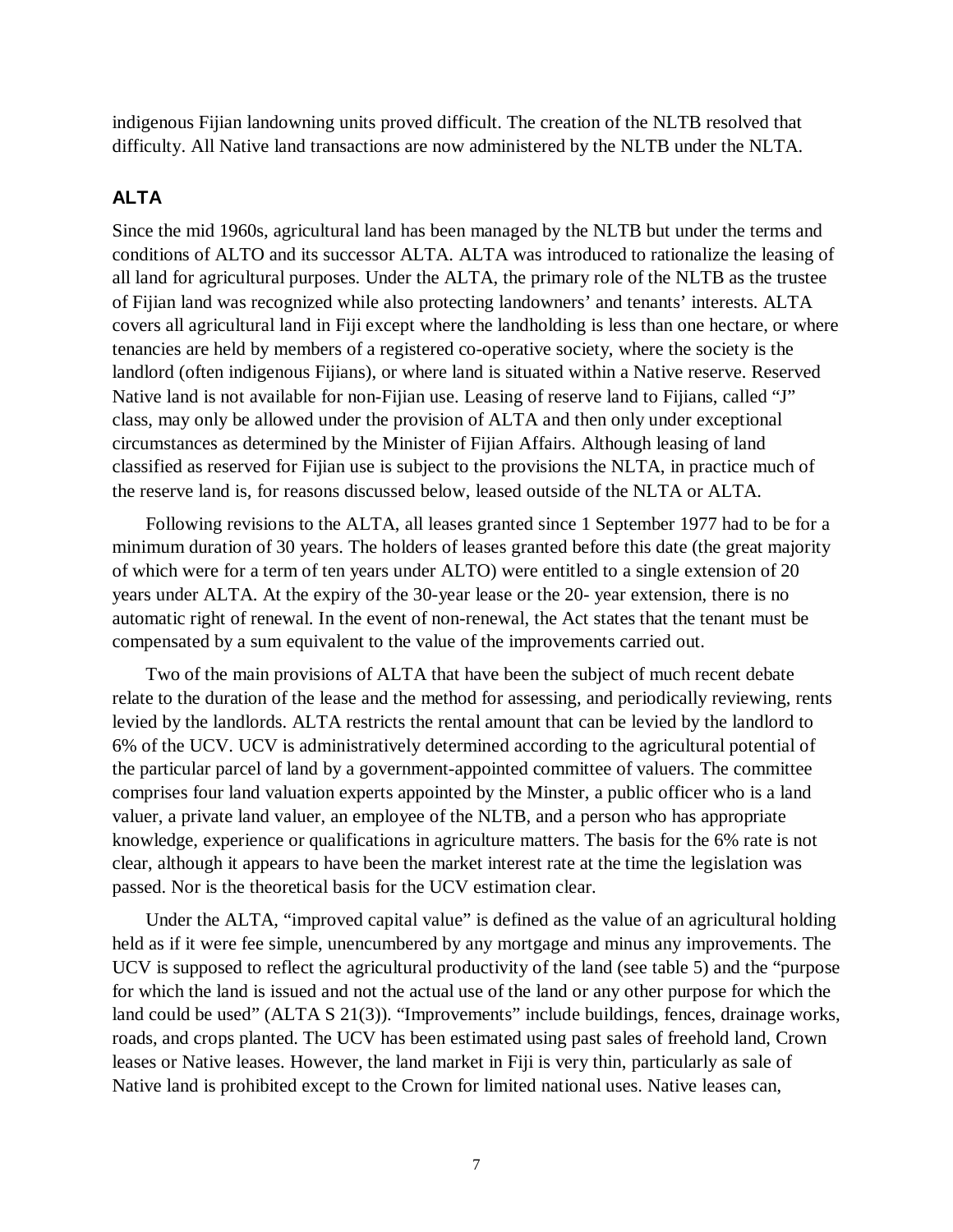however, be sold and transferred to new tenants. Of 211 land transfers during 1995-97, 41.7% involved Native leases (Sugar cane Growers Council 1998).

| Table 5: Land classification and most recent UCV estimates                                                                                                                                                                                                                                                                                                                         |                                                                                                                                                                                                                                                  |                               |                                       |                                             |  |  |  |
|------------------------------------------------------------------------------------------------------------------------------------------------------------------------------------------------------------------------------------------------------------------------------------------------------------------------------------------------------------------------------------|--------------------------------------------------------------------------------------------------------------------------------------------------------------------------------------------------------------------------------------------------|-------------------------------|---------------------------------------|---------------------------------------------|--|--|--|
| <b>Land classification</b>                                                                                                                                                                                                                                                                                                                                                         | <b>Characteristics</b>                                                                                                                                                                                                                           | <b>Expected cane</b><br>yield | <b>Declared UCV-</b><br>1997<br>\$/ha | <b>Rental value</b><br>$= 6\%$ UCV<br>\$/ha |  |  |  |
| <b>Class I</b><br>Flat. Very few limitations<br>Suited to wide range of crops.<br>Permanent agriculture<br>without improvement. High<br>yields                                                                                                                                                                                                                                     | <b>Contour:</b> Nearly level land<br>Soil: Deep—well drained,<br>naturally fertile, minimum use of<br>fertilizer, high moisture holding<br>capacity; ordinary crop<br>management required to<br>maintain productivity                            | 85t/ha or more                | \$8,000                               | \$480                                       |  |  |  |
| <b>Class II</b><br>Flat to gentle slopes,<br>moderate limitations Suited<br>to wide range of crops as for<br>Class I but lower yields per<br>ha. Permanent agriculture<br>without improvement.                                                                                                                                                                                     | <b>Contour:</b> Land with gentle<br>slope, Moderate erosion hazard.<br>Soil: Lower natural fertility.<br>Poorer soil structure, restricted<br>drainage, presence of gravel/<br>sand and small stones.<br>Application of fertilizer<br>necessary. | 50-85t/ha                     | \$5,000                               | \$300                                       |  |  |  |
| <b>Class III</b><br>Moderately steep, severe<br>limitations. Lower yield.<br>Requires some improvements                                                                                                                                                                                                                                                                            | <b>Contour:</b> Moderately steep<br>slopes. High erosion hazards.<br>Soil: Shallow, moderately fertile.<br>Requires intensive erosion<br>control measures and fertilizer<br>application                                                          | 35-50t/ha                     | \$2,500                               | \$150                                       |  |  |  |
| Contour: Steep slopes, severe<br><b>Marginal Land</b><br>erosion hazards; wet flats.<br>Steep slopes. Very severe<br>limitations. Suited to a<br>Soil: Very infertile. Very<br>shallow and low moisture<br>limited range of crops other<br>retaining capacity or very badly<br>than sugar cane Major<br>drained. Heavy dosage of<br>improvements required.<br>fertilizer required. |                                                                                                                                                                                                                                                  | Less than 35t/ha              | \$900                                 | \$45                                        |  |  |  |

Source: Agricultural Landlord and Tenant Act Subsidiary Legislation Chapter 270 Rev. 1985: S7-8. 1997 UCV estimates provided by Sugar cane Growers Council (personal communication.).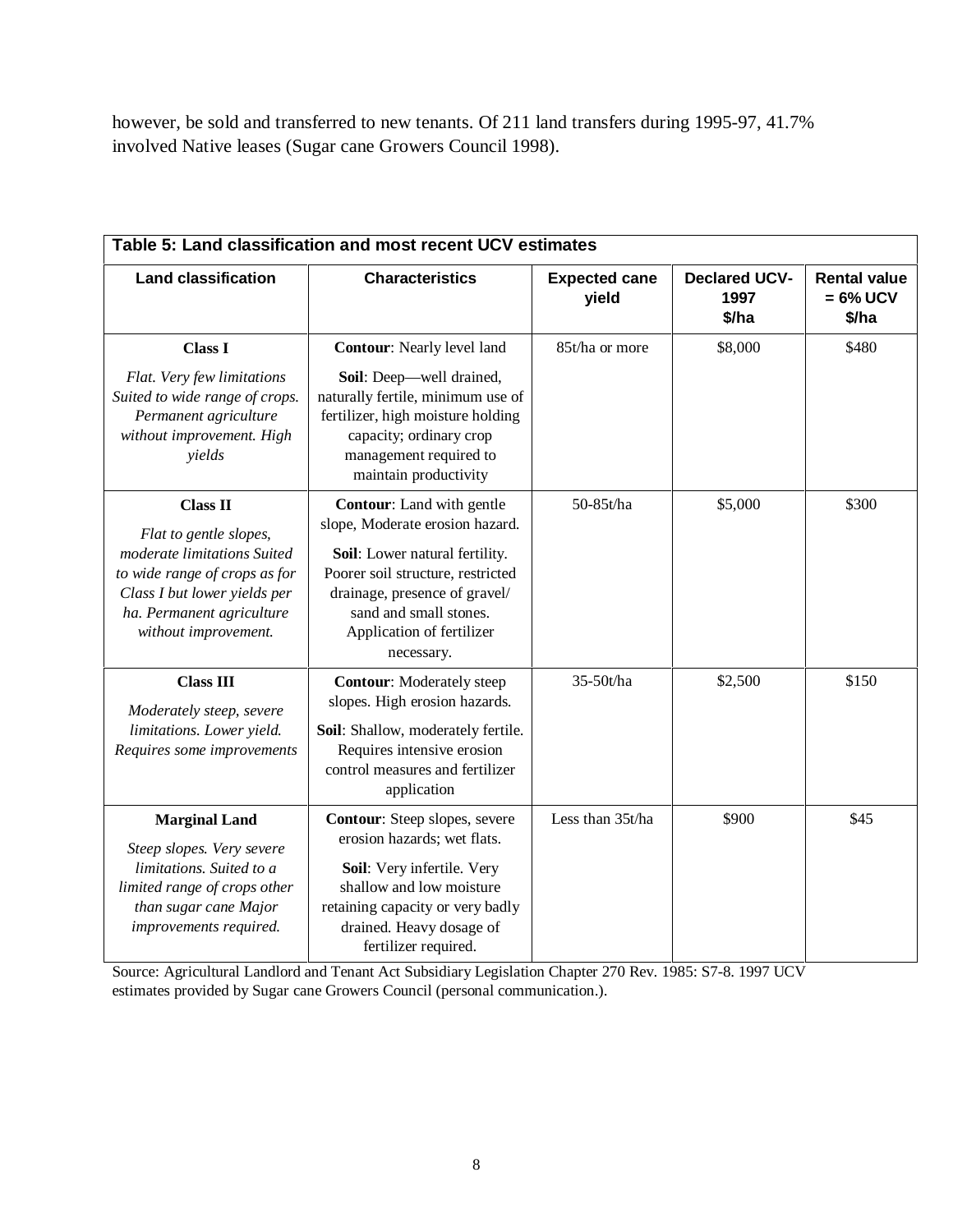As noted, the valuation committee is expected to use recent market sale prices as the basis for UCV and subtract from it the value of "improvements" on the land and an amount equivalent to the value of timber that may have been cleared at the time the land was first put to agricultural use. The sum derived is supposed to be the value of Native land equivalent to unimproved freehold value (see table 6).

| study of 7.7ha of marginal land in Korokula, Momi Back Road, Nadi, 1998                                            |                      |  |  |  |  |  |
|--------------------------------------------------------------------------------------------------------------------|----------------------|--|--|--|--|--|
| Sale Price (date of sale 1995)                                                                                     | \$5,000              |  |  |  |  |  |
| Less Improvements                                                                                                  | \$4,235              |  |  |  |  |  |
| Lessee's land interest                                                                                             | \$765                |  |  |  |  |  |
| Annual rental equivalent present value of \$1 p.a. for 12<br>years of unexpired term in lease at 10% interest rate | $$112 (= $765/6.81)$ |  |  |  |  |  |
| Plus one years rent                                                                                                | \$190                |  |  |  |  |  |
| Indicated market rental                                                                                            | $$302(112+190)$      |  |  |  |  |  |
| At 10% interest rate, capitalized value                                                                            | $$3,020 (= 302/0.1)$ |  |  |  |  |  |
| UCV for 7.7036ha of the land parcel                                                                                | \$3,020              |  |  |  |  |  |
| UCV per unit area                                                                                                  | \$392/ha             |  |  |  |  |  |

**Table 6: Unimproved capital value estimation system used in Fiji—actual case**

Source: Pacific Valuation 1998 report to Sugar Cane Growers Council.

Apart from the absence of any theoretical economic or real estate basis for the manner in which the UCV is determined, in its application, too, there appears to be great deal of discretion applied, as evident from several NLTB valuation reports that were presented at a case brought before the Sugar Industry Tribunal (see Pacific Valuation 1998). In assessing rental amount for specific Native leases, the NLTB used the sales value of crown land and freehold as the starting point (but excluding recent sale of Native leases) and subtracted from it the value of improvements. This, they noted, represented the lessee's interest. They then proceeded to calculate the lessor's interest, before arriving at a UCV which was twice what would have been derived using market value minus the value of improvements as stipulated in the NLTA. Such inconsistencies in estimation and the use of formulae not stipulated in the ALTA may explain why many rent dispute cases were brought before the Tribunal, and often resulting in the rental value being reduced. Such Tribunal rulings have been used recently by the Fijian landowners and the interim administration to argue that ALTA is not in the landowners' interests, adding to concerns that the rent received by NLTB has been unfairly low (World Bank 1998 and Davies 1999).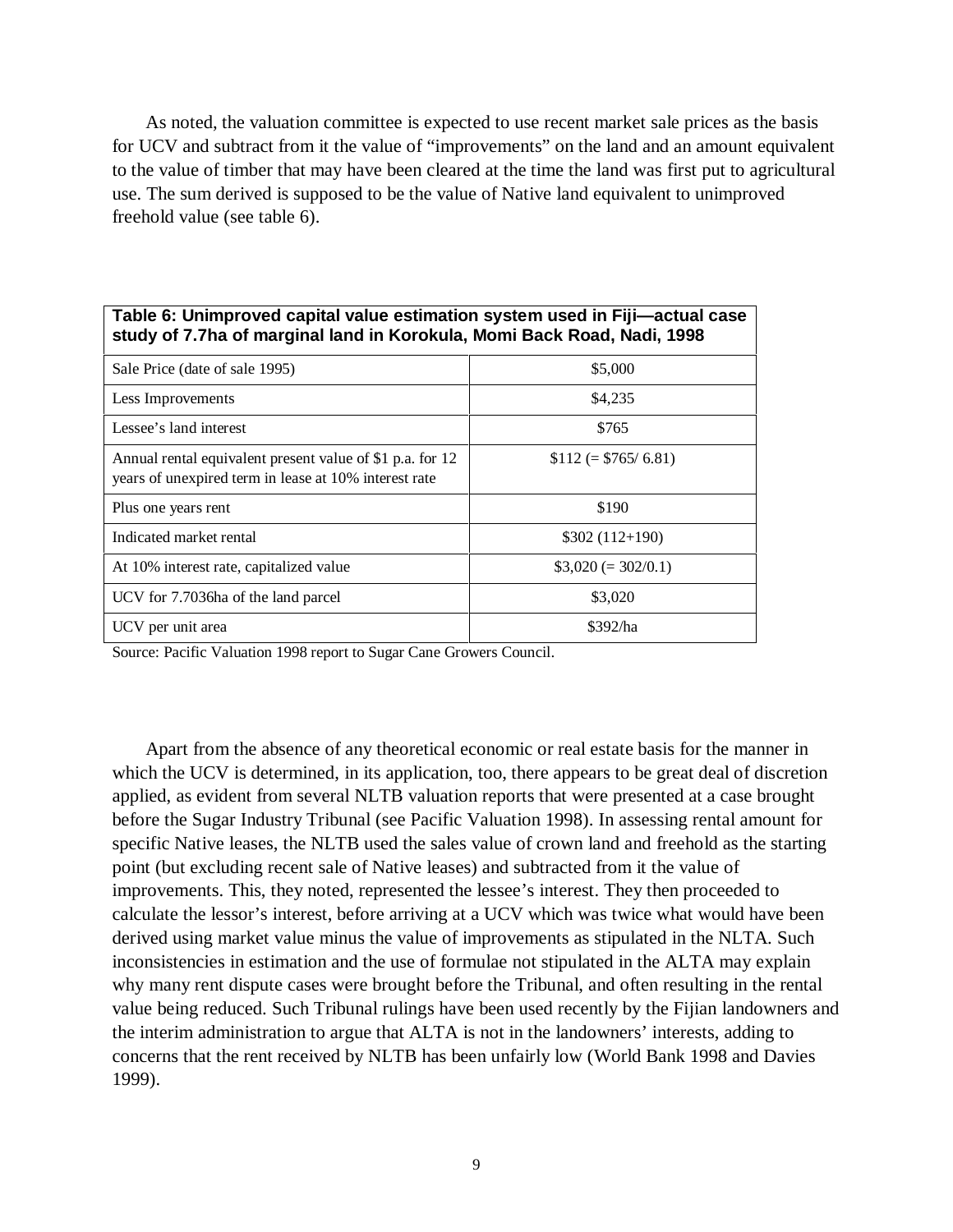| Table 7: Rent payable under ALTA by land class and rent as a percentage of GVP |                                 |                                                                    |                                                 |                                                         |                                                                                  |                                  |                                                  |                                           |
|--------------------------------------------------------------------------------|---------------------------------|--------------------------------------------------------------------|-------------------------------------------------|---------------------------------------------------------|----------------------------------------------------------------------------------|----------------------------------|--------------------------------------------------|-------------------------------------------|
| <b>Class type</b><br>(proportion of<br>total cane land,<br>1993-99)            | <b>Yield</b><br>range<br>(t/ha) | <b>Production</b><br>costs<br>$(\frac{\pi}{3})$ ha =<br>$$18.20$ ) | Harvest &<br>delivery<br>$+misc. =$<br>\$19.5/t | <b>Total costs</b><br>$(\frac{\pi}{3})$ ha =<br>\$37.70 | <b>Gross</b><br>revenue<br>$(\omega$ \$53.09/t)<br>$\frac{\text{}}{\text{}}$ /ha | Net revenue<br>$(\frac{\pi}{a})$ | <b>UCV</b> based<br>rent-1997<br>$\frac{\pi}{4}$ | Rent as a<br>proportion<br>of GVP<br>(% ) |
| <b>Class I</b><br>$(0.1\%)$                                                    | $>85$                           | 1075                                                               | 1658                                            | 2732                                                    | 4513                                                                             | 1781                             | 480                                              | 10.6%                                     |
| <b>Class II</b><br>(7.5%)                                                      | $50-85(70)$                     | 1075                                                               | 1365                                            | 2440                                                    | 3716                                                                             | 1277                             | 300                                              | 8.1%                                      |
| <b>Class III</b><br>$(20.1\%)$                                                 | $35-50(42)$                     | 1075                                                               | 819                                             | 1894                                                    | 2230                                                                             | 336                              | 150                                              | 6.7%                                      |
| <b>Marginal</b><br>(72.3%)                                                     | $<$ 35                          | 1075                                                               | 683                                             | 1757                                                    | 1858                                                                             | 101                              | 54                                               | 2.9%                                      |
| <b>Arithmetic</b><br>average                                                   |                                 | 1075                                                               | 1131                                            | 2206                                                    | 3079                                                                             | 874                              | 246                                              | 8.0%                                      |
| Weighted<br>average                                                            | 39                              | 1636                                                               | 1090                                            | 2726                                                    | 2968                                                                             | 243                              | 101                                              | 3.4%                                      |

Source: Class data derived from FSC database, 1993-99; average cane prices 1991-98, supplied by FSC; UCV based rent from ALTA legislation, and farm costs data from FSC/SCGC, March 2001 (personal communication).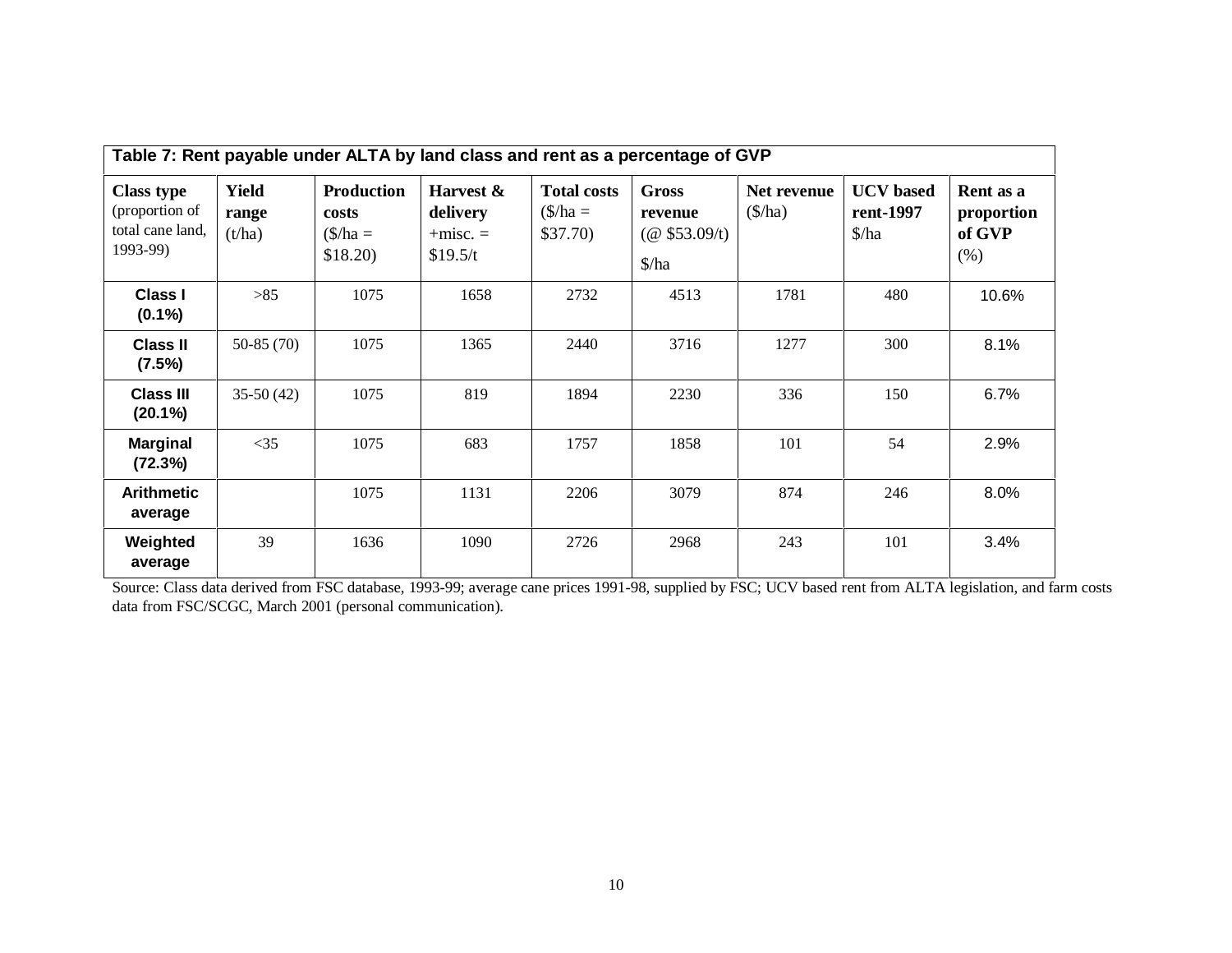When one considers UCV-based rental value for each class of agricultural land, further discrepancies become apparent. The 1997 UCV-based rent, expressed as a percentage of GVP, ranges from 3% for marginal land to 11% for class I (table 7). Taking into account the weighted average of rent payable as a percentage of weighted average GVP per unit area, $^2$  the UCV-based rent is only 3.4% of weighted GVP. This figure is comparable to the 3% figure often quoted by the interim administration and Fijian landowners (see Davies 1999).

The UCV has been revised only three times since the first valuation in 1977. The most recent revision took place in 1997. As expected, the nominal rent levels have increased over time (table 8). The magnitude of increases has been a cause of concern for the tenants. The period between 1977 and 1987 saw the highest increase in UCV: 540%. In real terms (in 1996 dollars), the increase was 240%, but starting from a low base.

| Table 8: Nominal UCV/ha for sugar cane growing areas in Fiji: 1977, 1987, 1992<br>and 1997                                                                                                                                                 |             |               |        |        |  |  |  |
|--------------------------------------------------------------------------------------------------------------------------------------------------------------------------------------------------------------------------------------------|-------------|---------------|--------|--------|--|--|--|
| <b>Land Classification</b>                                                                                                                                                                                                                 | 1977        | 1987          | 1992   | 1997   |  |  |  |
| Class I                                                                                                                                                                                                                                    | \$500-\$900 | \$2700-\$4500 | \$6500 | \$8000 |  |  |  |
| <b>Class II</b>                                                                                                                                                                                                                            | \$200-\$500 | \$1650-\$2700 | \$4500 | \$5000 |  |  |  |
| <b>Class III</b>                                                                                                                                                                                                                           | \$85-\$200  | \$1100-\$1650 | \$2000 | \$2500 |  |  |  |
| <b>Marginal Class</b>                                                                                                                                                                                                                      | $$50-100$   | \$            | \$750  | \$900  |  |  |  |
| Note: Although land in different regions have different UCV estimates and usually a range estimates<br>was reported in the local gazette, since 1992, an agreement was reached to use only the lower UCV<br>estimates rather than a range. |             |               |        |        |  |  |  |

### **Dissatisfaction with the NLTB**

 $\overline{a}$ 

Landowners have not only been unhappy about the formulae used to estimate land rents but also with the powers vested in the NLTB and the manner in which the Board has made decisions. In the minds of mainly non-chiefly members of mataqalis, the NLTB has not always been seen to act with the interests of the indigenous Fijians at heart. How such a perception may have developed is not difficult to understand since the NLTB has not consulted with the landowners before renewing or issuing leases. The Courts have tended to literally interpret section 4(1) of the NLTA, which vested control of all Native land in the NLTB, and have ruled that individual landowners have no right or capacity to be involved in the leasing of their land.

 $2<sup>2</sup>$  The weighted average is calculated from the GVP for each land class multiplied by the proportion of land in the different classes.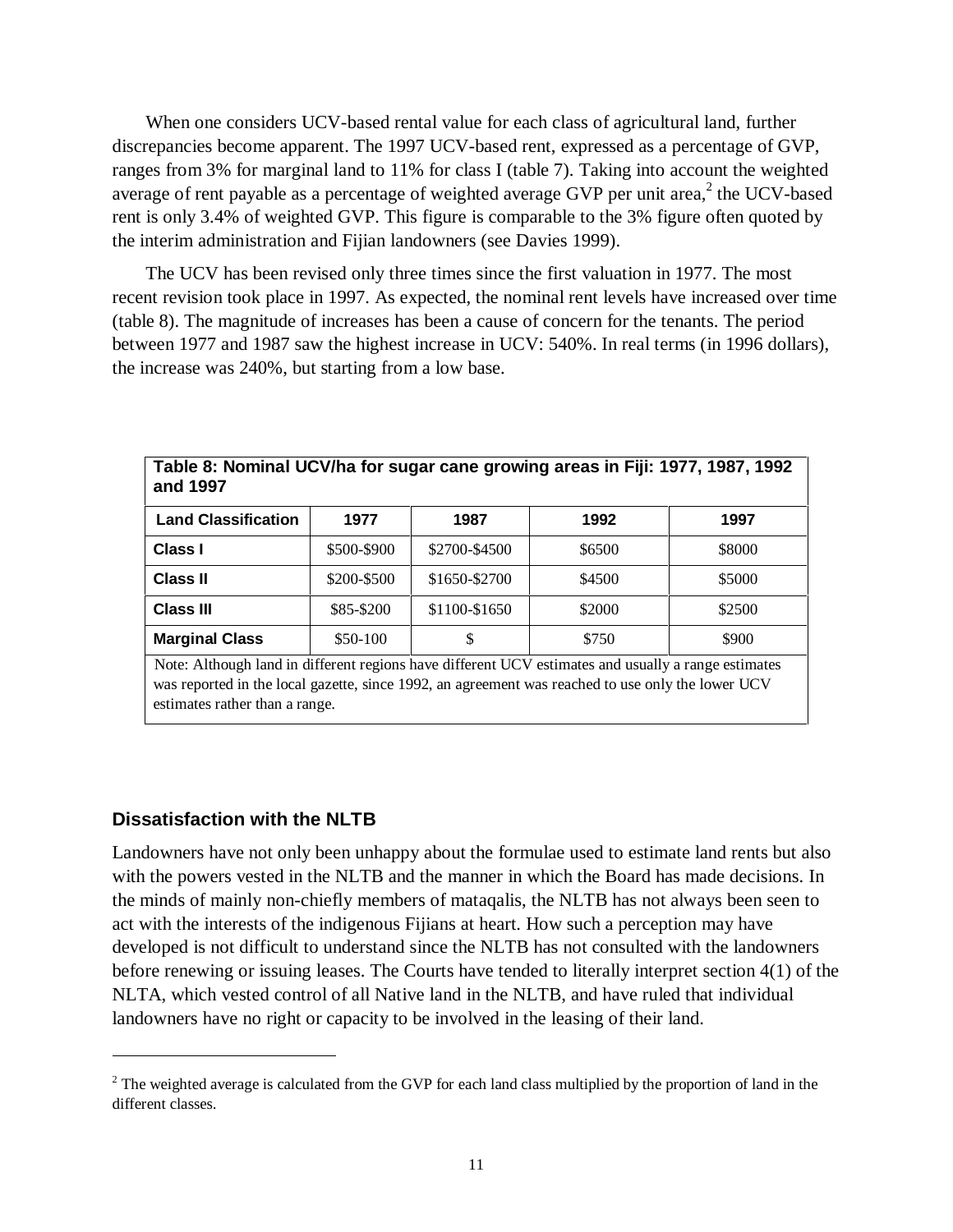Dissatisfaction with the NLTB appears to be "widespread and longstanding" (Nayacakalou 1971; Ravuvu 1983). Nayacakalau, himself a commoner, has argued that the NLTB "should be abolished because it administers land not in the interest of the owners." Recently, one landowner articulated that "[the] NLTB were not owners of the land" (Daily Post 20/8/2000) and criticized the manner in which they make decisions about land, arguing that the Board showed insensitivity to Fijian protocol.

Such discontent with the NLTB could explain why many landowners have opted to negotiate leases directly with potential tenants and independently of the NLTB, entering into "tenancy at will" or "vakavanua" tenancy outside of ALTA. Subletting or sharecropping is explicitly not permitted under ALTA. Direct negotiations with potential tenants have also been discouraged by the NLTB and the chiefs. According to Ward and Kingdon (1995, p. 244), "any freeing up of the lease market which allowed direct lease negotiations would probably result in a marked drop in income for many chiefs." Heads of landowning units receive 22% of the gross rent collected. Members of landowning units have also been unhappy about the proportion of rent taken by the NLTB for its administration. The NLTB deducts 25% of the gross rent collected whereas the rest of the mataqali divided amongst themselves only 52% (table 9).

| Table 9: Sharing of Native land rent |        |  |  |  |  |  |
|--------------------------------------|--------|--|--|--|--|--|
| <b>NLTB</b>                          | 25%    |  |  |  |  |  |
| <b>Head of Vanua</b>                 | 3.75%  |  |  |  |  |  |
| <b>Head of Yavusa</b>                | 7.5%   |  |  |  |  |  |
| <b>Head of Matagali</b>              | 11.25% |  |  |  |  |  |
| <b>Subtotal</b>                      | 22.5%  |  |  |  |  |  |
| <b>Rest of mataqali members</b>      | 52.5%  |  |  |  |  |  |

Source: Kamikamica and Davey 1988, p. 289. From 1999, returns to NLTB have been reduced to 20% and the share is expected to be reduced further to 15% by 2001 (Chairman, SCOF personal communication, January 2001).

Today it seems it is mainly the heads of landowning units who are arguing for the continued role of the NLTB, particularly as they gain disproportionately from the existing system.

### **Vakavanua**

*Vakavanua,* or customary arrangement, was traditionally used by some landowners to allocate land in culturally appropriate ways to Fijian migrants from other areas. According to Eaton (1988) a vakavanua arrangement was also used by traditional "land controllers," who had *veimada* (fallow) rights over land traditionally cultivated for own use, to lease their land to non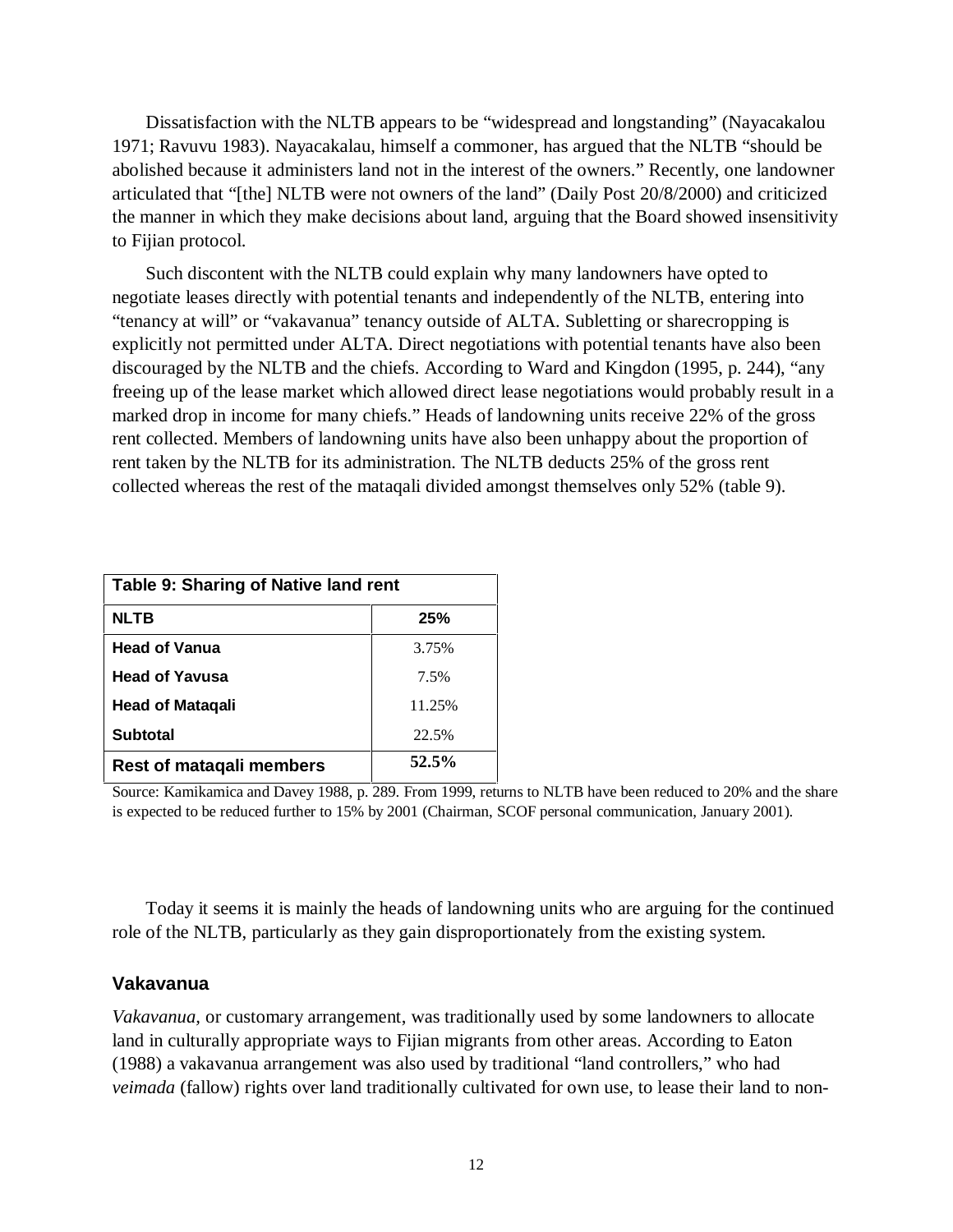Fijians. In the cane belt, only 7.7% of all Native leases are recorded as vakavanua, and in terms of actual area cultivated, vakavanua leases accounted for only 5%(table 4). These figures are likely to be under-reported as such arrangements are illegal and often not formally reported or recorded. Eaton (1988) found that a great deal of tobacco was grown under vakavanua arrangements that tenants negotiated directly with landowners. In one region near the Nadi airport, the main tobacco area, up to 72% of 690 farmers surveyed grew tobacco on land leased under vakavanua.

Although illegal, both landowners and tenants have indicated that vakavanua is in their interest (Ward and Kingdon 1995). The rents are higher, with Eaton (1988) reporting almost ten times the NLTB set lease value. Under vakavanua tenancy, Fijian landowners retain control. They do not share the rent with the NLTB, which almost doubles their returns. Where Fijians with veimada rights are involved, land rents may not be shared with other members of the mataqali. Under vakavanua arrangements, Fijians can also lease their land for periods shorter than the 30 years stipulated under the ALTA.

IndoFijians, too, see some advantages from vakavanua. They can make arrangements more quickly through private negotiation and can access better quality land—land which has been put into reserve and which cannot be leased to non-Fijians. Often land newly released by the NLTB is of poor quality. But vakavanua arrangements also entail uncertainty in tenure renewability. It is understood that vakavanua tenancy may involve fixed lease payments, with or without goodwill payments, or sharecropping on terms which could be exploitative. The extent of vakavanua arrangements is, however, not known, nor are the terms and conditions of such an arrangement made explicit. Since the land leases began to expire, newspaper reports suggest that there has been an increase in such informal tenancy arrangements, apparently out of desperation on the part of the tenants. Such informal lease arrangements may, however, not be as efficient in cane production as would a Crown, Native or freehold lease given to an IndoFijian, as seen below.

### **Cane production by tenure type and ethnicity**

Efficiency in the use of land, as reflected in the average yield, is greatly influenced by the type of lease. Across all mills, cane yield per hectare is greatest in the small numbers of 99-year Crown leases (62t/ha), followed by freehold farms (60t/ha), Native leases (57t/ha) and vakavanua (52t/ha) (table 10). There is also some difference in cane yield between mill areas, particularly reflecting the availability of quality land.

The differences in production levels have been as much a function of the lease arrangements as they were of the ethnic backgrounds of the operators.*<sup>3</sup>* The IndoFijians on average produce higher yields than their Fijian counterparts at 60 and 51 tons per hectare respectively (table 10). Some of the main reasons quoted for this difference in yield between the two ethnic communities include the difference in management and technological know how, consistency in application of

 $3$  The differences in yields between ethnic groups are statistically significant at  $(>)$  5% significance level.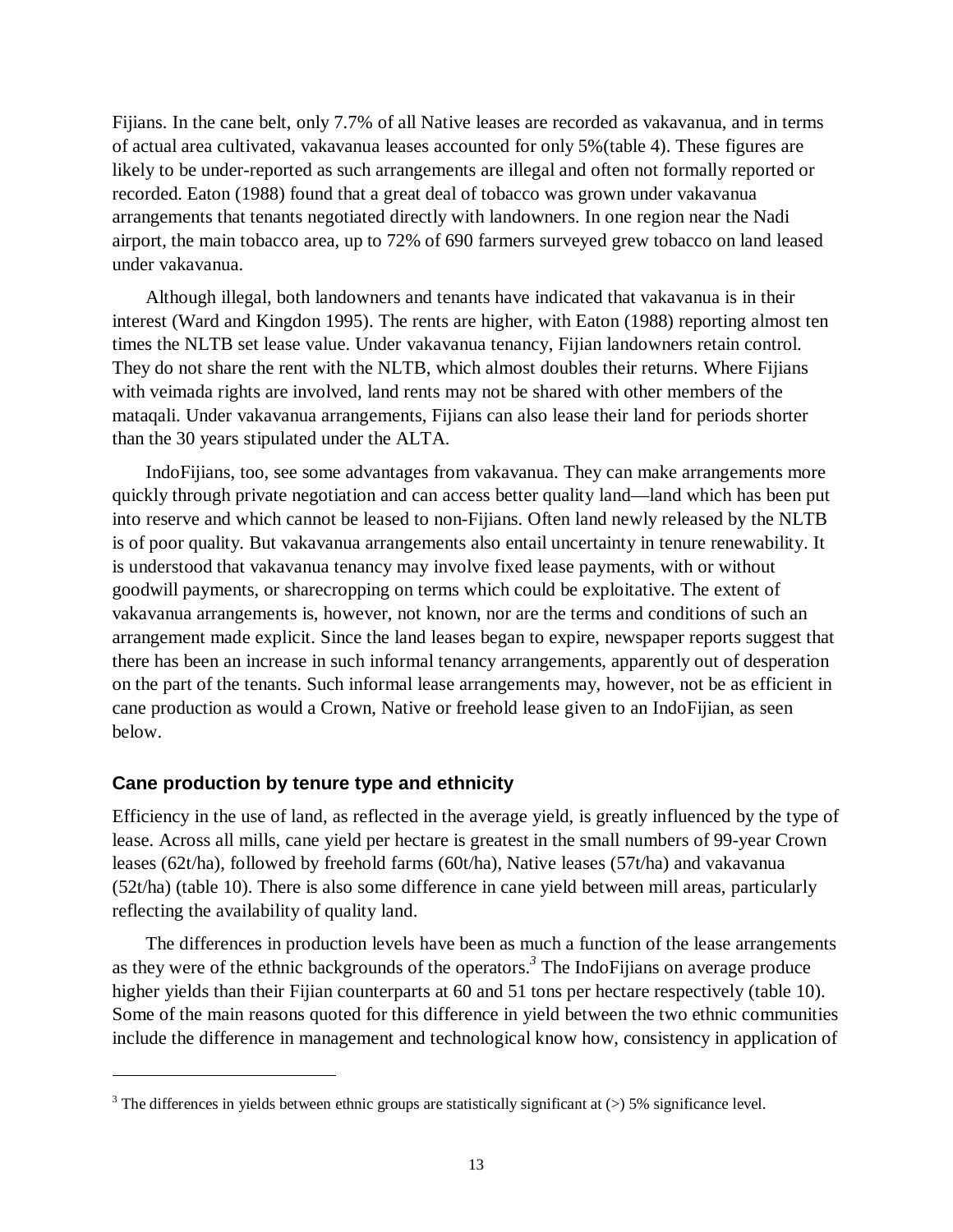key inputs, labor, fertilizer and pesticides, and cultural differences in emphasis in profit maximization (Verebalavu 1998 and Reddy 1998). It is also possible that some of the differences may be due to difference in the quality of land, a hypothesis that needs to be tested in the future.

| Table 10: Cane yield, t/ha, by ethnicity and lease type, 1984-96 |        |                    |              |           |  |  |  |
|------------------------------------------------------------------|--------|--------------------|--------------|-----------|--|--|--|
|                                                                  | Fijian | <b>IndoFijians</b> | <b>Other</b> | All races |  |  |  |
| Freehold                                                         | 48.5   | 60.2               | 59.2         | 60.1      |  |  |  |
| Crown lease                                                      | 51.2   | 62.3               | 62.1         | 62.0      |  |  |  |
| Native lease                                                     | 49.5   | 59.5               | 43.7         | 57.4      |  |  |  |
| Vakavanua                                                        | 52.2   | 54.7               | 54.9         | 52.3      |  |  |  |
| All lease types                                                  | 50.5   | 60.3               | 52.2         | 58.4      |  |  |  |

Source: FSC Grower Census Database 1993-99.

## **Expiry of ALTA leases**

The expiry of the Native leases is a hotly discussed issue, particularly as both the tenants and the landowners stand to lose from a non-decision. Under ALTA, Native leases began expiring in 1997, with at least 4,800 contracts estimated to expire by 2005 (SCOF 1999). Between 2001 and 2002, about 44% of all Native lease are due to expire, and by 2009, two years after which the current non-reciprocal tariff preferences under the new ACP-EU Partnership Agreement expires, about 91% of all land leases would have expired (table 11). By then Fiji may well be forced to face the vagaries of the world sugar market.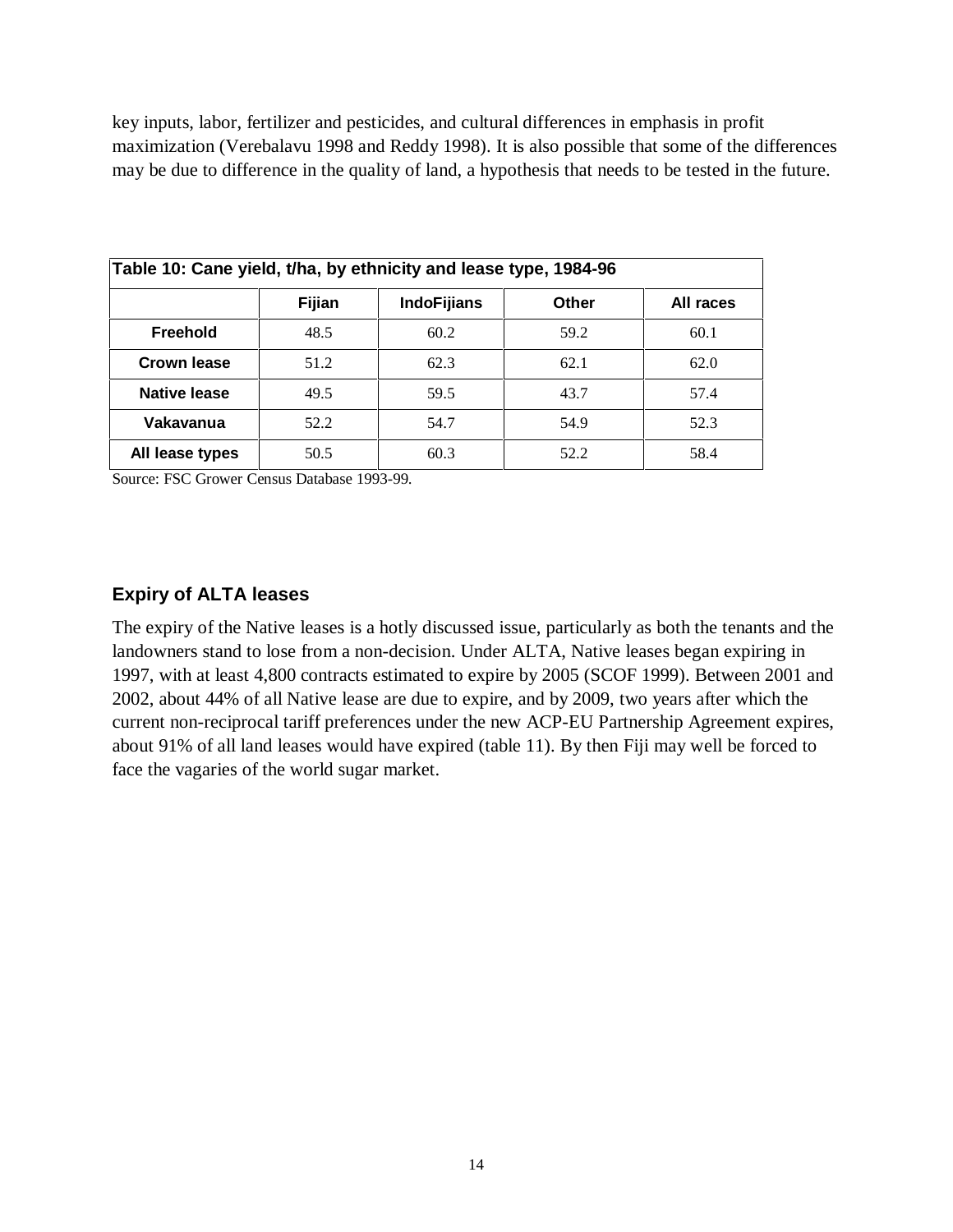|              | Table: 11: Proportion of Native leases due to expire between 1997-2014 |            |                 |           |                                            |  |
|--------------|------------------------------------------------------------------------|------------|-----------------|-----------|--------------------------------------------|--|
| Year         |                                                                        | IndoFijian | All cane leases |           | <b>Cumulative % of all</b><br>land expired |  |
|              | <b>Number</b>                                                          | Area (ha)  | <b>Number</b>   | Area (ha) | $\frac{0}{0}$                              |  |
| 1997         | 27                                                                     | 232        | 27              | 232       | 1                                          |  |
| 1998         | 120                                                                    | 1398       | 128             | 1463      | 5                                          |  |
| 1999         | 158                                                                    | 1708       | 170             | 1962      | 10                                         |  |
| 2000         | 1133                                                                   | 8217       | 1218            | 8838      | 33                                         |  |
| 2001         | 1494                                                                   | 7861       | 1542            | 8337      | 54                                         |  |
| 2002         | 310                                                                    | 2670       | 322             | 2912      | 61                                         |  |
| 2003         | 435                                                                    | 2945       | 465             | 3240      | 69                                         |  |
| 2004         | 216                                                                    | 2250       | 231             | 2390      | 75                                         |  |
| 2005         | 228                                                                    | 2297       | 245             | 2490      | 81                                         |  |
| 2006-9       | 294                                                                    | 3186       | 319             | 3810      | 91                                         |  |
| 2010-14      | 199                                                                    | 2060       | 239             | 2621      | 98                                         |  |
| 2015-24      | 45                                                                     | 65         | 65              | 886       | 100                                        |  |
| <b>TOTAL</b> | 4659                                                                   | 34889      | 4971            | 39181     |                                            |  |

Source: NLTB 1995.

Delays in non-renewal seem to be motivated by the desire on the part of indigenous Fijians to put all agricultural Native leases under NLTA and to change the rental formulae. Even Prime Minister Qarase of the interim administration has recently called for a revision in the land rental formulae when speaking at the Commonwealth Ministerial Action Group in New York (*Fiji Sun* 16/8/2000). He argued that the current UCV-based system is unfair to the Fijian landowners, with landowners not recovering any benefits of higher cane prices that accrue from preferential access to the EU markets. On the other hand, the tenants whose leases are not renewed would face eviction, and for most there would be few employment opportunities or options for finding areas to reside on. All IndoFijian lessees agricultural leases were also their residential leases.

Key differences between the two institutional land tenure frameworks are summarized in table 12.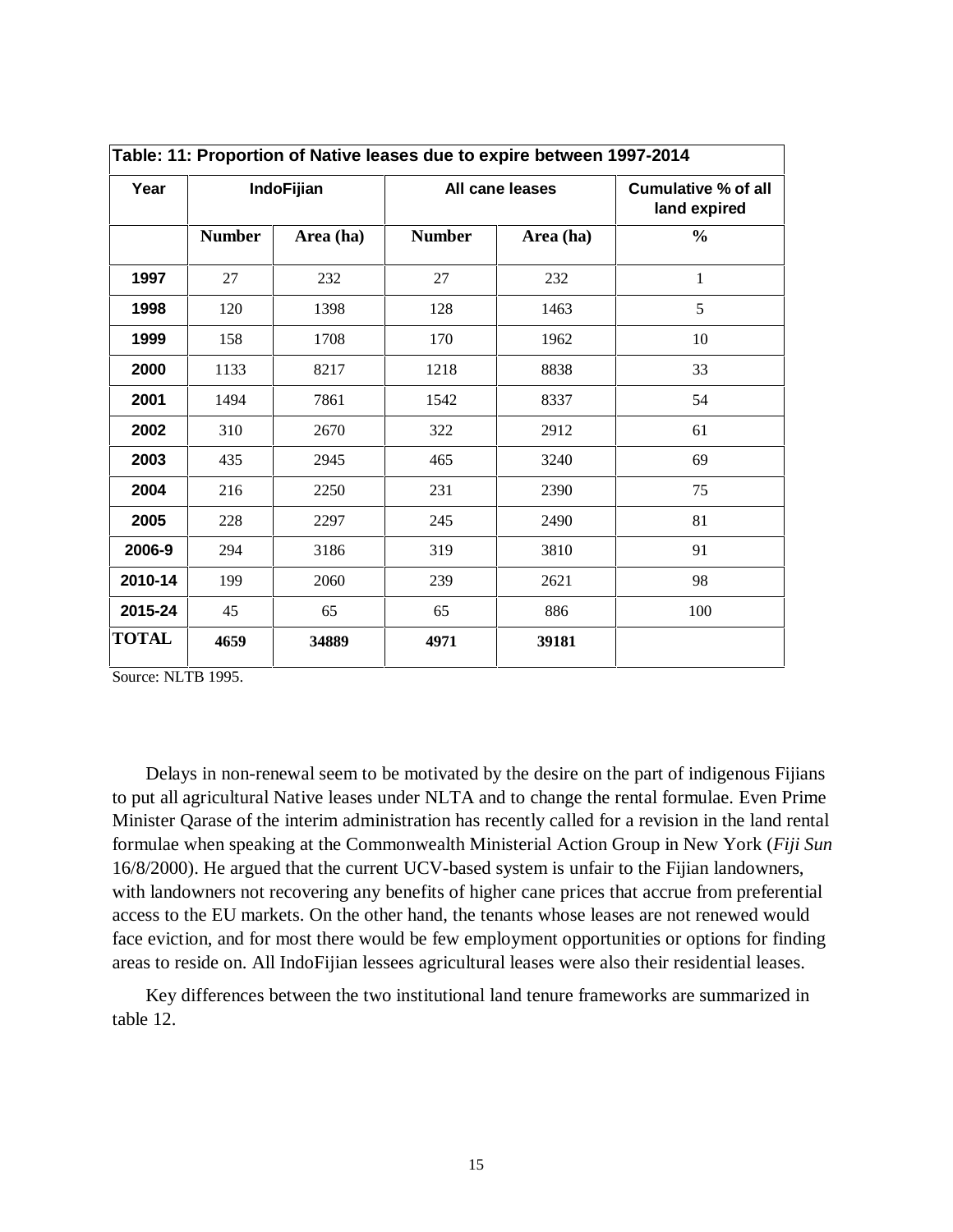| Table 12: Differences in institutional arrangements under ALTA and NLTA |                                                                    |                                                                                                                                         |  |  |  |
|-------------------------------------------------------------------------|--------------------------------------------------------------------|-----------------------------------------------------------------------------------------------------------------------------------------|--|--|--|
| <b>Terms and conditions</b>                                             | <b>ALTA</b>                                                        | <b>NLTA</b>                                                                                                                             |  |  |  |
| Lease tenure                                                            | Minimum 30 years (de facto maximum)                                | Rolling 5-10 years                                                                                                                      |  |  |  |
| Basis of rent fixation                                                  | 6% unimproved capital value (UCV)                                  | NLTB's valuation reflecting "market"<br>price"                                                                                          |  |  |  |
| Renewability                                                            | Non-renewable beyond 30 year<br>maximum/minimum                    | Renewable subject to NLTB's consent.<br>Recently renewable with additional<br>goodwill payment to NLTB as well as<br>to the landowners. |  |  |  |
| At expiry—compensation                                                  | Value of improvements payable by<br>landowners if approved by them | Compensation as determined by the<br>Board or independent arbitrator                                                                    |  |  |  |
| Choice of land utilization                                              | Tenant                                                             | Stipulated in the Act                                                                                                                   |  |  |  |
| Subletting/Sharecropping                                                | Illegal, though common                                             | Possible, but with NLTB's permission                                                                                                    |  |  |  |
| Settlement of disputes                                                  | By the Fiji Sugar Industry Tribunal                                | By an independent arbitration                                                                                                           |  |  |  |

Source: Agricultural Landlord and Tenant Act chapter 270 and Native Land Trust Act Chapter 134.

# **LAND TENURE DILEMMA**

Both institutional arrangements have their strengths and weaknesses for both landowners and tenants. Can a land tenure system be agreed upon that not only encourages efficiency in the use of human and other natural resources, including land, but is also fair to the tenants and the landowners alike, allowing them to share equitably in the benefits and the risks?

Finding such a solution is vital if the Fijian sugar industry is to survive the effects of the lower world sugar prices which Fiji may be forced to face if the current agreement with the EU is not renewed, as well as to cope with the problems raised by political events. To find such a solution, many dilemmas relating to land tenure, discussed above and summarized below need to be carefully addressed.

### **Renew current leases or not?**

If the leases are not renewed then the options are:

- land is used by native landowners to grow sugar cane
- land is left idle
- land is used by native Fijians but in some sharecropping or subletting arrangement with the IndoFijians under vakavanua arrangements.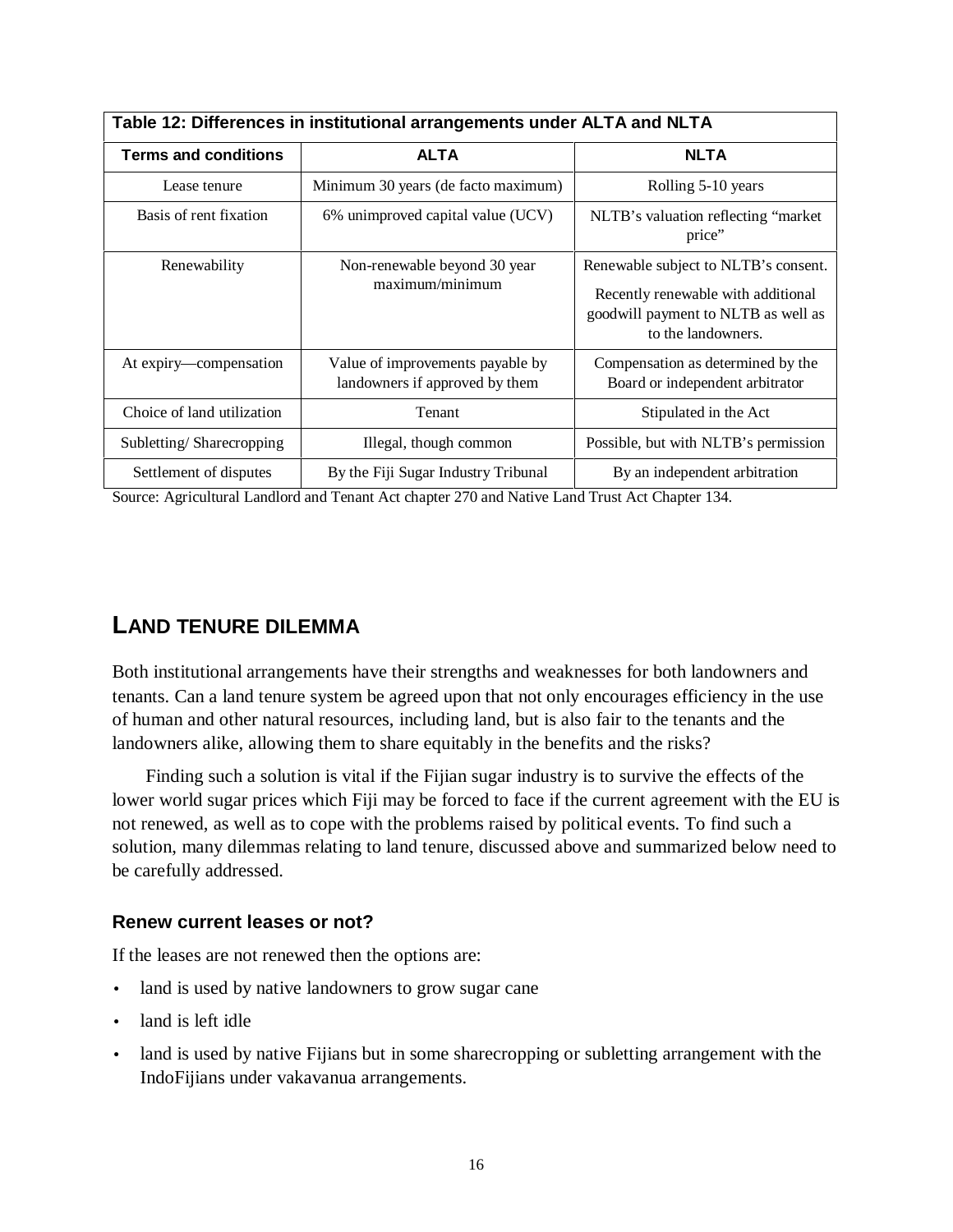If renewed under ALTA or NLTA, then what should be the:

- basis of rent charges?
- duration of tenure?
- renewability of leases?

These issues are examined in detail below.

### **Non-renewal of leases**

The extreme position could be that most, if not all, leases are not renewed and the land reverts back to the landowners. Between 1997 and 1999, only 26% of the leases (313) that expired were renewed to existing tenants and the rest were either leased to members of landowning units (54%) or not issued at all (20%). If continued, such a "policy" will have dire consequences for the tenants whose leases are not renewed and could have dire consequences for the sugar industry and the economy as a whole.

Although initially the landowners took a hard line about non-renewal, more recently, many have been willing to issue residential leases. Of those tenants evicted, particularly since the 2000 coups, many have moved in with their extended families. Last year many families evicted from their cane land (and other Native leases) have been forced to move to Girmit Centre in Lautoka and are currently living on charity. The extent of poverty may increase considerably. Some families may move to the urban areas, where squatting, problems of waste disposal, pollution and crime are already considerable.

Fijian landowners will lose a guaranteed source of income if leases are not renewed. While no recent information has been compiled, in 1989 (the most recent year for which land rent information is available, Tadulala 1998), the NLTB was reported to have earned \$3.4 million, equivalent to \$246/ha. In 1999, the NLTB estimated that the active cane tenants would have paid about \$6.7 million, of which \$5.5 million would have come from IndoFijian farms (table 13). It is worth noting that IndoFijians appear to pay on average higher rent than Fijian lessees. If the leases were reissued, and 54% went to the Fijians, the NLTB and the landowners would incur a net loss in income of about \$1.6 million.

Without such income, the NLTB would face greater difficulty in meeting its overhead than before, when the Government had to provide annual grants to cover expenditures. Despite such annual grants in the past, NLTB has periodically reported losses. In 1997 these were estimated to be about \$4.3 million (Tadulala 1998).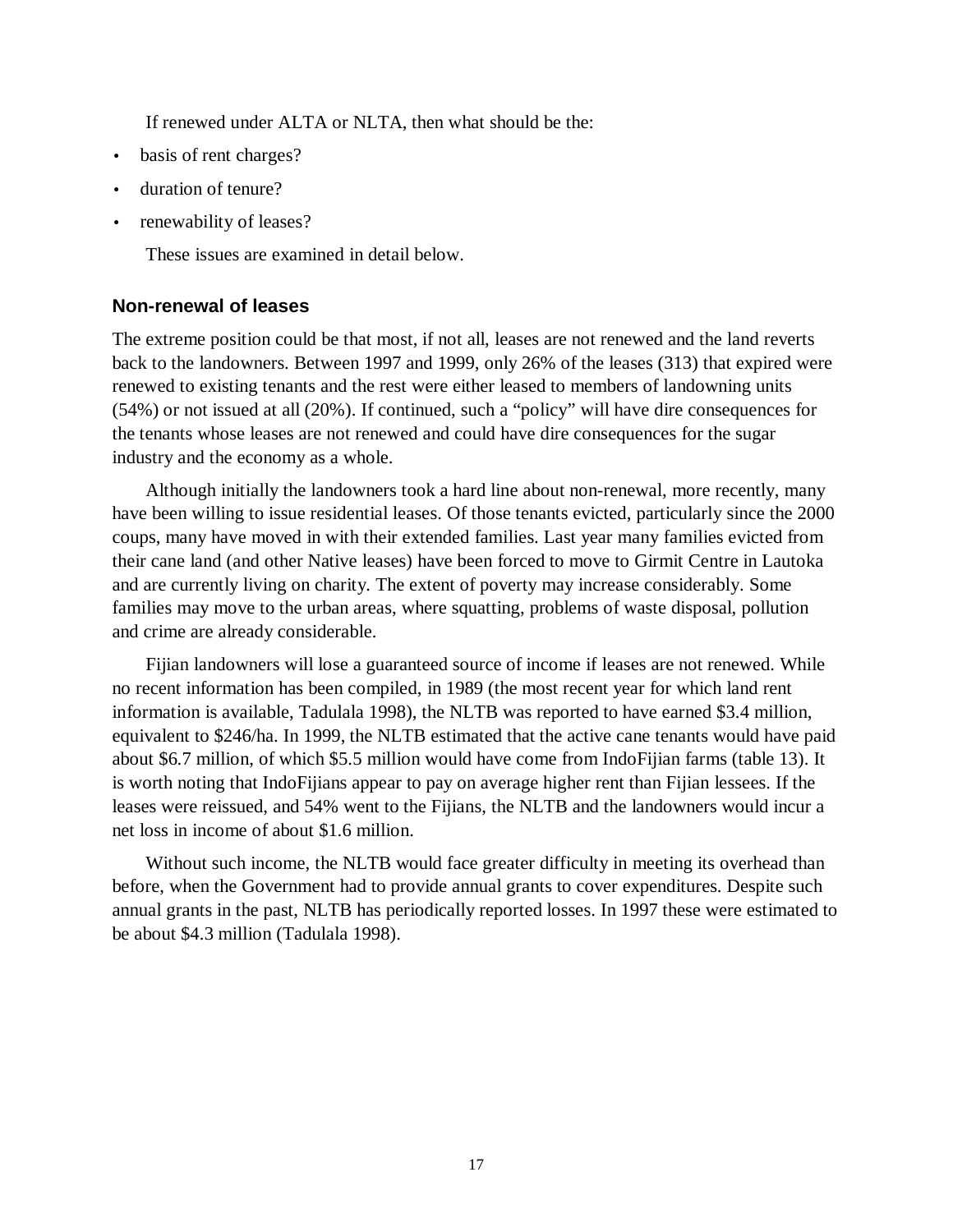| Table 13: Expected cane lease revenue-2001 |           |                   |            |                 |              |  |
|--------------------------------------------|-----------|-------------------|------------|-----------------|--------------|--|
| Race type                                  | No leases | <b>Total rent</b> | Avg. rent  | Total area (ha) | Rent (\$/ha) |  |
| <b>Chinese</b>                             | 5         | \$3,270.00        | \$654.00   | 66              | 49.48        |  |
| European                                   | 10        | \$5,548.00        | \$554.80   | 49              | 112.35       |  |
| Fijian                                     | 2.135     | \$1,124,772.44    | \$526.83   | 26,228          | 42.88        |  |
| Indian                                     | 7.702     | \$5,453,135.53    | \$708.02   | 72,427          | 75.29        |  |
| Other                                      | 101       | \$137,917.30      | \$1,365.52 | 2,155           | 63.98        |  |
| <b>TOTAL</b>                               | 9,953     | \$6,724,643.27    | \$675.64   | 100,926         | 66.63        |  |

NB: These figures may include some leases that may have expired but not cancelled. Also there are some discrepancy between this data and what Tadulala presented using the same NLTB source, which appears to be the result of misreporting by NLTB.

Source: NLTB, January 2001 (personal communication).

It is possible that land not re-leased to current tenants may not be utilized for sugar cane farming. This will have a significant impact not only on the sugar industry but also on the entire economy. As mentioned earlier, the sugar manufacturing alone directly contributes almost 22% of GDP and around 40% of merchandise exports, a crucial consideration for a small developing country like Fiji in need of foreign exchange to meet the cost of essential imports. The contribution to national income of sugar cane farming is even greater when considering the linkages to the local distillery, fertilizer and other industries.

### **Land utilized for cane by Fijians**

 $\overline{a}$ 

An optimistic scenario is one where Fijians who begin sugar cane farming are able to produce on average cane yield equal to those achieved by average Fijian farmers. Nationally, an average Fijian farmer produces about 10t/ha less than an IndoFijian farmer (see table 10). This scenario would mean a net loss of about 300,000 tons by year 2005, which would result in a reduction of 28,700 tons of sugar.<sup>4</sup> The table below demonstrates the orders of magnitude of the decline in production as leases expire under such a scenario.

<sup>&</sup>lt;sup>4</sup> This is assuming 10.31 tons of cane is required to produce 1 ton of sugar as was the case in 1999 (Sugar Cane Research Centre Annual Report, 1999-2000).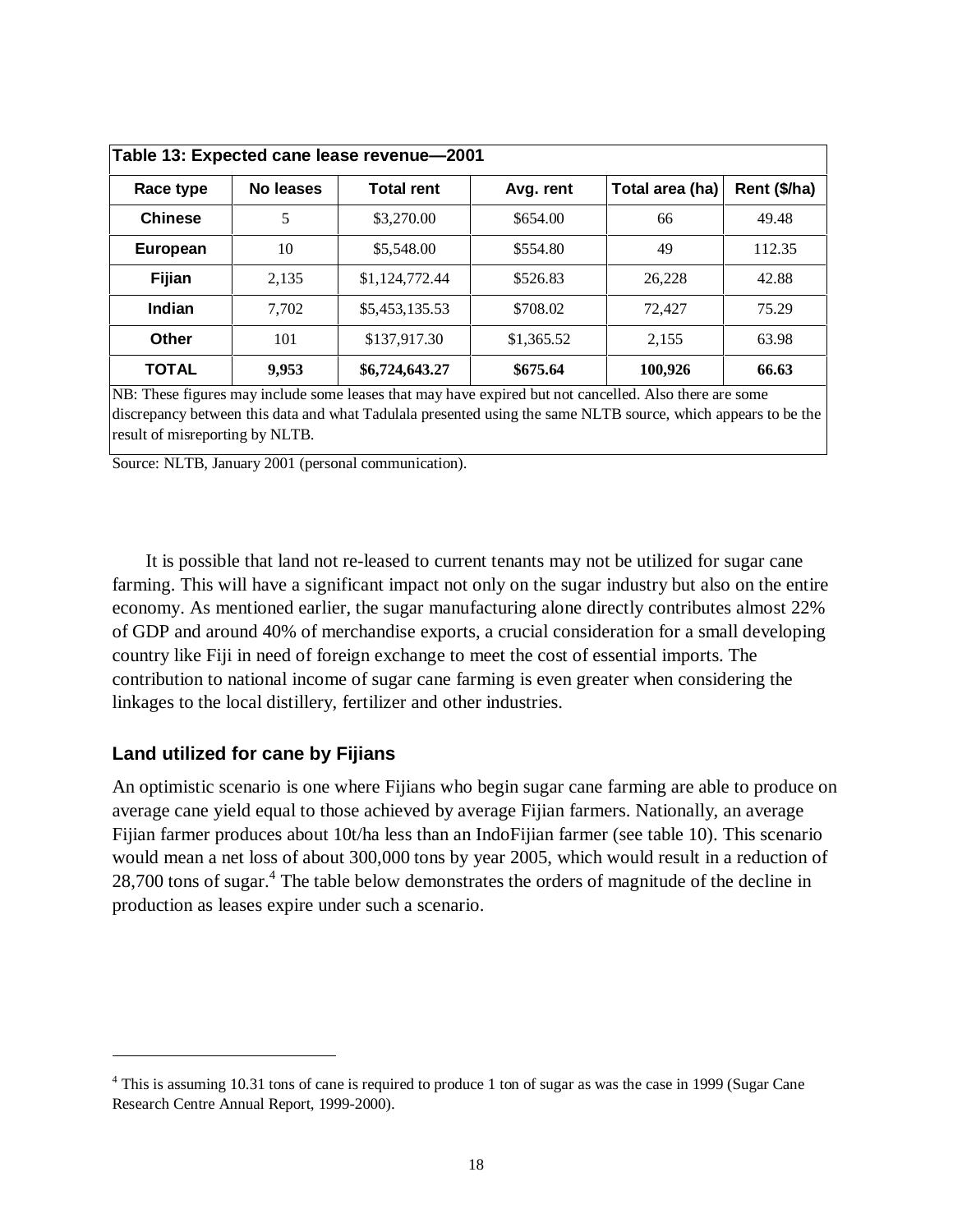| Table 14: Loss in output due to productivity differential, 1999-2024 |               |           |                                                                  |                                          |  |
|----------------------------------------------------------------------|---------------|-----------|------------------------------------------------------------------|------------------------------------------|--|
| Year of lease<br>expiry and<br>entry of new<br>farmers               | <b>Number</b> | Area (ha) | <b>Reduction in</b><br>sugar cane output<br>$(tons)$ $(@10t/ha)$ | <b>Cumulative loss</b><br>(tons) @10t/ha |  |
| 1997                                                                 | 27            | 232       | 2,320                                                            |                                          |  |
| 1998                                                                 | 120           | 1,398     | 13,980                                                           | 16,300                                   |  |
| 1999                                                                 | 158           | 1,708     | 17,080                                                           | 33,380                                   |  |
| 2000                                                                 | 1,133         | 8,217     | 82,170                                                           | 115,550                                  |  |
| 2001                                                                 | 1,494         | 7,861     | 78,610                                                           | 194,160                                  |  |
| 2002                                                                 | 310           | 2,670     | 26,700                                                           | 220,860                                  |  |
| 2003                                                                 | 435           | 2,945     | 29,450                                                           | 250,310                                  |  |
| 2004                                                                 | 216           | 2,250     | 22,500                                                           | 272,810                                  |  |
| 2005                                                                 | 228           | 2,297     | 22,970                                                           | 295,780                                  |  |
| <b>Averages over</b><br>remaining<br>years                           |               |           |                                                                  |                                          |  |
| 2006-09                                                              | 294           | 3,186     | 31,860                                                           | 327,640                                  |  |
| 2010-14                                                              | 199           | 2,060     | 20,600                                                           | 348,240                                  |  |
| 2015-24                                                              | 45            | 485       | 4,850                                                            | 353,090                                  |  |
| <b>Total 1999-24</b>                                                 | 6,743         | 57,473    | 574, 730                                                         |                                          |  |

Source: Lease expiry information from NLTB (1995); Differential yield data derived from FSC Grower Data.

A more realistic scenario would be that only a proportion of the expired leases revert to Fijians, as was the case between 1997 and 1999. Of the 1212 expiring leases, 54% were issued to members of landowning units.<sup>5</sup> Although many of the new lessees have the basic knowledge and skills required for cane husbandry (FSC survey results reported to the ALTA Task Force December 2000), over 90% did not have the necessary capital to start farming. The government has agreed to set up a Farming Assistance Scheme to allocate \$10,000 per farmer plus a basic farm management training scheme.

 $\overline{a}$ 

 $<sup>5</sup>$  This figure differs from the figures provided in the above table although both have been provided by NLTB. It</sup> appears that the difference is due to the cut off date used to determine when a lease expired. Some used the beginning as the date of expiry whereas at other times the end of the year was used (Director, Information Technology, NLTB, personal communication). The figures could not be reconciled because access to raw data could not be obtained.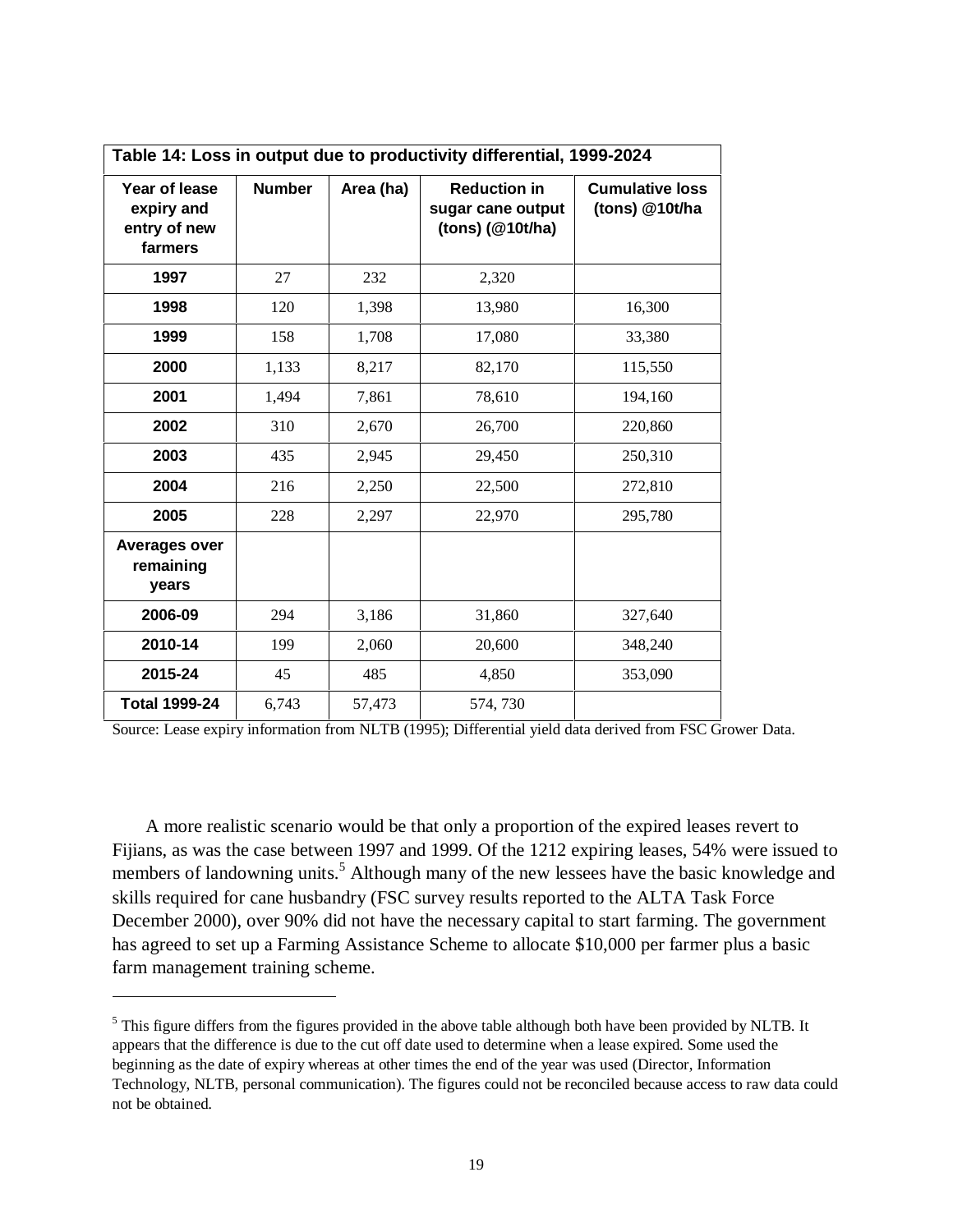Given this pattern of lease renewal, plus government assistance to get Fijians started in cane farming, based on past experiences (particularly in Seaqaqa) it is expected that the total cane production will still decrease in the short to medium run. There are two basic reasons: Fijians cultivate a smaller proportion of land leased to them and they produce lower yield when compared with IndoFijians.

The Seaqaqa project, which was set up to encourage Fijian participation in the sugar sector, provides a good basis for making projections about future production as most of the Fijians involved, if not all, were first time commercial agriculturists and first time cane growers. Although Fijians and IndoFijians were issued roughly the same size farms of fairly similar land quality, Fijians on average harvested cane on 25% of the area leased as compared with 48% by the IndoFijian (table 15).

|                                              | Fijian | IndoFijian |
|----------------------------------------------|--------|------------|
| Mean area cultivated<br>(ha)/grower          | 5.33   | 8.47       |
| Mean lease area (ha)                         | 21.2   | 19.32      |
| % flat or rolling (%)                        | 64     | 69.2       |
| % lease area cut (%)                         | 25.20  | 48.40      |
| Yield/ha (t/ha)                              | 41.31  | 49.65      |
| <b>Total production per grower</b><br>(tons) | 220    | 420        |

**Table 15: Performance comparisons between Fijian and IndoFijian cane farmers**

Source: Forsyth and Verebalavu (1994: 22).

Cane yields between the two ethnic groups differed by about 10t/ha, similar to the difference in national yields over the period 1993 and 1999 (see table 10). Therefore, as leases expire, and if the pattern of renewable leases between 1997-99 were followed, the total production will still decline in the short to medium term. It will decline substantially even if one assumed the current political situation did not affect farmers' behavior, and the Fijians adopted the recommended farm management. Based on these scenarios, only 558,000 tons of cane would be produced per year by the time all leases expired in 2024. This is equivalent to a loss in production of 83% of the 3.3 million tons of cane that would have been produced had all the leases been renewed to sitting tenants, including sitting Fijian lessees.

If the current pattern of lease renewal continues, by 2005, when 81% of leases will have expired, a loss of 1.3 million tons of cane will be realized. This is 74% of the 1.78 million tons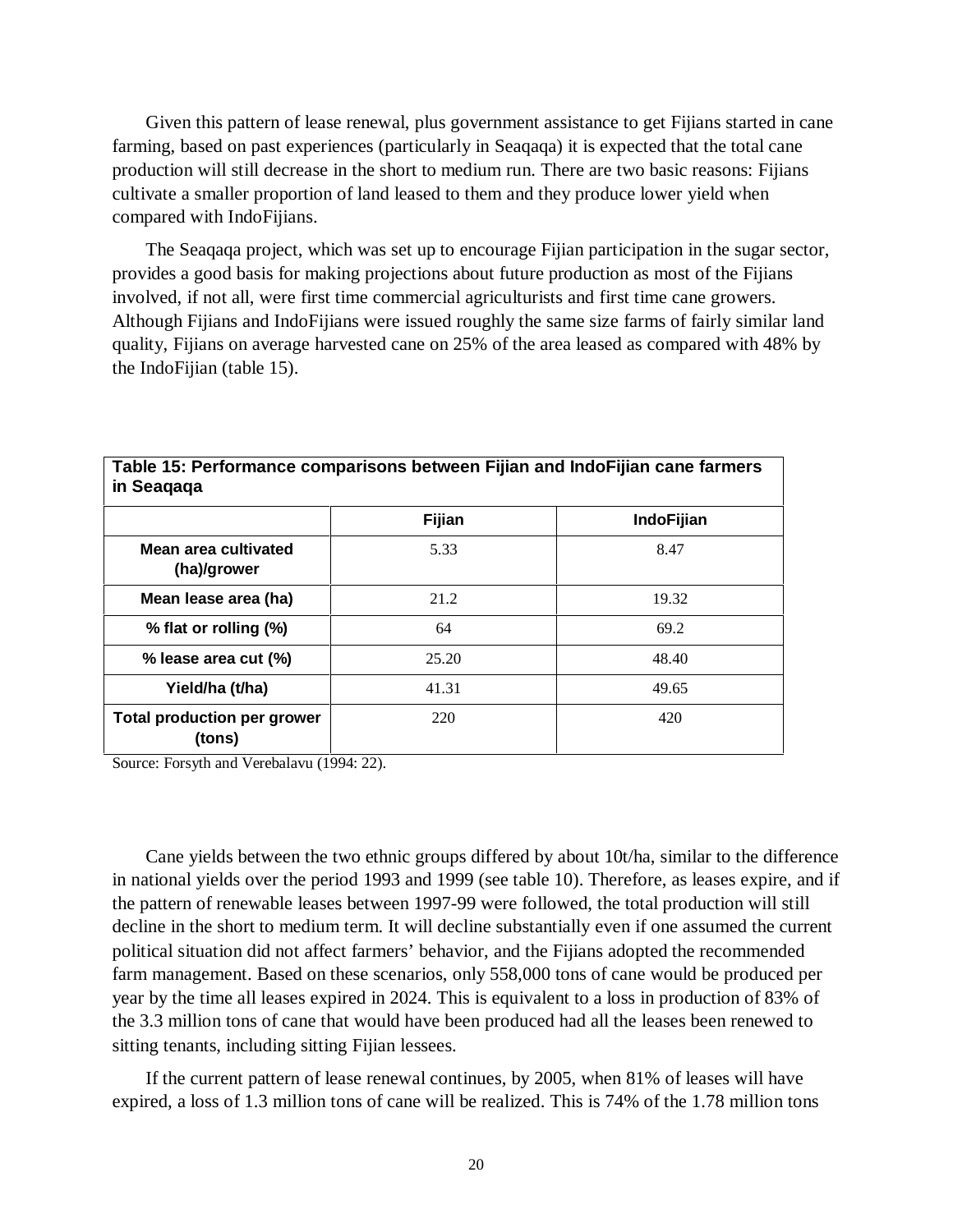that would have been produced had all the leases been reissued to sitting tenants. This is equivalent to 173,000 tons of sugar, or less than 40% of total sugar production.

# **Reissue of leases to Fijians: land utilized for cane but farms managed by non-Fijians or sharecropping**

It is also quite likely that landowners, realizing that they do not have the necessary capital or know-how to farm the land themselves, may enter into formal or informal arrangements with IndoFijian farmers, as happened in Seaqaqa. Forsyth and Verebalavu (1994) in their postimplementation report on the Seaqaqa project said that between 1981 and 1993 about 40% of farms originally issued to Fijians were still under their management, with about 10% of leases "sold" to IndoFijians and the rest being managed or farmed on a sharecropping basis. In 1993, at least 27% of the 354 Fijian leased farms, which had loans from the Fijian Development Bank, were managed by someone other than the farmer, primarily an IndoFijian. Another 10% of the growers who were not customers of the Bank were also identified as having their farms managed by IndoFijians. No detailed information is available about yield differences between such tenure arrangements and registered Native leases held by Fijians or IndoFijians. Preliminary results suggests that there could be a difference of at least 5t/ha on farms managed on a vakavanua basis and Native-leased farms.

## **Renewal of land leases**

It is more than likely that land leases held by non-indigenous Fijians will be renewed under NLTA rather than ALTA. As discussed previously, NLTA provides for shorter land tenure of rolling 5-10 years or more and a rent that is fixed on an individual basis by the NLTB's land valuer. This arrangement contrasts markedly with the leasing of non-agricultural land, particularly for tourist development, which is individually negotiated and is generally based on a percentage of gross returns plus a fixed sum, and granted for 50-99 years (Tadulala 1998; Prasad 1998).

There are two reasons given for proposing these tenure arrangements for agricultural leases. Firstly, it allows the members of the landowning unit to get their land back sooner for their own use. Secondly—and this seems to be supported by recent demands for payments of goodwill and higher rents—it allows the landowners to obtain higher returns on their land reflecting "market value." Between 1997 and 1999, many Fijians, and more recently the interim government, have been asking for a greater share of the higher cane prices received by growers under the Lome Convention.

The downside for tenants of such an arrangement, besides the higher rents, is that 5-10 years is likely not long enough to encourage them to invest in long-lived assets on land, thus productivity growth would be less than under longer leases.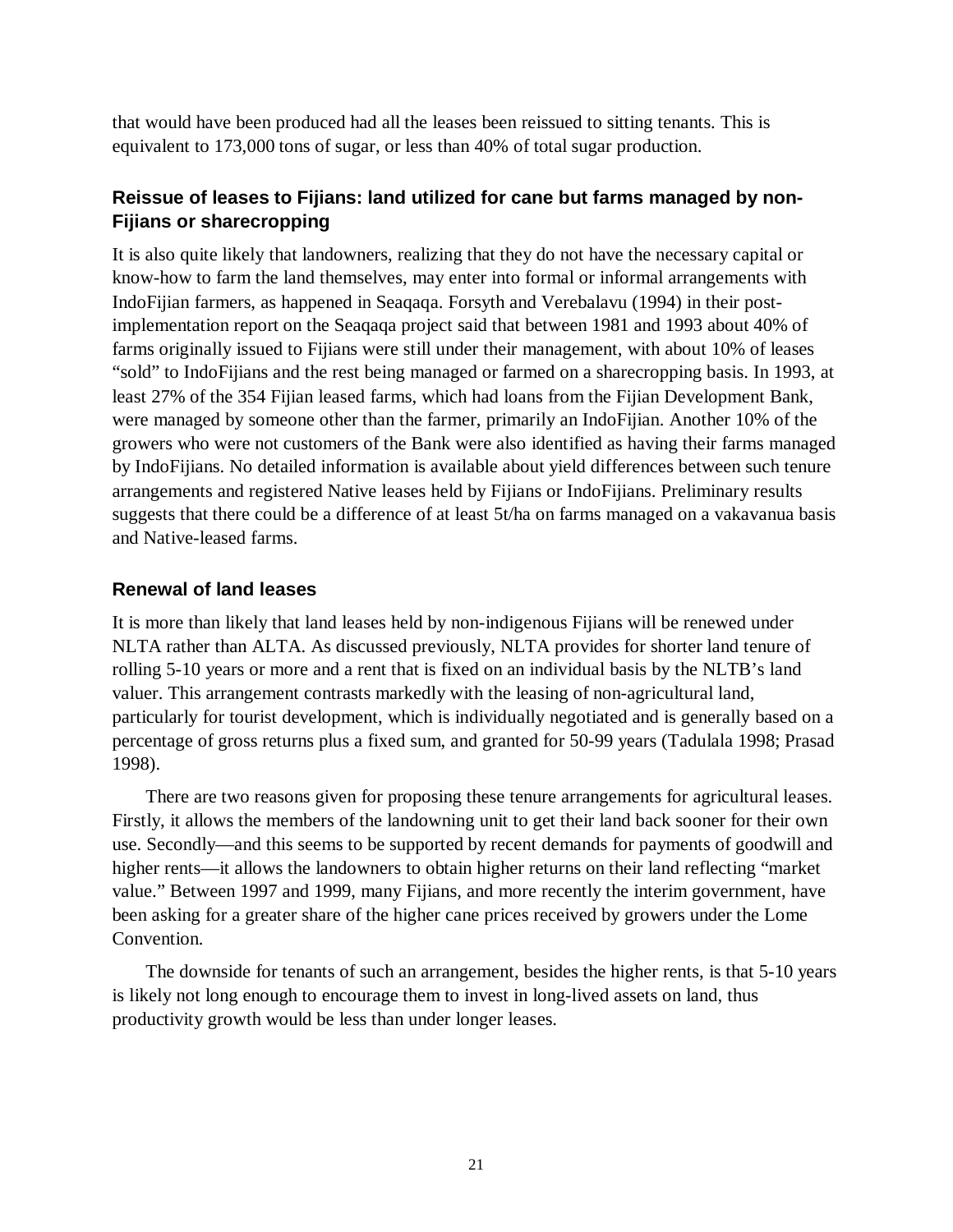### **Fixed percent UCV plus "goodwill" payment**

In addition to fixed lease payments made by the tenants to the NLTB under ALTA, tenants have been known to pay a premium or "goodwill." It has been reported that about 86% of farmers have provided either one-off or some regular but varying levels of goodwill payments to local landowning units. A "standard" goodwill payment, prior to about 1997, had been a year's rent and at times other payments were demanded. This was in addition to the land rent deducted at source by the FSC before cane proceeds were paid out to farmers (Prasad 1998). In the case of non-payment of the goodwill, tenants are threatened with non-renewal of leases. In some cases violent confrontations have been reported. Until recently, this goodwill payment was often not acknowledged.

More recently, as expired leases were considered for renewal, NLTB introduced a New Lease Consideration (NLC) fee, variously called goodwill or a premium. According to the NLTB, the NLC is supposed to reflect "the value of improvements on the land at the date of expiry" and "landowners' goodwill to again give up their exclusive possession" of land (NLTB submission to the Sugar Industry ALTA Task Force, Dec. 2000). It has also been argued that it reflects "opportunity foregone by landowners." But it seems unfair to ask sitting tenants to pay goodwill for these reasons, because they are the ones who have made the improvements to the land and the rent paid is supposed to reflect the opportunity cost of land to the landowner. An acceptable argument for such goodwill payments could be that it, together with the annual rent, is designed to give landowners the market value of lease rent. That is, provided that the goodwill is based on the expected returns to land and not some arbitrarily set figure as seems to have been the case.

### **Goodwill payments 1997-2000**

 $\overline{a}$ 

The NLC levied by the NLTB seems to be on an ad hoc basis. It is estimated that the NLC has ranged from \$2,000 to \$22,000 per lease.<sup>6</sup> There is no apparent pattern in the payment paid. For example, the range of goodwill paid for class I land is between \$600 and \$9,900/ha (with 50 such renewals noted in 1999). For class II land, the goodwill amount ranged from about \$300 to \$10,300/ha (30 leases). For class III land, it was \$860 to \$1,730 (two leases). The average goodwill paid to the NLTB is \$7,600/lease or \$3,300/ha.

Landowners have also directly charged goodwill for consenting to lease their land. This is in addition to the goodwill payment charged by the NLTB This additional goodwill has been in the order of \$500/ha—\$1,500/ha in some localities. These payments could be seen to reflect a proportion of monopoly rent extracted by the landowners and the custodian, the NLTB. In December 2000, the NLTB agreed that, whereas before they required a letter of consent, they no

<sup>&</sup>lt;sup>6</sup> These estimates have been derived using the loan, equivalent to 90% of the NLC, approved by the Sugar Cane Growers Fund to growers who have been in cane farming for at least three years, and who could provide a deposit of 10% (Sugar Cane Growers Fund, personal communication, Feb. 2001).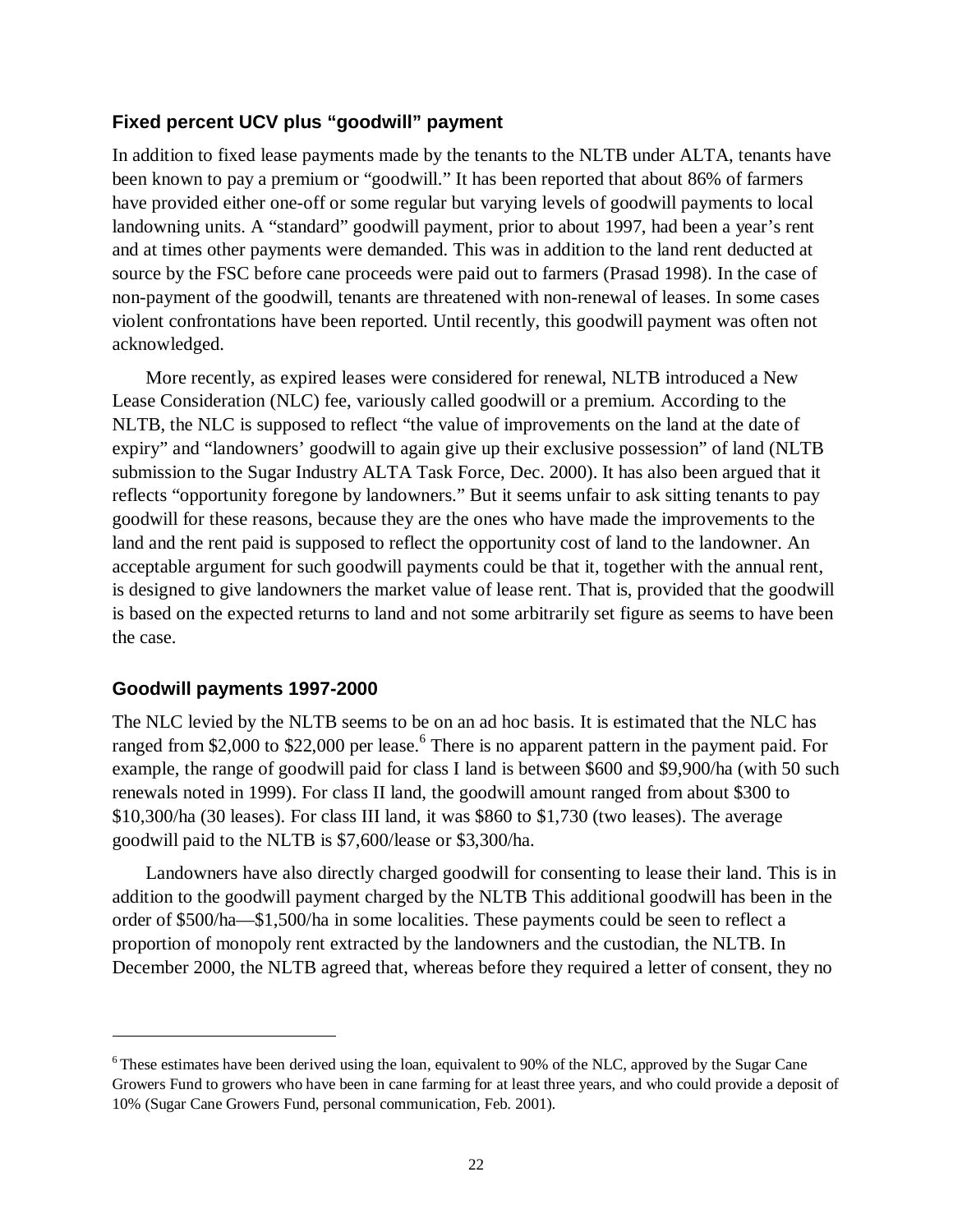longer will require it for renewal of leases. This may perhaps prevent the landowners from also extracting additional goodwill payments.

Using a conservative figure of \$15,000 total goodwill charges levied by the NLTB and the landowners, plus an average UCV-based rent charged under ALTA, gives an average market value of \$20,916 for a 7.1ha block.<sup>7</sup> This figure gives an average annual rent of \$174/ha or 7.3% of the weighted average GVP of \$2,401/ha.

One needs to be cautious when using these average estimates as they represent just that—an average case. As we have seen, land ranges in productivity from 35t/ha for marginal land to over 85t/ha for class I land. For class I land, the annual rent will be in the vicinity of 14% of GVP of \$4,250/ha, assuming the land is leased in perpetuity (table 16). On the other hand, for class III land (with a yield of less than 50 t/ha but more than 35t/ha), the rent, including goodwill, will be about 13% of the average GVP of \$1750/ha/ year. For marginal land, rent after including the goodwill payment will result in a rental scheme based on 10% of maximum GVP achievable.

|                                              | Class I | <b>Class II</b> | <b>Class III</b> | <b>Marginal</b> |
|----------------------------------------------|---------|-----------------|------------------|-----------------|
| Rent (\$/ha)                                 | 480     | 300             | 150              | 54              |
| Market price based on rent (\$)              | 57,600  | 36,000          | 18,000           | 6,480           |
| Market price based on goodwill and rent (\$) | 72,600  | 51,000          | 33,000           | 21,480          |
| Annual rent per farm (\$)                    | 4.356   | 3,060           | 1.980            | 1,289           |
| Annual rent /ha (\$)                         | 605     | 425             | 275              | 179             |
| $GVP/ha$ (\$)                                | 4,250   | 3,500           | 2.100            | 1,750           |
| Rent (incl. goodwill)/ha % of GVP            | 14.2    | 12.1            | 13.1             | 10.2            |

**Table 16: Effect of a fixed goodwill of \$15,000 on annualized rent as a proportion of GVP of different class land**

If the tenure were for a shorter period, and goodwill were charged each time the lease was to be renewed, the effective rent would depend on the duration of the tenure. Thus, for example, if the lease is renewed for 15 years and goodwill of \$15,000 is paid for that duration, an average tenant would pay an additional rent equivalent to \$1,545/farm or \$215/ha. This is equivalent to 15.5% of the weighted average GVP/ha. This suggests that although there is a huge variation in the goodwill payments to the NLTB and the members of the landowning units, on average, under

 $\overline{a}$ 

 $<sup>7</sup>$  The weighted average rental payment estimated using a UCV-based rent for each class of land and the distribution</sup> of land in each class is \$50 per hectare. The figure of \$20,916 is derived by adding \$15,000 plus the present value of annual rent of \$50/ha or \$355/ 7.1ha farm in perpetuity at 6% interest.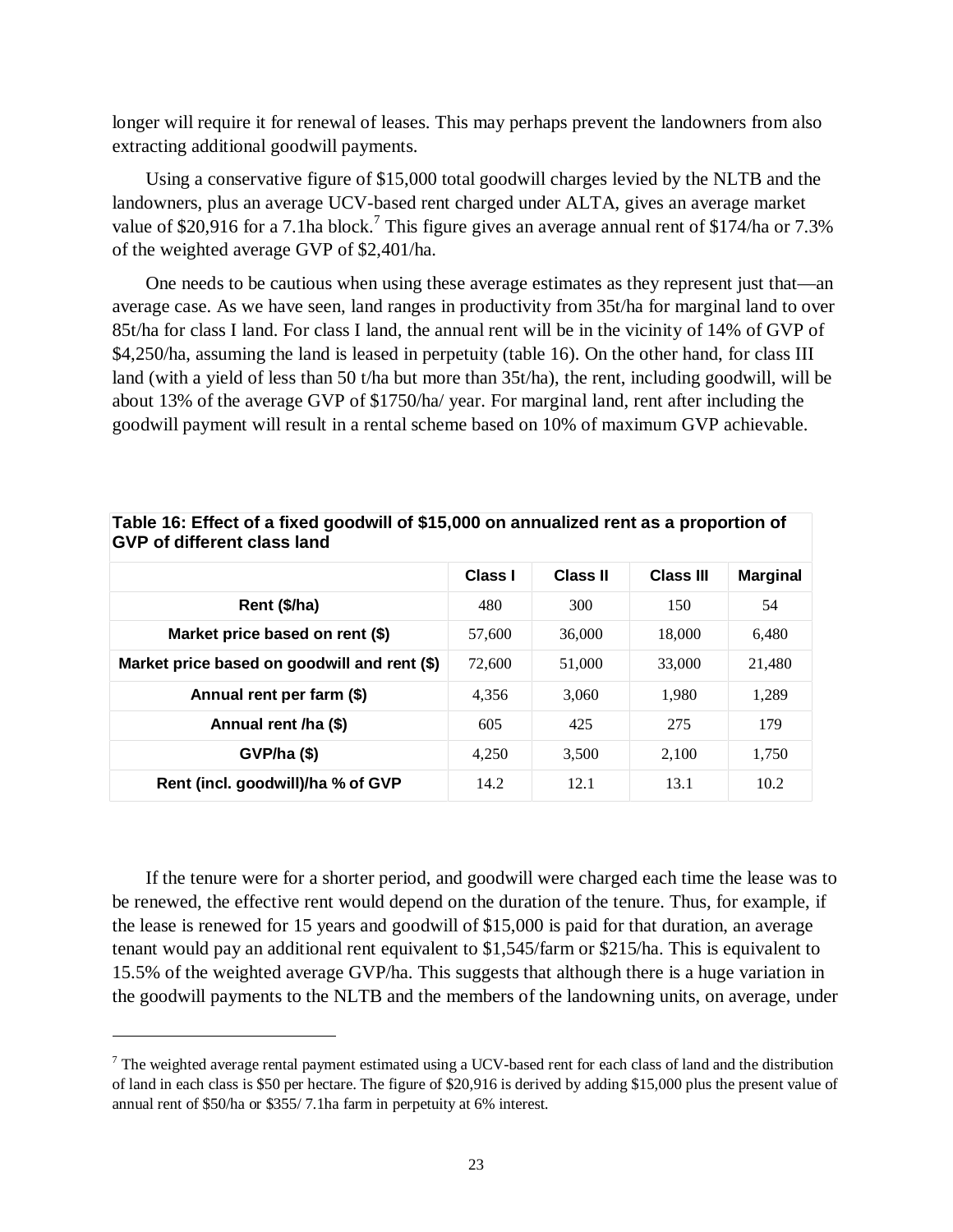the current system of land lease renewal, NLTB and the individual mataqali landowners are able to extract about 16% of the GVP.

In aggregate, if one were to treat the goodwill payment as a forward payment of land return, using an average goodwill payment of \$7,500 to the NLTB and \$8,890 to the landowners for all expiring leases, the landowners would be able to obtain a significant proportion of the future resource rents. In the year 2000-01, if such goodwill payments were made, the NLTB and mataqali owners could obtain over \$21 million in goodwill payments (table 17).

| Year expiry | <b>No</b> | Ha    | Amount paid to     | <b>Amount paid</b> | Total      |
|-------------|-----------|-------|--------------------|--------------------|------------|
|             |           |       | NLTB (\$) @ \$7500 | landowners* (\$)   | (\$)       |
| 2001        | 1,494     | 7,861 | 11,205,000         | 9,708,335          | 20,913,335 |
| 2002        | 310       | 2,670 | 2,325,000          | 3,297,450          | 5,622,450  |
| 2003        | 435       | 2,945 | 3,262,500          | 3.637.075          | 6,899,575  |
| 2004        | 216       | 2,250 | 1.620.000          | 2,778,750          | 4,398,750  |
| 2005        | 228       | 2,297 | 1,710,000          | 2,836,795          | 4,546,795  |
| 2006-2009   | 294       | 3,186 | 2,205,000          | 3,934,710          | 6,139,710  |

If a goodwill payment-based lease renewal system were to continue, if the leases were issued under the NLTA, and if the NLTB and the native landowners extracted monopoly rent, inefficient allocation of resources is certain. Furthermore, under the NLTA the land will be issued on 5-10 year leases, which is also likely to distort the lease market. To avoid distorting the lease market, the goodwill payment plus rent should reflect the returns to land, or resource rent and the length of leases should long enough to allow tenants to recover the value of long lived assets. As a minimum, the duration of leases should be increased to a term consistent with, for example, the period used by commercial banks to recover their loan. In Fiji, financial institutions use a minimum period of 15 years to recover their initial capital outlay.

There are other reasons why a longer tenure is desirable. Many researchers, including the World Bank (1991) and Pretty (1995), have noted that a lack of adequate security or length of tenure for leaseholders discourages capital improvements and good on-farm conservation practices. Even if stricter conservation practices are stipulated, as could be done under the NLTA, growers with short tenure will have every incentive to overexploit the land and environmentally degrade it, since they will not have a long term interest in it.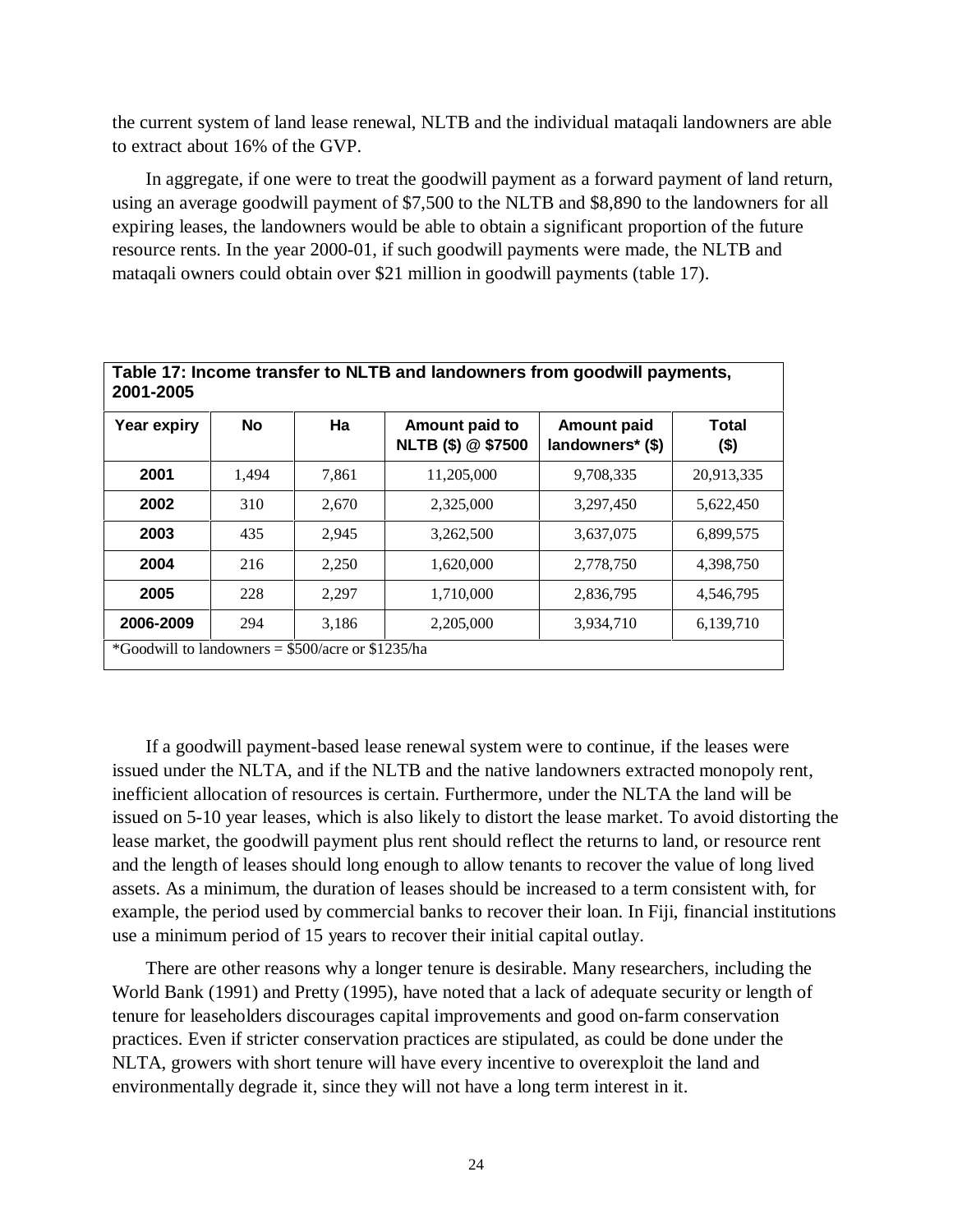Thus although IndoFijians would prefer to renew their leases under ALTA, the NLTA with an appropriate rental system and long enough tenure could still encourage efficiency in cane production and environmental conservation, as well as ensuring an equitable sharing of risks and gains from the EU subsidy. However, this can only occur if the tenure is long enough and the formula used to assess land rent reflects true resource rent values as discussed below, and there is no "sovereign" risk of the landowners changing their mind and asking for additional payments as has often been reported in the past. Operationally, too, the system used to assess rents and to renew leases must also be transparent for it to be acceptable. The current system of native land administration is highly complex, unwieldy and lacks transparency, which creates uncertainty and scope for disputes.

# **APPROPRIATE LEVEL OF LAND RENT**

The NLTB is proposing to charge annual rent on the basis of market value, as stipulated in the NLTA. How this will be determined is difficult to see as there is a thin market for Native leases and the agricultural land market is almost non-existent—and will become more so after Schedule A and B Crown land is transferred to Fijians, giving ownership rights over about 88% of all land in Fiji.

### **A rental system based on market value**

Under an ideal situation with perfect information, the real estate value and economic value of land are identical. The real estate value means the land and its improvements (US Army of Corps of Engineers 1993). The economic land value reflects demand and supply of land and, in a perfectly competitive market, the economic value of land, the resource rent, is the return expected from its use. This annual resource rent is gross income net of all costs, including labor, capital and management. The economic value of land, or its price, is equal to the present net value of an annual flow of net returns to land.

*r Annualrent*  $P = \sum_{t=a}^{t=\infty} \frac{Annualrent}{(1+r)^t}$  $t = a$ =  $=\sum_{t=a}^{t=\infty} \frac{Armuutiter}{(1+r)^t}$ ; where P is the market value of land; r = interest rate; t= time. Annual rent

= GVP—costs of all inputs, including returns to labor and management

 $GVP =$  gross value of product = price of cane times quantity of cane produced.

Therefore, the more productive the land, the more valuable the crops the lower the costs, the higher the net returns. The higher the net returns, the greater the annual rental value and the higher the expected price of land. Conversely, the greater the value of activity to which the land can be put, the higher the price of land will be for that use. This is one of the reasons why, in general, urban land is more costly than land that is primarily for agricultural use.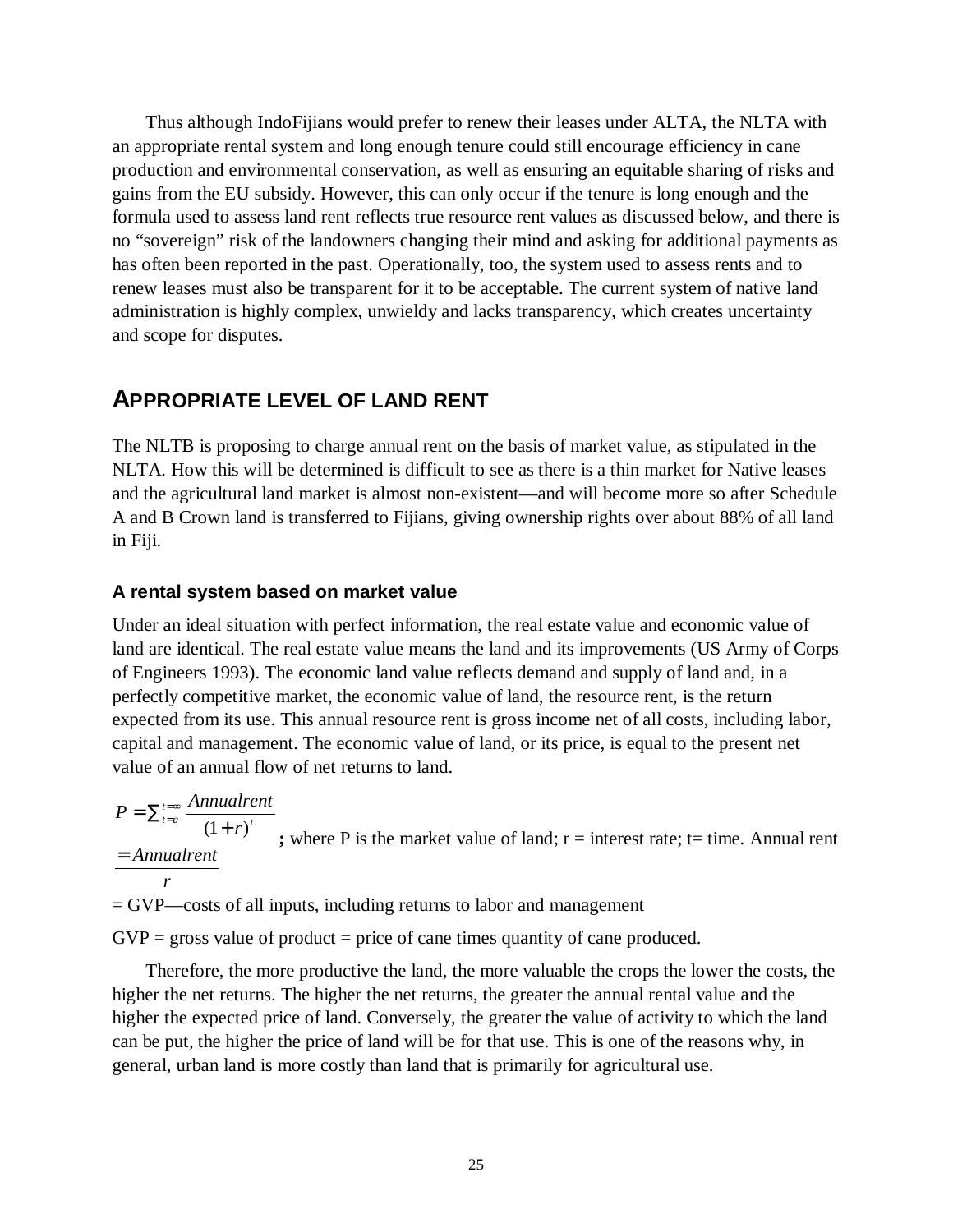The expected net return is equivalent to the net return after consideration of the probabilities of the various states of the environment and market conditions. Thus, the land price would also reflect all the uncertainties in expected annual returns due to uncertainties in prices, input costs and climatic variability. Rental value thus reflects what the tenants are willing to pay, and this would reflect the maximum expected net returns to land (Barlowe 1979; Pagiola 1999).

Where a land market does not exist or land is not extensively traded, as is the case in Fiji for agricultural land, the true market value of agricultural land is likely not revealed. Furthermore, because of the limited amount of fee-simple land available in Fiji, the demand for agricultural land is tied in with the demand for residential sites. In this situation the market for Native leases would not reveal the net value of land for agricultural use. Nor will the agricultural leases be put to efficient use, as is evident in many peri-urban areas where sugar cane farming is a part-time activity.

#### **Estimation of gross and net value of product**

Estimating gross returns from cane land is relatively easy as the FSC maintains a census record for each grower with a registered cane contract. On the other hand, detailed costs of inputs, including returns to management, are currently unavailable. Where detailed cost information is unavailable, other second best options could be considered in the short run. Indigenous Fijians, including the Prime Minister in the interim administration, have proposed that land lease rents should be based on a percentage of GVP received by the growers. This proposition is based on the premise that where rent is a fixed percentage of the UCV, the rent is too low (World Bank 1991) and the landowners have not benefited from the higher prices received for Fiji sugar under the preferential access arrangement. Indigenous Fijians, and the interim government too, believe that only the growers have gained from the subsidy provided by the EU under the Lome Convention. Throughout the world, including Fiji, rent as a percentage of GVP has been used as a second best option to determine access fees to fisheries resources, royalty payments for forestry, and lease rents for land used for hotel development. In the case of tuna, an annual access fee of 5-6% GVP has been negotiated Pacific-wide.

For cane, the annual rental value has ranged from a mere 2.9% GVP for marginal land to 10.6% for Class I land (see table 7), or a weighted average of 3.4%. This compared with about 3% received in the UK and 1.3% charged in Belgium, and 10% received for cane land in Queensland. Since the UK joined the EU, its agricultural land rental value has increased to 10- 15% of GVP (Ravenscroft, Gibbard, and Markwell 1999). It is also worth noting, however, that although growers on marginal land contributed only 2.9% of their value of cane in rent, their costs as a percentage of GVP was also very high, at 95%, leaving a net return of only \$47/ha. This is compared with a return, net of all costs including current land rent, of \$1,301/ha, \$977/ha, and \$186/ha respectively for Class I, II, and III land types. It should also be noted though that only 40% of growers have land belonging to class I and class II. This suggests that for the majority of growers farm class III and marginal land and for them cane farming is only marginally profitable.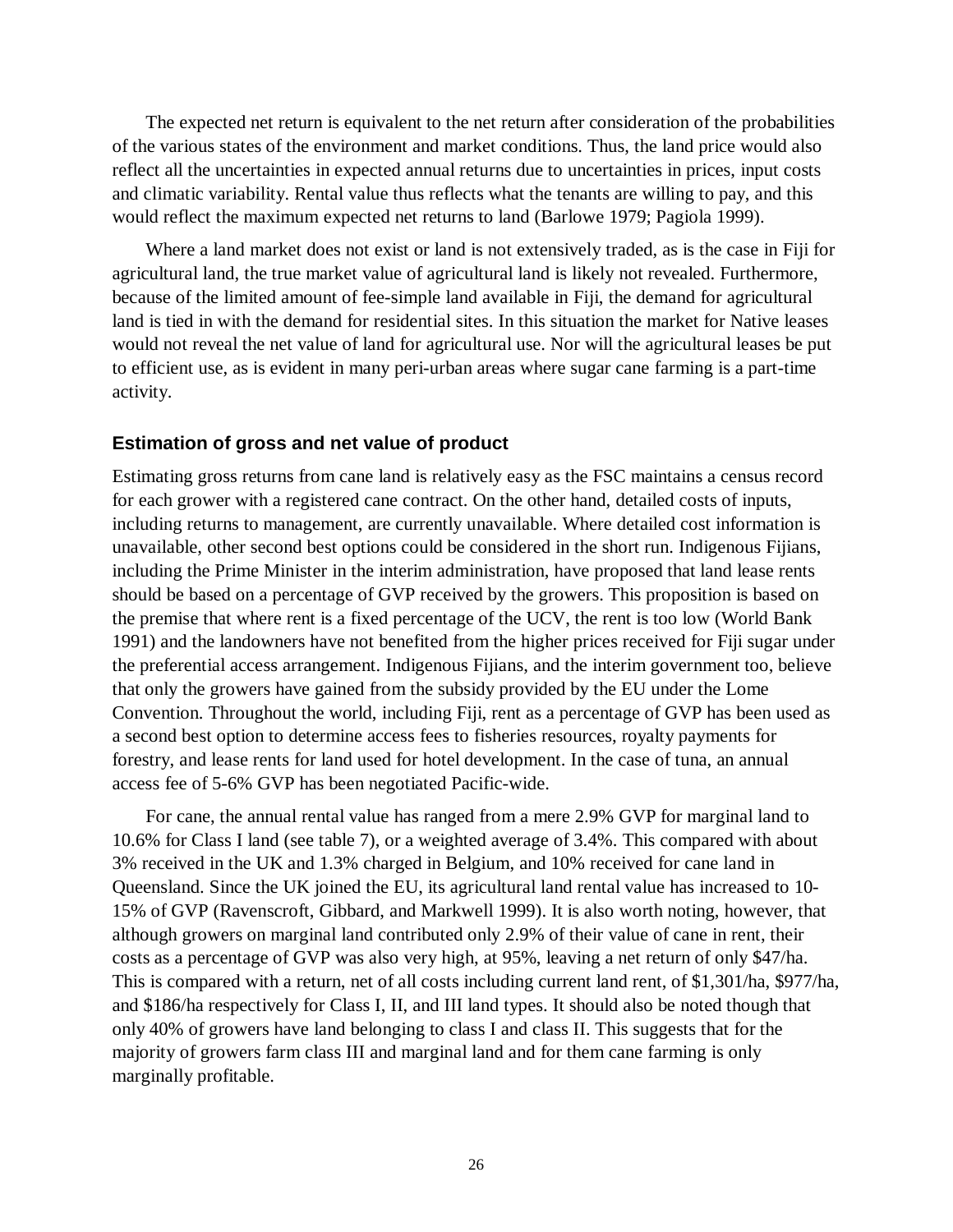### **Rental system and efficiency in resource use**

Ideally, as long as the rent charges closely reflect expected returns net of all costs, the formulae used to fix land rent—whether rent is estimated as a fixed fee, fixed percentage of the GVP, or some other formula—would not affect efficiency in resource use by risk-neutral tenants. That is, when land rent charges capture the expected resource rent, the tenants' incentive structure is optimal. They will invest their labor and capital until the expected marginal benefit just equals marginal cost, thus achieving Marshallian efficiency. However, in an uncertain environment, risk averse tenants would be prepared to forgo a proportion of income for more secure average returns. On the other hand, a risk-averse landowner would be better off under a fixed lease since he/she will not be exposed to any risks. Tenants will bear all the risks of climate fluctuations, pests and disease outbreaks and/or price variability.

Efficiency can be improved only if the level of fixed rent closely reflects expected returns to land based on average land productivity, average land use potential and climatic conditions, and monopoly rents are not extracted. Long run efficiency can be maximized provided there is a built-in mechanisms for the level of rent charged to be responsive to market condition and the rent amount is allowed to vary with changes in the profitability of the land use activity.

### **Risk Sharing**

It has been argued that when rent is based on 6% of the UCV, landowners have not benefited from EU subsidy received under Lome Convention. Nor, it is contended, have they benefited from any devaluation of the Fiji dollar (Davies 1999). However, what Davies does not mention is that landowners do not bear any risks under a fixed rent system and fixed rent plus goodwill system.

A rent based on GVP would mean sharing risk in yield and price fluctuations between tenants and landowners. However, landowners will be subject to greater risk, when compared with the existing system of a fixed percent of UCV due to fluctuations in price and variable output due to droughts, floods, diseases and pests. The tenant will still bear all the risks associated with changes in other input prices. If one assumes that both the IndoFijians and the Fijians are risk-averse communities, then both would/should opt for the form of contract that minimizes their risk and optimizes the trade-off between risks and returns.

Reid (1976) argues that the choice among contract types is determined by the relative risk aversion of contracting parties, with the less risk-averse party bearing all risk. Hence, wage contracts are most likely to be chosen if tenants are more risk-averse, rent contracts are chosen if the landlord is more risk-averse.

# **Sharecropping**

Although many studies have indicated a loss in efficiency in sharecropping relative to owner– operated farms (Shaban 1987; Binswanger, Deininger and Feder 1993), sharecropping could provide an efficient option if there is equal sharing of risks and rewards by sharing returns as well as costs (Johnson 1950 and Heady 1991).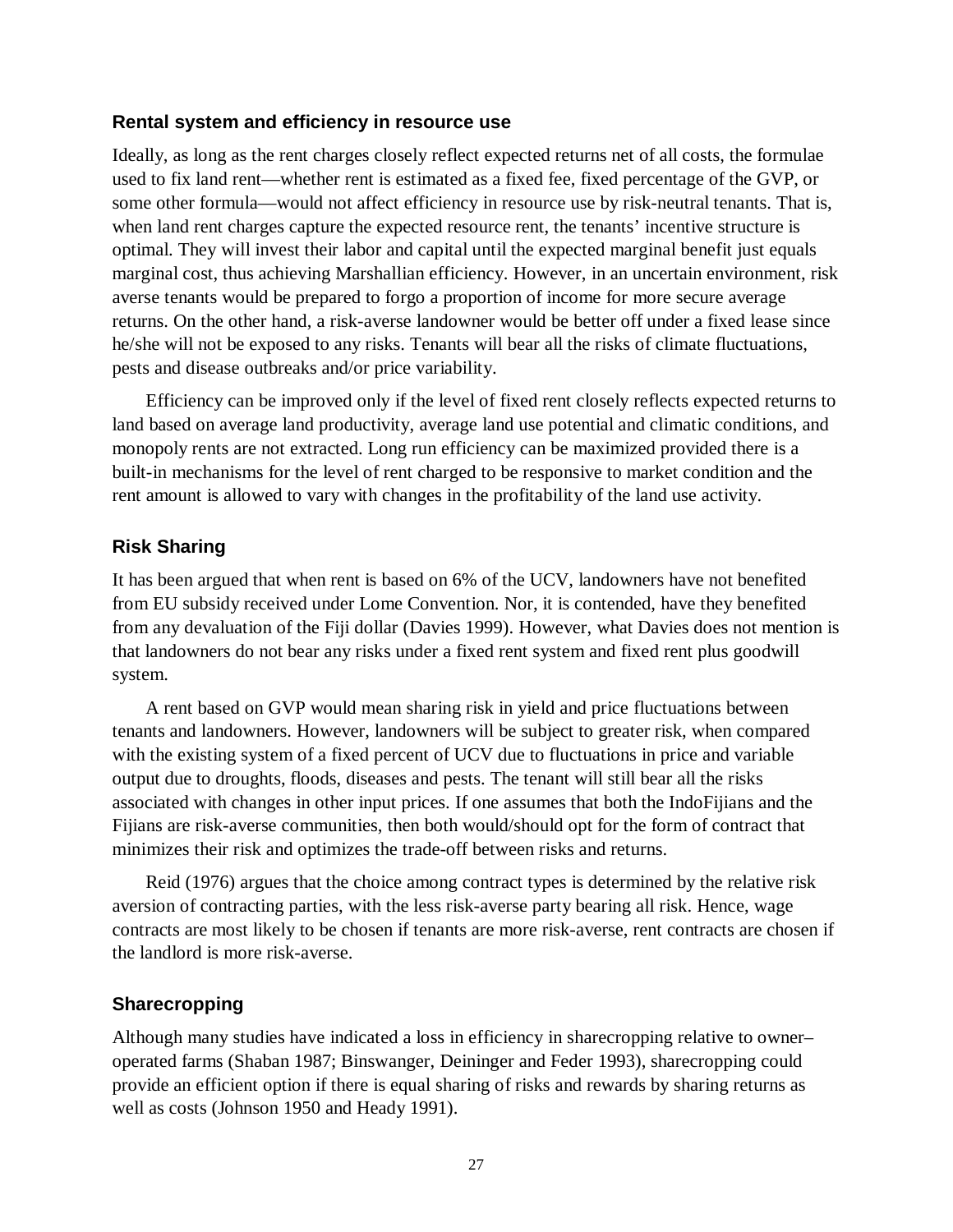In Fiji, sharecropping has been practiced under the vakavanua arrangements since the turn of the  $20<sup>th</sup>$  century, although the extent of sharecropping is not known. FSC grower data indicates only 7.7% of cane growers (but 5% in area) are currently farming under this arrangement. However, based on Eaton's observation of the tobacco industry where over 75% of tobacco growers were involved in sharecropping, it is possible that, if leases are not renewed, farmers might enter into sharecropping arrangements, particularly as their homestead site is part of the agricultural lease. Tabuya's (1998) research indicates that in Rakiraki, where 70% of leases were not renewed, about 75% of the farmers entered into a sharecropping arrangement on the basis of a 50/50 share of gross revenue. Growers paid all the costs.

Under this arrangement, Fijian reserve land or land that has reverted to Fijians after Native leases expired has been "illegally" sublet to IndoFijians, usually on the basis of a share in the gross returns. A v*akavanua* arrangement could be seen as a risk-minimizing strategy on the part of the Fijian landowners who realize that they do not have the human or managerial capacity to obtain the maximum returns from their land. It has also been seen as a means by which the native landowners "extort money from occupiers for drink and gambling" or other expenses in a form of "parasitic landlordism" (Rutz 1987, p. 547).

It is not surprising to find sharecropping in Fiji between indigenous landowners and landless IndoFijians. At times IndoFijian leaseholders also enter into a sharecropping arrangement with other IndoFijians, particularly when family labor is unavailable for working on sugar cane farms. Such subletting of leases is informally carried out with the leaseholder receiving one-third of the GVP, with two-thirds accruing to the "sub-tenant." In this case, the tenant and sub-tenant share in the risks associated with the output in the ratio of 1:2, whereas the subtenant bears all the risks associated with input variability. Other forms of sharecropping in Fiji include where a farmer negotiates to pay a "fixed" sum annually, after taking out a "crop lien." Farmers may also take out a short lease to grow a crop for a fixed rent, and vacate the land once the harvest is completed. There is no security in such arrangements, and the sub-lessee is not wholly reliant on the agriculture for income and/or as a homesite.

Binswanger and Rosenzweig (1984) note that distortions in or an absence of markets for land, along with the presence of non-tradable inputs and asymmetrical information, may encourage sharecropping. In the case of Fiji, Fijians also lack human capital, management skills and capital to purchase bullocks and farm equipment. This also encourages them to enter into sharecropping where IndoFijians provide these inputs plus some labor in return for a share in the farm output.

IndoFijians have also entered into sharecropping arrangements with other IndoFijians as they are "forced" to establish separate households upon marriage and existing leases held by their parents cannot no longer support another family. In many cases, with the availability of few alternative employment opportunities and residential sites to rent in rural areas, sharecropping is seen as a way to obtain a place to live and to at least provide subsistence living for their families. Thus ALTA leases have been used as a form of "quasi-social security" (Boydell 2000). For those families with non-farm income, but also engaged in part-time cane farming, it is also possible that if residential areas were separated from agricultural leases, they may give up their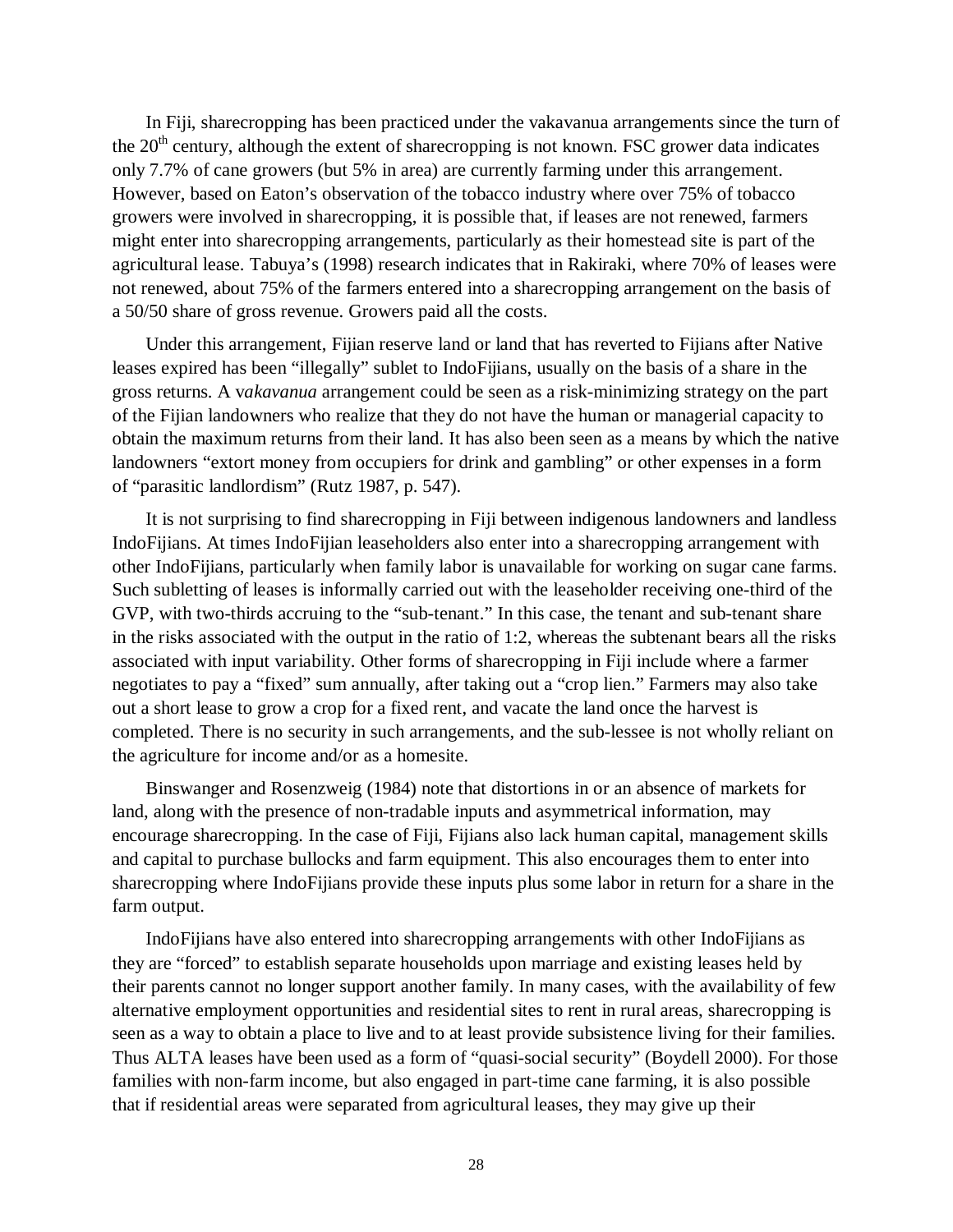agricultural leases. Efficiency in the sugar cane farming could also be improved if market mechanism were allowed to allocate such agricultural lands to those who are more efficient in its use, or for that use which could generate better returns. Boydell (2000) has argued that some tenants could use only about 1ha of their land to grow alternative crops such as chilies or ginger and still obtain higher net returns than farming their 4.5ha of land for cane. But because of the tied residential and agricultural leases and a particular tradition of growing cane, farmers may have no option but to retain their agricultural leases and go into sharecropping to retain their cane contracts.

Share farming *per se* is not inefficient; it is the terms and conditions under which sharefarming is commonly practiced that may lead to inefficient production. In the classical economics literature, share contracts are held to be inefficient compared with rent contracts because under sharecropping both landlords and tenants view their interests separately and violate the marginal condition required for maximum output (Johnson 1950). Under a 50:50 arrangement of sharing gross returns, a tenant will apply resources only up to the point where his marginal cost is equal to the value of the marginal output. The landlord will not invest in land assets unless the value of his marginal product is twice the marginal cost (Heady 1991). Tenants will farm extensively and the landlord will not invest in improvements that would be more profitable under a more rational method of pricing land.

Under a proportional share of gross returns, although tenants and landlords share in the risks associated with climatic and price variability, tenants bear all risks related to input variability. In a case like Fiji, where less than 9% of land is available on the free market (of which only a small proportion is rural agricultural land), and there is a monopolistic land management institution, it is possible that sharecropping could lead to an "inert, repressive and inefficient" arrangement which is also highly exploitative and "feudal." (Robertson, qtd. in Prasad 1998, p. 161). Such were the experiences in India, which has made IndoFijians somewhat wary of seriously considering sharecropping, as proposed by the interim government and NLTB, as an alternative to leasing on fixed rent basis.

Heady (1971) has demonstrated that efficiency in production can be increased if landowners and tenants share the gross returns and costs in the same proportion. If there is an uneven sharing of returns and costs, tenants' optimal input use will not be the same as that required under a global maximization condition. The balance between the landowners and tenants share of returns and costs is an equity issue, reflecting the negotiating strength of the respective parties. Ultimately, the power structure in society is an important determinant of the kinds of institutional structures that emerge (North 1981).

Growers who reside on land obtained through agricultural leases are more than likely to find themselves entering into sharecropping arrangements under terms and conditions that could be considered as exploitative, and the resource allocation could be inefficient. Since only 8% of land is available through the market, many landless growers are in a weak bargaining position.

Given the choice, many sugar cane growers are more likely to not renew their agricultural leases, provided that they had access to alternative residential sites. In a recent survey, 42%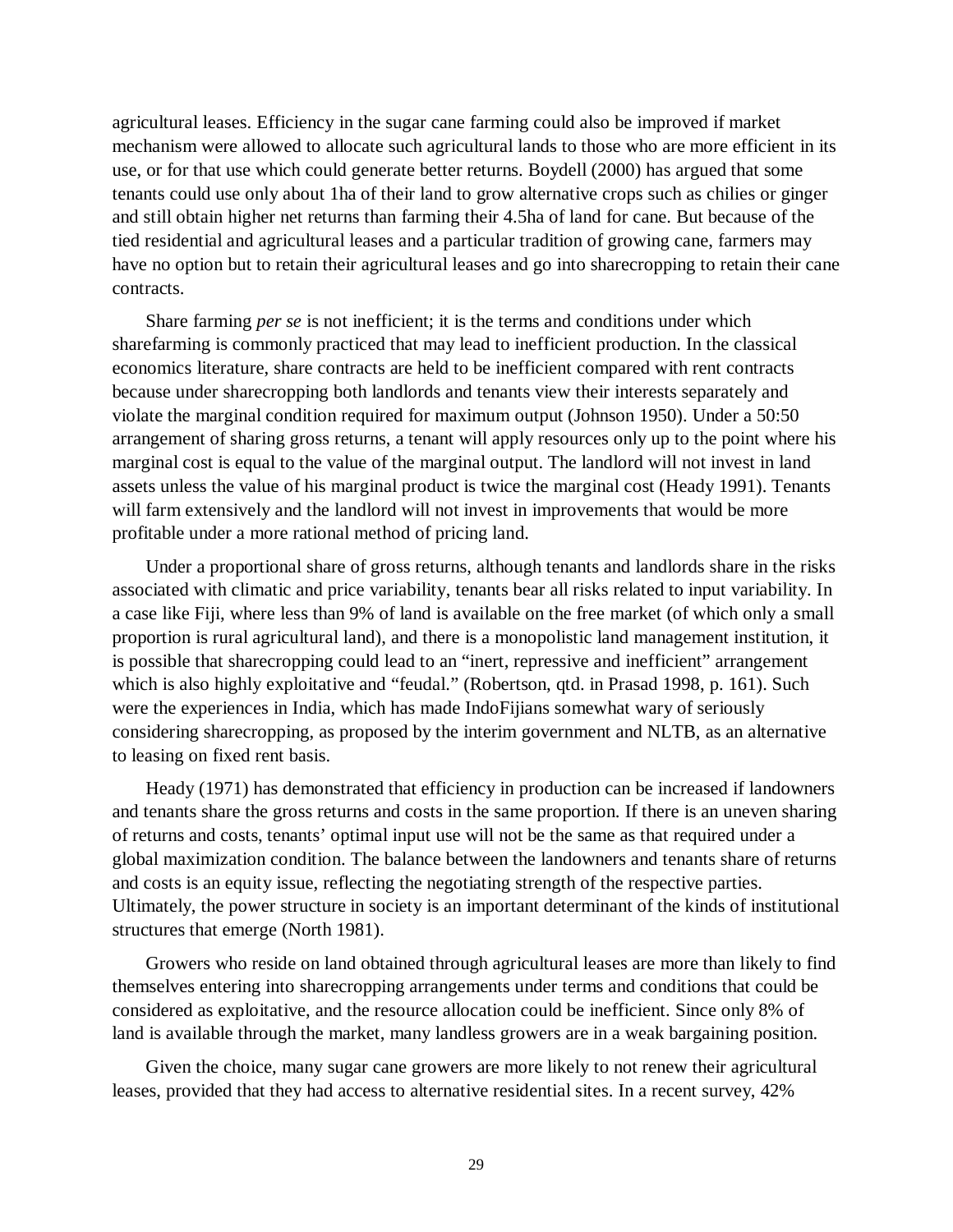indicated that they are willing to accept the \$28,000 offered by the government and move out of agriculture altogether (Reddy and Naidu 2000). Reddy and Naidu also found that a large proportion of households with off-farm income was interested in separating residential leases from agricultural leases. About 38% of the growers surveyed indicated they would move out of cane farming altogether if given the option.

To improve efficiency in cane production, homestead sites should be separated from the agricultural leases. When families are not reliant on agricultural leases for residential purposes, they are likely to leave cane farming particularly when their opportunity cost of staying on farm is higher than the net returns expected from cane farming and have sources off farm income. This would encourage tenants whose leases are expiring to leave agricultural farming if they so wished. This would also help alleviate the pressure on agricultural land. Those wishing to continue sugar cane farming may also be able to obtain additional blocks of land. This may encourage growers to adopt new technologies and taking advantage of the potential economies of scale.

Landowners will also be better off. The residential and agricultural land market will be separated and the supply and demand of land for the two different uses will determine their respective "market clearing" prices. The lease value of agricultural land is more likely to reflect the expected net returns from the use of that land than is the case under the current system. Landowners are more likely to be able to obtain higher rental value for the residential leases. At the same time, allowing people to lease residential plots in rural areas could help prevent urban drift and associated problems.

# **CONCLUSION**

An important challenge facing Fiji is the negotiation of the most appropriate system of land tenure. Two distinctly different institutional arrangements have been proposed under ALTA and NLTA. At the same time, a rental system based on a fixed UCV and a fixed percentage of GVP, with or without goodwill payment, and various models of sharecropping have also been suggested. Each of the options has limitations in terms of efficiency, equity, risk sharing and incentives for proper land management and soil conservation, as summarized in table 18.

Without going into the emotional aspects of the nonrenewal of land leases, in the short to medium term Fiji would lose economically if IndoFijian farmers are removed from cane farms. Based on the differences in cane yield from farms managed by Fijians and non-Fijians, the country could lose anywhere from 200,000-400,000 tons in sugar cane output if all the leases are not renewed and the land reverted to the landowners. In purely economic terms, this could mean a net loss in direct social welfare of about \$20 million. This estimate is based on a difference of \$500/ha returns to land and management obtained from farms managed by IndoFijians and Fijians.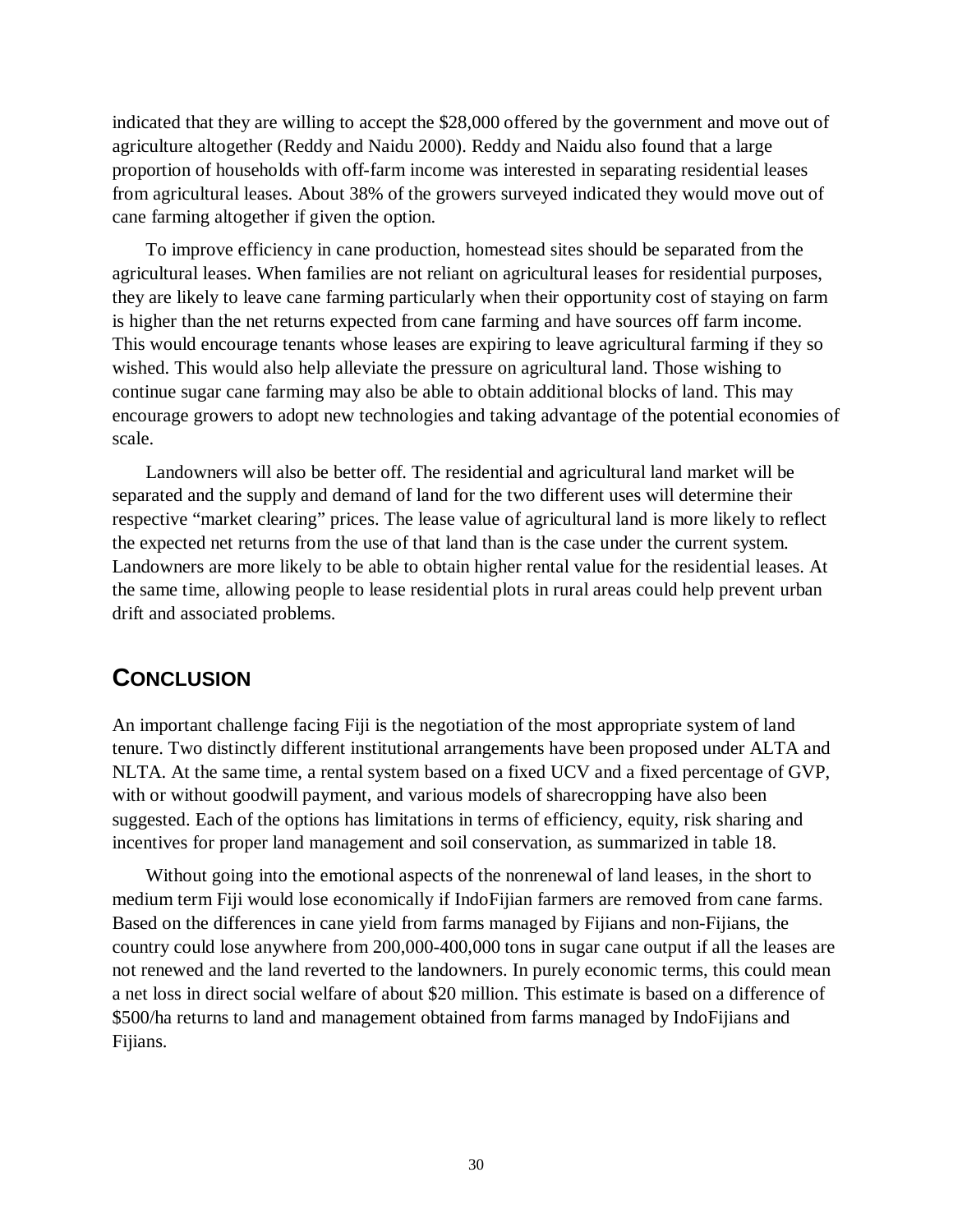| <b>Rent formula</b>                        | <b>Tenants</b>                                                                                                                      | <b>Landowners</b>                                            |  |
|--------------------------------------------|-------------------------------------------------------------------------------------------------------------------------------------|--------------------------------------------------------------|--|
| % UCV-no theoretical basis                 | Bear all risks. No incentive for<br>soil conservation unless tenure<br>is long-term                                                 | Secure income and no risks                                   |  |
| % GVP- a second best option                | Share output and revenue risks<br>Bear all production costs risks<br>No incentive for soil<br>conservation unless tenure is         | Share output and revenue risks                               |  |
| Resource rent-ideal system                 | long-term<br>Share output, revenue and<br>production costs risks                                                                    | Share output, revenue and<br>production costs risks          |  |
|                                            | No incentive for soil<br>conservation unless tenure is<br>long term                                                                 |                                                              |  |
| Sharecropping : share gross<br>returns     | Share output and revenue risks<br>Bear all production costs risks<br>No incentive for soil<br>conservation unless long tenure       | Share output and revenue risks                               |  |
| Sharecropping : share returns<br>and costs | Equal share in output, revenue<br>and production costs risks<br>No incentive for soil<br>conservation unless tenure is<br>long-term | Equal share in output, revenue<br>and production costs risks |  |

**Table 18: Risk sharing and incentives for soil conservation practices under**

A rental system based on the actual market value of land, which is equivalent to the present value of annual net returns to land, encourages the most efficient use of resources, provided the duration of tenure is long-term. This assumes that there is a competitive, open and a wellfunctioning land market. This assumption does not hold in Fiji, where 88% of the land cannot be bought or sold. At the same time, many of the lessees use agricultural leases for residential as well agricultural purposes and the Native land is managed by a monopolistic organization.

In the absence of a well-functioning land market, the rental value could in the short term be based on the value of gross net return of all input costs, including management, or the resource rent. For such a system to work in Fiji, a transparent system would need to be established involving all the stakeholders, landowners, growers, millers, and Government. The land tenure system must reflect the true expected return to land possible from the use of the land, be it under cane or other crop. In such a system, lease should be sufficiently long enough to provide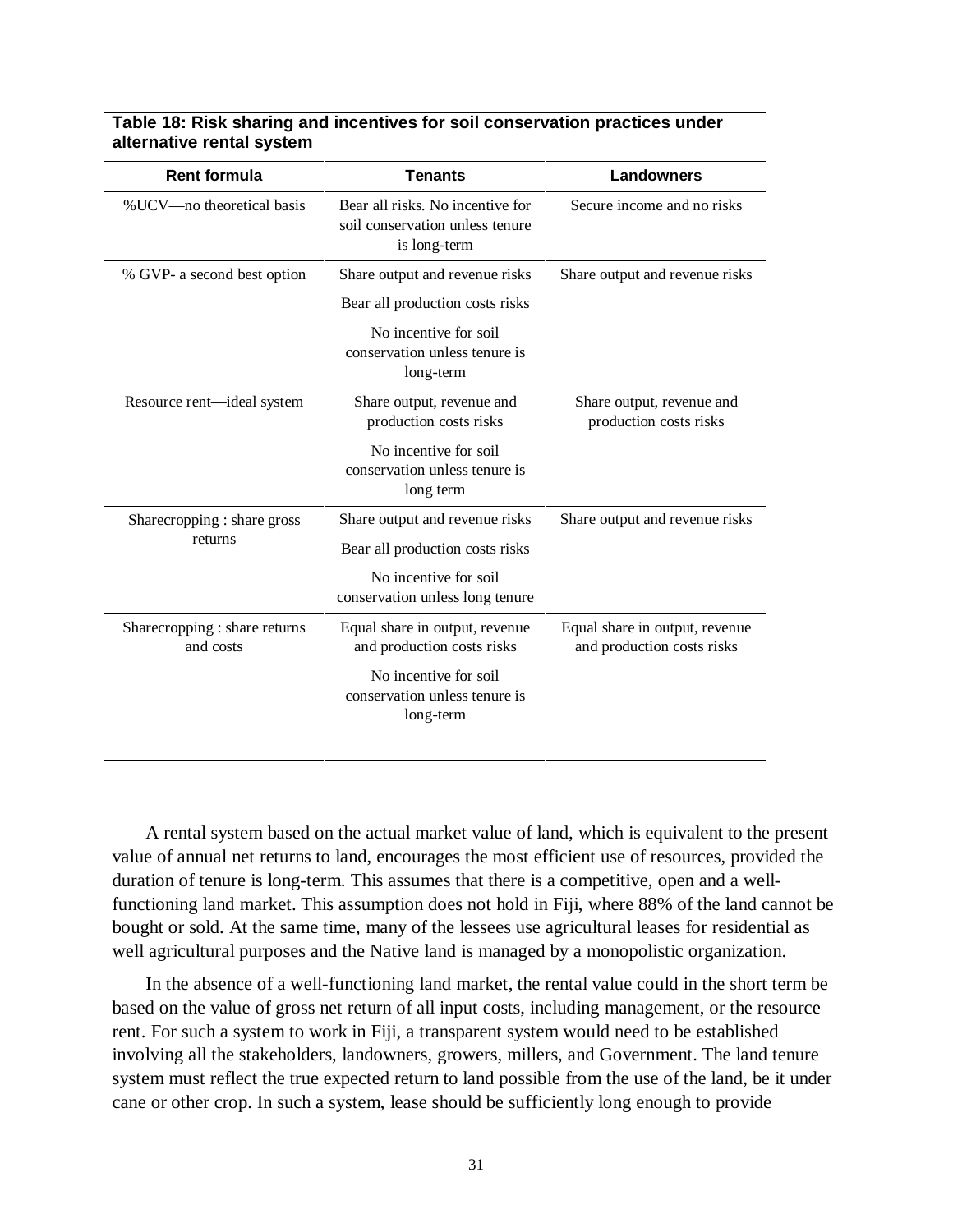adequate economic incentives to farmers to invest in appropriate farm management practices that maintains, and improves, land quality.

Operationally, rents payable should be based on real time data that both the cane growers and the landowners have faith in. Currently, only FSC has access to grower data and time series price information. There is, however, no real time cost data regularly collected in Fiji that could be used to estimate the resource rent equivalents for the different classes of land. It is understood that FSC annually collects input and output data on an annual basis from a limited number of growers in each sector, but these records have gone missing.

Such data need not be collected for the whole grower population, the cost of which could be exorbitant. A well-structured, stratified sampling technique could suffice and SCOF could compile and maintain such as a database which could be shared by the FSC, the Cane Growers Council, representing the growers, and the NLTB, representing the landowners.

Only as a short-term measure, a rental value based on a percent of GVP could be used until detailed cost data is obtained. The appropriate percentage of gross value product would need to be agreed to by the landowners and tenants; current land rents on average, as seen above, are equivalent to about 3-14% GVP.

In the long run, it would be more equitable and efficient to move towards a rental system based on expected net returns, particularly as Fiji enters into the highly variable world sugar markets. Whatever system is used to determine the rental value for agricultural leases, residential blocks should be separated from agricultural leases and issued under separate residential leases. There must also not be any "sovereign" risk, whereby members of landowning units dissatisfied by the rent-sharing arrangement adopted by the NLTB, are allowed to demand additional payments, as has been the case in the past.

Regardless of what system of Native land tenure Fiji finally decides to adopt, it will not resolve the issue of the sharing of the rental income between NLTB, the chiefs and the members of the landowning units. This is an issue that only indigenous Fijians can resolve. Moreover, whatever rent sharing formulae they settle on, the Fijian hierarchy would need to be cognizant of the fact that the NLTB has to improve its consultative process and increase its administrative efficiency. The NLTB has to become more accountable to its stakeholders, the indigenous Fijian population, and not expect Government to regularly bail it out.

In conclusion, it does not matter whether the land is leased under ALTA or NLTA, the landowners and the tenants can have their cake and eat it too provided the land tenure system encourages efficiency in resource use and equitable sharing of returns to land and management between the tenants and the landowners.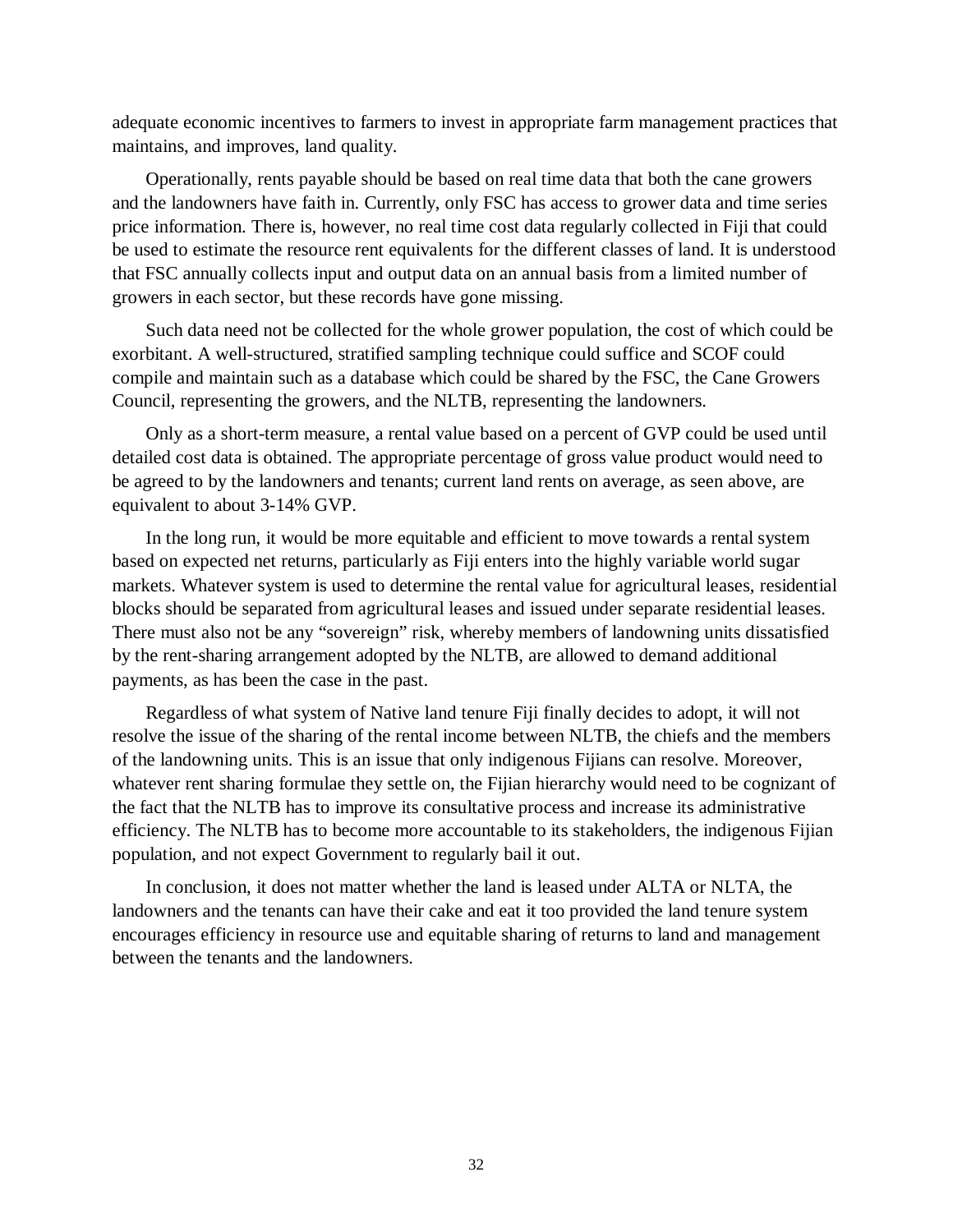# **REFERENCES**

- Asian Development Bank. 1996. *Fiji Agricultural Sector Review: A Strategy for Growth and Diversification*. Suva: Asian Development Bank and Fiji Ministry of Agriculture.
- Barlowe, R. 1972. *Land Resource Economics: the Economics of Real Property*. Sydney: Prentice Hall.
- Baron, D. 1982. "The Effects of Tenancy and Risk on Cropping Patterns: A Mathematical Programming Analysis." *Agricultural Economics Research* 34(4): 1-9.
- Binswanger, H.P. and M. Rosenzweig. 1984. "Contractual Arrangements, Employment and Wages." *The Rural Labour Markets in Asia.* London: Yale University Press.
- Binswanger, H.P., K. Deininger, and G. Feder. 1993. "Power, Distortion, Revolt, and Reform in Agricultural Land Relations." World Bank, WPS 1164.
- Boydell, S. 2000. "Coups, Constitutions and Confusions in Fiji." *Land Tenure Center Newsletter* 80: 1-6, 10.
- Davies, J. 1997. *An Analysis of the Efficiency of Fiji's Sugar Cane Rail System.* Suva: University of the South Pacific.

\_\_\_\_\_\_. 1999. "Reforming the Leasing and the Use of Agricultural Land in Fiji: An Economic Incentive Approach" Report prepared for NLTB.

- Eaton, C. 1988. "*Vakavanua* Land Tenure and Tobacco Farming." In *Rural Fiji*, edited by J. Overton, pp. 19-30. Suva: Institute of Pacific Studies, University of the South Pacific.
- France, P. 1969. *The Charter of Land: Custom and Colonization in Fiji.* Melbourne: Oxford University Press.
- Forsyth, D. and J. Verebalavu. 1994. *The Seaqaqa Project: A Post Implementation Evaluation.* Unpublished report. Department of Economics, University of the South Pacific, Suva, Fiji.
- Heady, E. O. 1971. "Optimal Sizes of Farms Under Varying Tenure Forms, Including Renting, Ownership, State and Collective Structures." *American Journal of Agricultural Economics* 53(1): 17-25.
- Johnson, D. Gale. 1950. "Resource Allocation Under Share Contracts." *Journal of Political Economy* 58: 111-123.
- Kamikamica, J.A. and T. Davey. 1988. "Trust On Trial—the Development of the Customary Land Trust Concept in Fiji." In *Land, Government and Politics in the Pacific Island States*, edited by Y. Ghai, pp. 284-303. Suva: Institute of Pacific Studies.
- Lal, B. 1992. *Broken Waves: a History of Fiji Islands in the Twentieth Century.* Honolulu: University of Hawaii Press.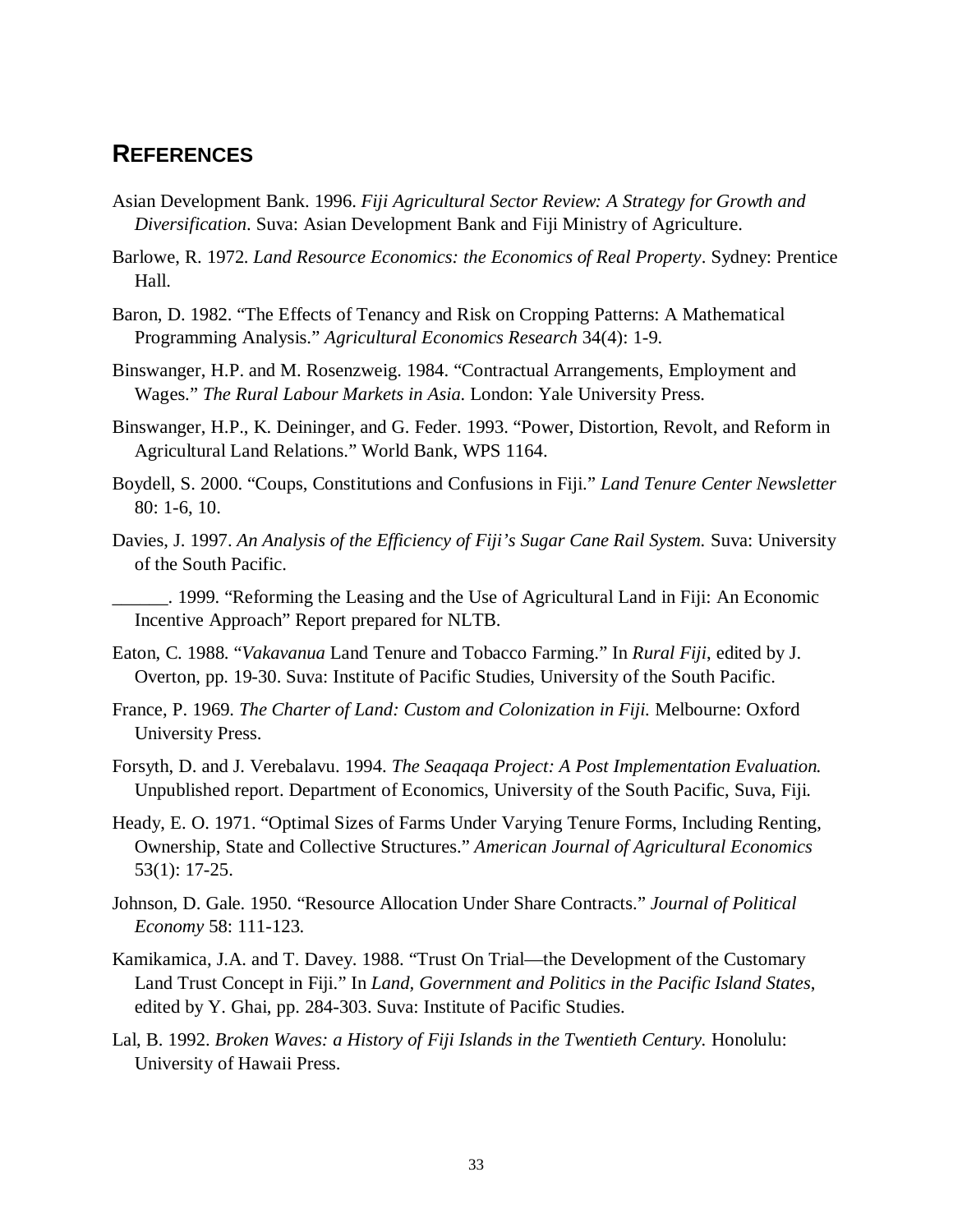- Landell Mills Commodity Studies. 1991. *A Review of the Sugar Industry in Fiji.* Report prepared for the Sugar Commission of Fiji. Oxford: Time.
- MAFF (Ministry of Agriculture, Forestry and Fisheries). 2001. "Land Resource Development and Management." Internal memo. Suva: MAFF.
- Moynagh. 1981. *Brown or White? A History of the Fiji Sugar Industry, 1873-1973*. Pacific Research Monograph No. 5. Canberra: Australian National University.
- Nayacakalou, R.R. 1971. "Fiji: Manipulating the System." In *Land Tenure in the Pacific*, edited by R. Crocombe, pp. 206-26. Melbourne: Oxford University Press.
- Native Land Trust Board Annual Reports. Various years. Suva.
- North, D.C. 1981. *Structure and Change in Economic History.* Norton: New York.
- Overton, J., editor. 1988. *Rural Fiji.* Institute of Pacific Studies, University of the South Pacific, Suva.
- Pacific Valuations. 1998. Report to the Sugar Cane Growers Council, Lautoka.
- Pagiola, S. 1999. "Economic Analysis of Rural Land Administration Projects." Land Policy Thematic Team, Environment Department, World Bank. http://wbln0018.worldbank.org/networks/eesd/icdb 18/2/2001.
- Prasad, B. 1998. "Property Rights, Economic Performance and the Environment in Fiji: A Study Focussing on Sugar, Tourism and Forestry." Unpublished Ph.D. dissertation. University of Queensland, St. Lucia, Brisbane.
- Pretty, J. N. 1995. *Regenerating Agriculture: Politics and Practice for Sustainability and Self Reliance.* London: Earthscan.
- Ravenscroft, N., R. Gibbard, and S. Markwell. 1999. *"Private Sector Agricultural Tenancy Arrangements in Europe: Themes and Dimensions A Critical Review of Current Literature."* Working Paper 28. Madison: Land Tenure Center, University of Wisconsin.
- Ravuvu, A. 1983. *Vaka I Taukei: The Fijian Way of Life*. Suva: Institute of Pacific Studies, University of the South Pacific.
- Reddy, M. 1998. Production Economic Analysis of Fiji Sugar Industry. Unpublished Ph.D. dissertation. Honolulu: University of Hawaii.
- Reddy, M and V. Naidu. 2000. "ALTA and Expiring Land Leases: A Survey of Farmers' Views and Perceptions on Expiring Land Leases and their Future." Mimeo. Suva: University of the South Pacific, Fiji.
- Reid, J.D. 1976. "Sharecropping and Agricultural Tenancy." *Economic Development and Cultural Change* 24: 549-76.
- Roumasett , J. and W. James. 1979. "Explaining Variations in Share Contracts, Land Quality and Population Pressures and Technological Change." *Australian Journal of Agricultural Economics* 23: 116-127.